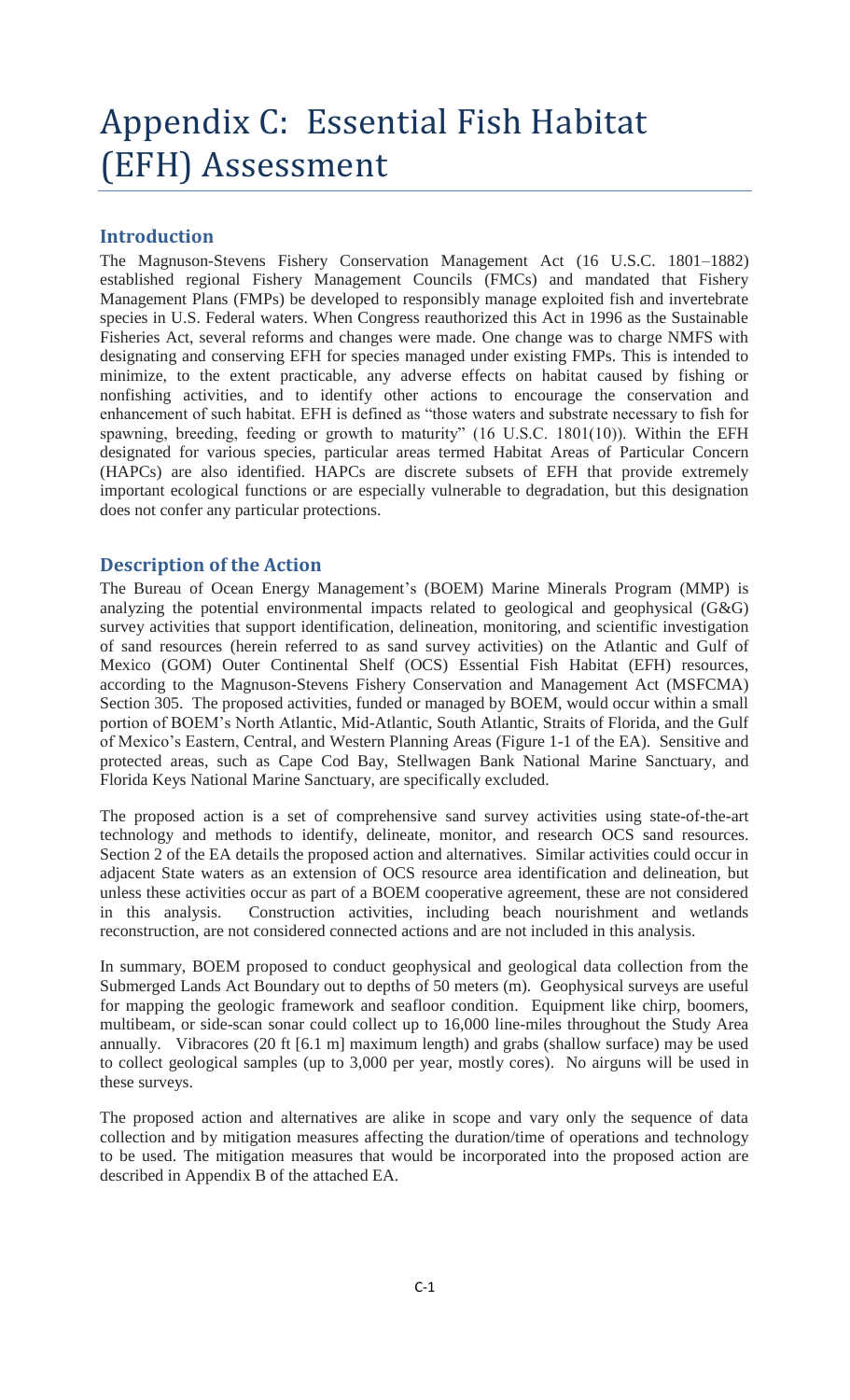#### **EFH and HAPC Tables**

Fish species with EFH in the Atlantic and Gulf of Mexico regions of the Study Area (see Figure 1-1 of the EA) are compiled in Table C-1. The EFH for each lifestage has been color-coded based on whether it represents a species' lifestage that is highly migratory (red), pelagic (blue), demersal (tan), or pelagic and demersal (gray). The subsequent analysis of impacts uses these same general groups. References to tables, maps, or figures in the EFH description can be found in the source document indicated as a superscript by the common name and provided at the end of the table. HAPCs, a subset of EFH, have been designated for both species and areas. Overlap with the sand survey study area is shown in Figure C-1 and with text descriptions in Table C-2.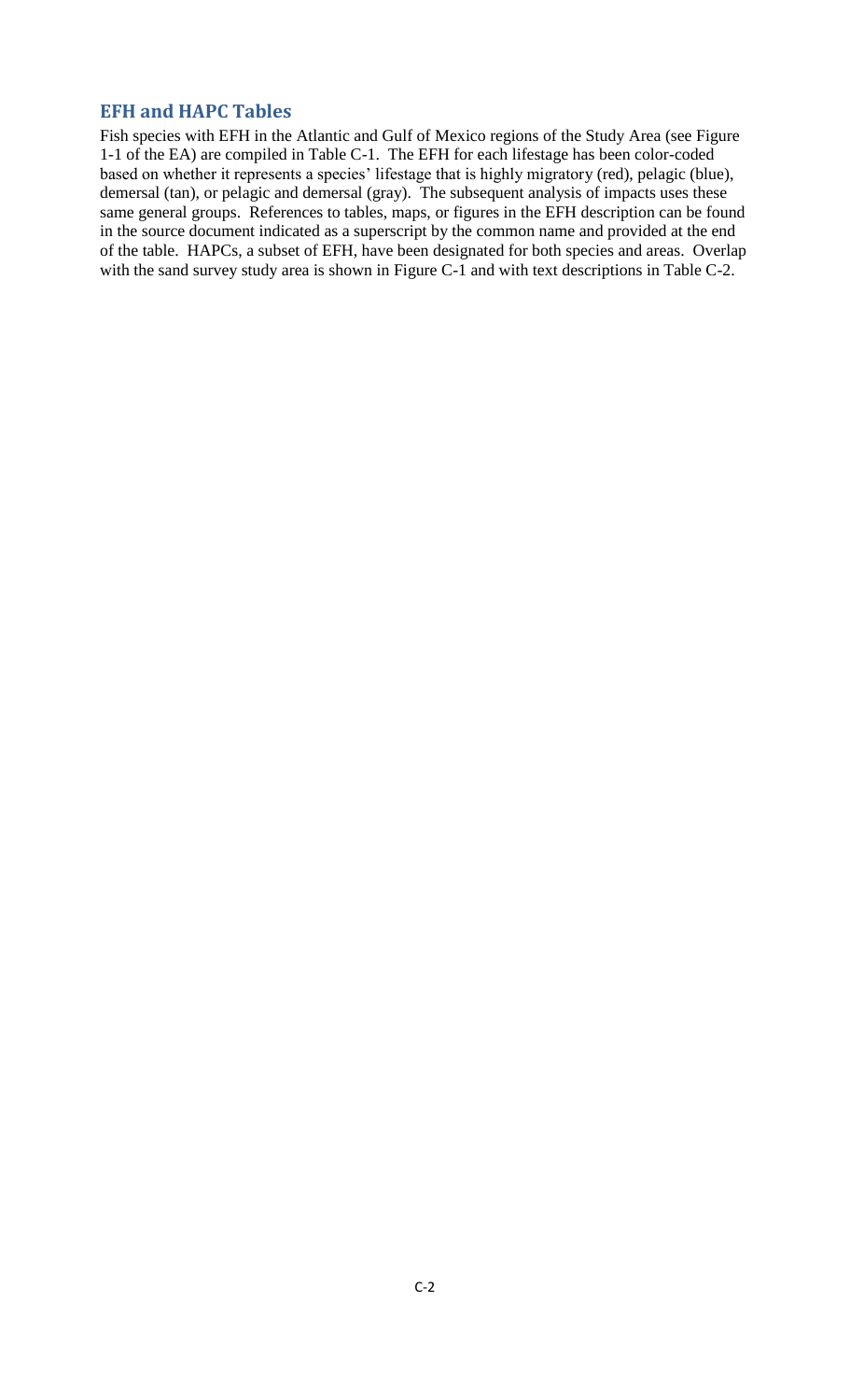## **Table C-1. Essential Fish Habitat (EFH) Designations by Lifestage in the Sand Survey Study Area, with Shading Indicating Highly Migratory (red), Pelagic (blue), Demersal (tan), or Pelagic and Demersal (gray)**

| Juveniles                                                                                                                                                                                                                                                                                                                                                                                                                                                                                                                                                                                                 | <b>Adults</b>                                                                                                                                                                                                                                                                               |  |  |  |  |  |  |  |
|-----------------------------------------------------------------------------------------------------------------------------------------------------------------------------------------------------------------------------------------------------------------------------------------------------------------------------------------------------------------------------------------------------------------------------------------------------------------------------------------------------------------------------------------------------------------------------------------------------------|---------------------------------------------------------------------------------------------------------------------------------------------------------------------------------------------------------------------------------------------------------------------------------------------|--|--|--|--|--|--|--|
| Offshore, pelagic habitats of the Atlantic ocean from the outer edge of the U.S. EEZ through<br>Georges Bank to pelagic habitats south of Cape Cod, and from Cape Cod to Cape Hatteras,<br>North Carolina. EFH also includes offshore pelagic habitats near the outer U.S. EEZ between<br>North Carolina and Florida, and offshore pelagic habitats associated with the Blake Plateau.<br>EFH also includes offshore pelagic habitats in the western and central Gulf of Mexico.                                                                                                                          |                                                                                                                                                                                                                                                                                             |  |  |  |  |  |  |  |
| At this time, insufficient data is available to differentiate EFH between the juvenile and adult<br>size classes; therefore, EFH is the same for those life stages. EFH in the Atlantic Ocean<br>includes continental shelf habitats from Cape May, New Jersey to Cape Lookout, North<br>Carolina. EFH in the Gulf of Mexico ranges from Florida to Mississippi, and from offshore<br>habitats south of eastern Louisiana to the Texas/Mexico border.                                                                                                                                                     |                                                                                                                                                                                                                                                                                             |  |  |  |  |  |  |  |
| EFH for this life stage extends from portions<br>of the lower Chesapeake Bay (Virginia) to the<br>mid-coast of Florida, with seasonal summer<br>distribution in the northern part of the range.<br>Important nursery areas for juveniles include:<br>inshore and nearshore waters from Cape<br>Hatteras to Holden Beach, North Carolina<br>$(17.3-33 \text{ °C}, 1.4-16.5 \text{ m}$ depth); estuarine and<br>nearshore waters of South Carolina (21-29 °C,<br>salinity range of 24-37 ppt, nursery<br>occupation through October); and estuarine<br>and coastal waters of Georgia (26.4.30 $8^{\circ}$ C | EFH for this life stage extends from portions<br>of Delaware Bay and Cape May, NJ to the<br>mid-coast of Florida, including portions of<br>Chesapeake Bay, with seasonal summer<br>distribution in the northern part of the range.<br>Offshore depth extent for this life stage is<br>180m. |  |  |  |  |  |  |  |

| <b>Common</b>                                                             |                               |                 | <b>Gulf</b> of |                                    |                                                                                                                                                                                                                                                                                                                                                                                                                                                                                                                                                                                                                                                                                                                                                                                                                                                                                                                                                                                                                                                                                                                                                                                                                              |                                                                                                                                                                                                                                                                                                                                                                                                                                                                                                                                                                                                                                                                                                                                                                                                                                                                                                                                                                                                                                                                                                                                                                                                                                                                                                                                                                                                                                                                                                                                                                                                                                                                                                                                                                                                                                                                                                                                                  |                                                                                                                                                                                                                                                                                                         |  |
|---------------------------------------------------------------------------|-------------------------------|-----------------|----------------|------------------------------------|------------------------------------------------------------------------------------------------------------------------------------------------------------------------------------------------------------------------------------------------------------------------------------------------------------------------------------------------------------------------------------------------------------------------------------------------------------------------------------------------------------------------------------------------------------------------------------------------------------------------------------------------------------------------------------------------------------------------------------------------------------------------------------------------------------------------------------------------------------------------------------------------------------------------------------------------------------------------------------------------------------------------------------------------------------------------------------------------------------------------------------------------------------------------------------------------------------------------------|--------------------------------------------------------------------------------------------------------------------------------------------------------------------------------------------------------------------------------------------------------------------------------------------------------------------------------------------------------------------------------------------------------------------------------------------------------------------------------------------------------------------------------------------------------------------------------------------------------------------------------------------------------------------------------------------------------------------------------------------------------------------------------------------------------------------------------------------------------------------------------------------------------------------------------------------------------------------------------------------------------------------------------------------------------------------------------------------------------------------------------------------------------------------------------------------------------------------------------------------------------------------------------------------------------------------------------------------------------------------------------------------------------------------------------------------------------------------------------------------------------------------------------------------------------------------------------------------------------------------------------------------------------------------------------------------------------------------------------------------------------------------------------------------------------------------------------------------------------------------------------------------------------------------------------------------------|---------------------------------------------------------------------------------------------------------------------------------------------------------------------------------------------------------------------------------------------------------------------------------------------------------|--|
| name                                                                      | Latin name                    | <b>Atlantic</b> | Mexico         | <b>Eggs</b>                        | <b>Larvae/Neonates</b>                                                                                                                                                                                                                                                                                                                                                                                                                                                                                                                                                                                                                                                                                                                                                                                                                                                                                                                                                                                                                                                                                                                                                                                                       | <b>Juveniles</b>                                                                                                                                                                                                                                                                                                                                                                                                                                                                                                                                                                                                                                                                                                                                                                                                                                                                                                                                                                                                                                                                                                                                                                                                                                                                                                                                                                                                                                                                                                                                                                                                                                                                                                                                                                                                                                                                                                                                 | <b>Adults</b>                                                                                                                                                                                                                                                                                           |  |
| Albacore<br>tuna <sup>-</sup>                                             | Thunnus alalunga              | X               |                | Insufficient information available |                                                                                                                                                                                                                                                                                                                                                                                                                                                                                                                                                                                                                                                                                                                                                                                                                                                                                                                                                                                                                                                                                                                                                                                                                              | Offshore, pelagic habitats of the Atlantic ocean from the outer edge of the U.S. EEZ through<br>Georges Bank to pelagic habitats south of Cape Cod, and from Cape Cod to Cape Hatteras,<br>North Carolina. EFH also includes offshore pelagic habitats near the outer U.S. EEZ between<br>North Carolina and Florida, and offshore pelagic habitats associated with the Blake Plateau.<br>EFH also includes offshore pelagic habitats in the western and central Gulf of Mexico.                                                                                                                                                                                                                                                                                                                                                                                                                                                                                                                                                                                                                                                                                                                                                                                                                                                                                                                                                                                                                                                                                                                                                                                                                                                                                                                                                                                                                                                                 |                                                                                                                                                                                                                                                                                                         |  |
| Atlantic<br>angel shark                                                   | Squatina dumeril              | X               | $\mathbf X$    | <b>NA</b>                          | <b>NA</b>                                                                                                                                                                                                                                                                                                                                                                                                                                                                                                                                                                                                                                                                                                                                                                                                                                                                                                                                                                                                                                                                                                                                                                                                                    | At this time, insufficient data is available to differentiate EFH between the juvenile and adult<br>size classes; therefore, EFH is the same for those life stages. EFH in the Atlantic Ocean<br>includes continental shelf habitats from Cape May, New Jersey to Cape Lookout, North<br>Carolina. EFH in the Gulf of Mexico ranges from Florida to Mississippi, and from offshore<br>habitats south of eastern Louisiana to the Texas/Mexico border.                                                                                                                                                                                                                                                                                                                                                                                                                                                                                                                                                                                                                                                                                                                                                                                                                                                                                                                                                                                                                                                                                                                                                                                                                                                                                                                                                                                                                                                                                            |                                                                                                                                                                                                                                                                                                         |  |
| Atlantic<br>sharpnose<br>shark<br>(Atlantic<br>stock)                     | Rhizoprionodon<br>terraenovae | X               |                | <b>NA</b>                          | Atlantic Ocean EFH includes areas between the mid-coast of<br>Florida and Cape Hattaras, with seasonal summer distribution<br>in the northern part of the range. Most EFH includes important<br>nursery habitats include inshore and nearshore waters from<br>Cape Hatteras to Holden Beach, North Carolina; estuarine and<br>nearshore waters of South Carolina (21-29 °C, salinity range<br>of 24-37 ppt, , nursery occupation through October); and<br>estuarine and coastal waters of Georgia (26.4-30.8 °C, salinity<br>range of 21.6-36.4 ppt, 2.7-13.1 m depth). The northeastern<br>coast of Florida to Cape Canaveral is an important nursery<br>area (18.4-30.7 °C, salinity range of 22.8-33.7 ppt, 0.9-4 m<br>depth). Offshore depth extent of EFH is 20m for this life stage.                                                                                                                                                                                                                                                                                                                                                                                                                                   | EFH for this life stage extends from portions<br>of the lower Chesapeake Bay (Virginia) to the<br>mid-coast of Florida, with seasonal summer<br>distribution in the northern part of the range.<br>Important nursery areas for juveniles include:<br>inshore and nearshore waters from Cape<br>Hatteras to Holden Beach, North Carolina<br>$(17.3-33 \text{ °C}, 1.4-16.5 \text{ m}$ depth); estuarine and<br>nearshore waters of South Carolina (21-29 °C,<br>salinity range of 24-37 ppt, nursery<br>occupation through October); and estuarine<br>and coastal waters of Georgia (26.4-30.8 °C,<br>salinity range of 21.6-36.4 ppt, 2.7-13.1 m<br>depth). Offshore depth extent of EFH for this<br>life stage is 180m.                                                                                                                                                                                                                                                                                                                                                                                                                                                                                                                                                                                                                                                                                                                                                                                                                                                                                                                                                                                                                                                                                                                                                                                                                         | EFH for this life stage extends from portions<br>of Delaware Bay and Cape May, NJ to the<br>mid-coast of Florida, including portions of<br>Chesapeake Bay, with seasonal summer<br>distribution in the northern part of the range<br>Offshore depth extent for this life stage is<br>180 <sub>m</sub> . |  |
| Atlantic<br>sharpnose<br>shark (Gulf<br>of Mexico<br>stock) $\frac{1}{2}$ | Rhizoprionodon<br>terraenovae |                 | X              | <b>NA</b>                          | EFH includes Gulf of Mexico coastal areas including offshore<br>of Naples, Florida; localized areas between Panama City,<br>Florida to Apalachicola; and between Mobile Bay, Alabama<br>and southern Texas. EFH is recognized in important summer<br>nursery habitats for neonates and includes certain habitat<br>associations: peninsular Florida near Charlotte Harbor and<br>Naples (18.4 – 30.7 °C, salinity range of 22.8-33.7 ppt, 0.9-4<br>m depth); northeastern Gulf of Mexico, including Apalachee<br>Bay, Crooked Island Sound, St. Joseph Bay, St. Andrew Bay,<br>and the Apalachicola Bay systems (e.g., St. Vincent Island)<br>$(21.8 \text{ to } 31.7 \text{ °C}, \text{ salinities of } 29.0 \text{ to } 37.2, \text{ and DO of } 2.7 \text{ to } 31.7 \text{ °C}$<br>6.9 mL/L); mouth of St. Louis Bay to the tip of Ft. Morgan,<br>Alabama; coastal areas of the Mississippi delta and Mississippi<br>Sound (28.6 °C, salinity range of 22.4-26.4 ppt, 2.3-26.4m<br>depth); Terrebonne/Timbalier bay systems of Louisiana; and<br>all major bay systems along the Gulf coast of TX from<br>Galveston Bay to lower Laguna Madre and coastal Texas<br>waters $(16.7 – 32 °C,$ salinity range of 10-38 ppt). | EFH for juveniles includes Gulf of Mexico coastal areas from the Florida Keys to Texas, out<br>a depth of 200m. EFH is recognized in important nursery areas in concert with specific habita<br>associations, including Yankeetown, Florida to the 10,000 Islands estuary system and coastal<br>areas surrounding the Florida Keys (17.2-33.3 °C, salinity range of 22.8-37.4 ppt, 2.9-8.71<br>mg/L DO, 0.6-43.9 m depth); Yankeetown and Anclote Key during the months of May to Jul<br>$(17.2^{\circ}$ to 33.3° C, salinities of 22.8 to 35.5, and DO of 4.5 to 8.6 mL/L); northeastern Gulf of<br>Mexico, including Apalachee Bay, Crooked Island Sound, St. Joseph Bay, St. Andrew Bay,<br>and the Apalachicola Bay systems (e.g., St. Vincent Island) (16° to 32.4° C, salinities of 19.0<br>38 ppt, and DO of 4.5 to 8.3 mL/L); coastal Alabama off Dauphin Island and Mobile Point<br>$(24.5-31.5 \degree C, 0.3-7.2 \degree \text{mg/L DO}, \text{sality range of } 28.6-36.3 \degree \text{ppt}, \text{ depth of } 2.7-14 \degree \text{m})$ ; mouth of<br>St. Louis Bay to the tip of Ft. Morgan, Alabama; Terrebonne/Timbalier bay systems of<br>Louisiana (22.6-32.4 °C, salinity range of 23-37.3 ppt, depth 1.5-4.9 m); and all major bay<br>systems along the Gulf coast of Texas from Galveston Bay to lower Laguna Madre and coasta<br>Texas waters (16.- 32 $\degree$ C, salinity range of 10-38 ppt).<br>Notable EFH associations in specific habitats for adults are available for coastal areas of<br>western Florida from St. George Sound to Anclote Keys Florida (19.1-31.8 °C, salinity range<br>of 19.7-37.3 ppt, depth of 0.4-7.0 m); northwest Florida (St. Andrew Bay, Crooked Island<br>Sound, St. Joseph Bay, gulf side of St. Vincent island) (20.4-30.9 °C, salinity range of 25.1-<br>32.7 ppt, depth of 2.5-8.3 m); and Mississippi Sound (27.3-29.3 °C, salinity range of 19.9-30.<br>ppt, 3.1-5.1 m depth). |                                                                                                                                                                                                                                                                                                         |  |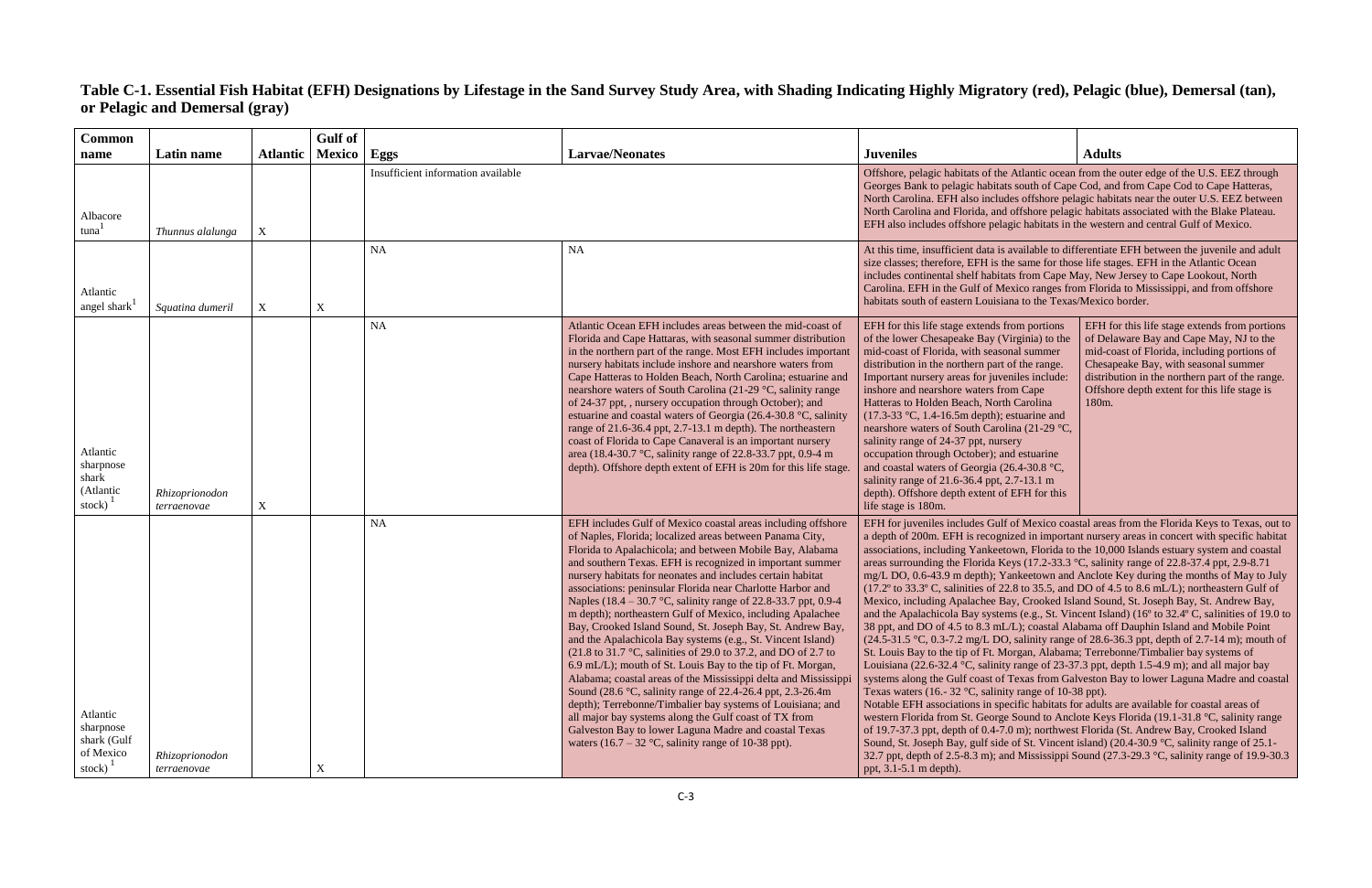| <b>Common</b><br>name                                  | Latin name                      | <b>Atlantic</b>  | <b>Gulf</b> of<br><b>Mexico</b> | Eggs      | <b>Larvae/Neonates</b>                                                                                                                                                                                                                                                                                                                                                                                                                                                                                                                                                                                                                                                                                                                                                                                                                                                                                                                                                                                                                                                                                                                             | <b>Juveniles</b>                                                                                                                                                                                                                                                                                                                                                                                                                                                                                                                                                                                                                                                                                                                                                                                                                                                                                                                                                                                                                                                                                                                                                                                                                                          | <b>Adults</b>                                                                                                                                                                                            |  |
|--------------------------------------------------------|---------------------------------|------------------|---------------------------------|-----------|----------------------------------------------------------------------------------------------------------------------------------------------------------------------------------------------------------------------------------------------------------------------------------------------------------------------------------------------------------------------------------------------------------------------------------------------------------------------------------------------------------------------------------------------------------------------------------------------------------------------------------------------------------------------------------------------------------------------------------------------------------------------------------------------------------------------------------------------------------------------------------------------------------------------------------------------------------------------------------------------------------------------------------------------------------------------------------------------------------------------------------------------------|-----------------------------------------------------------------------------------------------------------------------------------------------------------------------------------------------------------------------------------------------------------------------------------------------------------------------------------------------------------------------------------------------------------------------------------------------------------------------------------------------------------------------------------------------------------------------------------------------------------------------------------------------------------------------------------------------------------------------------------------------------------------------------------------------------------------------------------------------------------------------------------------------------------------------------------------------------------------------------------------------------------------------------------------------------------------------------------------------------------------------------------------------------------------------------------------------------------------------------------------------------------|----------------------------------------------------------------------------------------------------------------------------------------------------------------------------------------------------------|--|
| Basking<br>shark $1$                                   | Cetorhinus<br>maximus           | $\mathbf X$      |                                 | <b>NA</b> | prey density.                                                                                                                                                                                                                                                                                                                                                                                                                                                                                                                                                                                                                                                                                                                                                                                                                                                                                                                                                                                                                                                                                                                                      | At this time, insufficient data is available to differentiate EFH between size classes; therefore, EFH designations for all life stages have been combined and are<br>considered the same. Atlantic east coast from the Gulf of Maine to the northern Outer Banks of North Carolina, and from mid-South Carolina to coastal areas of<br>northeast Florida. Aggregations of basking sharks were observed from the south and southeast of Long Island, east of Cape Cod, and along the coast of Maine,<br>in the Gulf of Maine and near the Great South Channel, approximately 95 km southeast of Cape Cod, Massachusetts as well as approximately 75 km south of<br>Martha's Vineyard and 90 km south of Moriche's Inlet, Long Island. These aggregations tend to be associated with persistent thermal fronts within areas of high                                                                                                                                                                                                                                                                                                                                                                                                                        |                                                                                                                                                                                                          |  |
| Bigeye<br>thresher<br>shark $1$                        | <b>Alopias</b><br>superciliosus | $\boldsymbol{X}$ |                                 | <b>NA</b> | <b>NA</b>                                                                                                                                                                                                                                                                                                                                                                                                                                                                                                                                                                                                                                                                                                                                                                                                                                                                                                                                                                                                                                                                                                                                          | At this time, insufficient data is available to differentiate EFH between the juvenile and adult<br>size classes; therefore, EFH is the same for those life stages. EFH in the Atlantic Ocean<br>includes offshore pelagic habitats seaward of the continental shelf break between the seaward<br>extent of the U.S. EEZ boundary on Georges Bank (off Massachusetts) to Georgia; and from<br>the Blake Plateau to Biscayne Bay. EFH is association with known habitat conditions<br>EFH in the Gulf of Mexico occurs off the southwestern edge of the West Florida Shelf to Key<br>West, Florida; and between Desoto Canyon and pelagic habitats south of Galveston, Texas.                                                                                                                                                                                                                                                                                                                                                                                                                                                                                                                                                                              | including depth (frequently found between 25.5 and 50 m), and temperature (20.05 and 22 °C).                                                                                                             |  |
| Blacknose<br>shark<br>(Atlantic<br>stock)              | Carcharhinus<br>acronotus       | $\mathbf X$      |                                 | <b>NA</b> | At this time insufficient information is available to describe<br>and identify EFH for this life stage in the Atlantic.                                                                                                                                                                                                                                                                                                                                                                                                                                                                                                                                                                                                                                                                                                                                                                                                                                                                                                                                                                                                                            | Coastal areas within 90 m from shore along the Atlantic east coast from Cape Hattaras to the<br>mid-coast of Florida. Coastal waters from Cape Lookout to Holden Beach NC and SC<br>nearshore waters - seasonal distribution correlated with temperatures of 17 to 30 °C. EFH<br>includes higher salinity nearshore habitats (34-35 ppt) off South Carolina.                                                                                                                                                                                                                                                                                                                                                                                                                                                                                                                                                                                                                                                                                                                                                                                                                                                                                              |                                                                                                                                                                                                          |  |
| Blacknose<br>shark (Gulf<br>of Mexico<br>stock) $^{1}$ | Carcharhinus<br>acronotus       |                  | X                               | <b>NA</b> | In the Gulf of Mexico coastal areas of the west coast of Florida<br>in higher salinity areas between East Cape and Micmac<br>Lagoon (Everglades National Park) and Sea Grove Beach<br>(roughly consistent with the southeastern extent of<br>Choctawhatchee Bay). Nearshore areas off beaches in the<br>Tampa Bay area and Charlotte Harbor region. EFH is<br>specifically associated with certain habitat conditions in<br>Charlotte Harbor for YOY and juveniles (salinity 26 to 27 ppt,<br>temperatures up to 34 °C, and depths of 1.2 to 1.8 m). Tampa<br>Bay region (nearshore, off beaches): salinity 28 to 37 ppt,<br>temperature 28 to 30 °C, and depth 0.6 to 7 m. Gulf coast of<br>peninsular Florida: salinity from 25 to 37 ppt, temperature<br>from 17 to 34 °C, DO from 3.3 to 8.7 mg/L, and depth from<br>0.6 to 60 m. EFH in the big bend region of Florida (St. George<br>Sound to Anclote Keys) is considered nursery habitat<br>(sand/seagrass, 29-30.5 °C, salinity ~28.5-28.6 ppt). Florida<br>panhandle EFH: temperature 29 to 30 °C, average salinity of<br>28.5 ppt, depth 2.5 to 3.7 m, and sand or seagrass bottom type. | off beaches): salinity from 28 to 37 ppt, temperature from 17 to 30 °C, and depth from 0.9 to<br>7.0 m. Gulf coast of peninsular Florida EFH: salinity from 29 to 36 ppt, temperature from 23<br>to 31 °C, DO from 3.3 to 8.7 mg/L, and depth from 1.3 to 60 m. Coastal areas of the Big bend<br>region of Florida EFH includes habitats with higher salinities (St. George Sound to Anclote<br>Key): sand/seagrass, 29 to 30.5 °C, average salinity of 28.5 ppt, 1.3 to 7 m depth. EFH also<br>includes northern coastal Florida from approximately the border of Walton and Bay counties<br>on the Florida panhandle through the Florida Keys in the Gulf of Mexico. EFH in northwest<br>Florida is also associated with DO levels to 2.0 mg/L and depths of 10 to 30 m. EFH also<br>includes coastal areas of Mississippi (east of the Chandeleur Islands and south of Cat, Horn<br>and Petit Bois Islands) to Pensacola Inlet. EFH in other areas of the Gulf of Mexico (from<br>southeastern coastal Texas to Galveston Bay and then offshore to southern Louisiana (roughly<br>to areas offshore of Terrebonne Bay)) is defined by water temperatures ranging from 20.8 to<br>33.6 °C, average salinity of 32.1 ppt, and average water depth 3.7 m. | EFH is specifically associated with certain habitat conditions in Tampa Bay region (nearshore,                                                                                                           |  |
| Blacktip<br>shark<br>(Atlantic<br>stock)               | Carcharhinus<br>limbatus        | X                |                                 | <b>NA</b> | In Atlantic Ocean coastal areas out to 20 m depth contour from<br>northern Florida through areas with muddy bottoms in Georgia<br>and the seaward side of coastal islands of the Carolinas, at<br>depths of 2 to 4 m.                                                                                                                                                                                                                                                                                                                                                                                                                                                                                                                                                                                                                                                                                                                                                                                                                                                                                                                              | EFH is in Atlantic coastal areas from Florida to the Maryland/Virginia line (northern extent of<br>EFH is Chincoteague Island), including the mouth of Chesapeake Bay and adjacent coastal<br>areas along the Delmarva Peninsula. EFH is also in South Carolina Inlets, estuarine, and<br>nearshore waters (including Winyah Bay and North Inlet) associated with water temperatures<br>from northern Cape Canaveral (~28°40' N lat.) south to the Key Biscayne area (~27°04' N<br>lat.) in water depths of 3 to 11 m.                                                                                                                                                                                                                                                                                                                                                                                                                                                                                                                                                                                                                                                                                                                                    | ranging from 19 to 33 $\degree$ C, salinities ranging from 13 to 37 ppt, water depth ranging from 2.4 to<br>12.8 m, and DO ranging from 4.3-6.1 mg/L in shell, sand, and rocky habitats. EFH also ranges |  |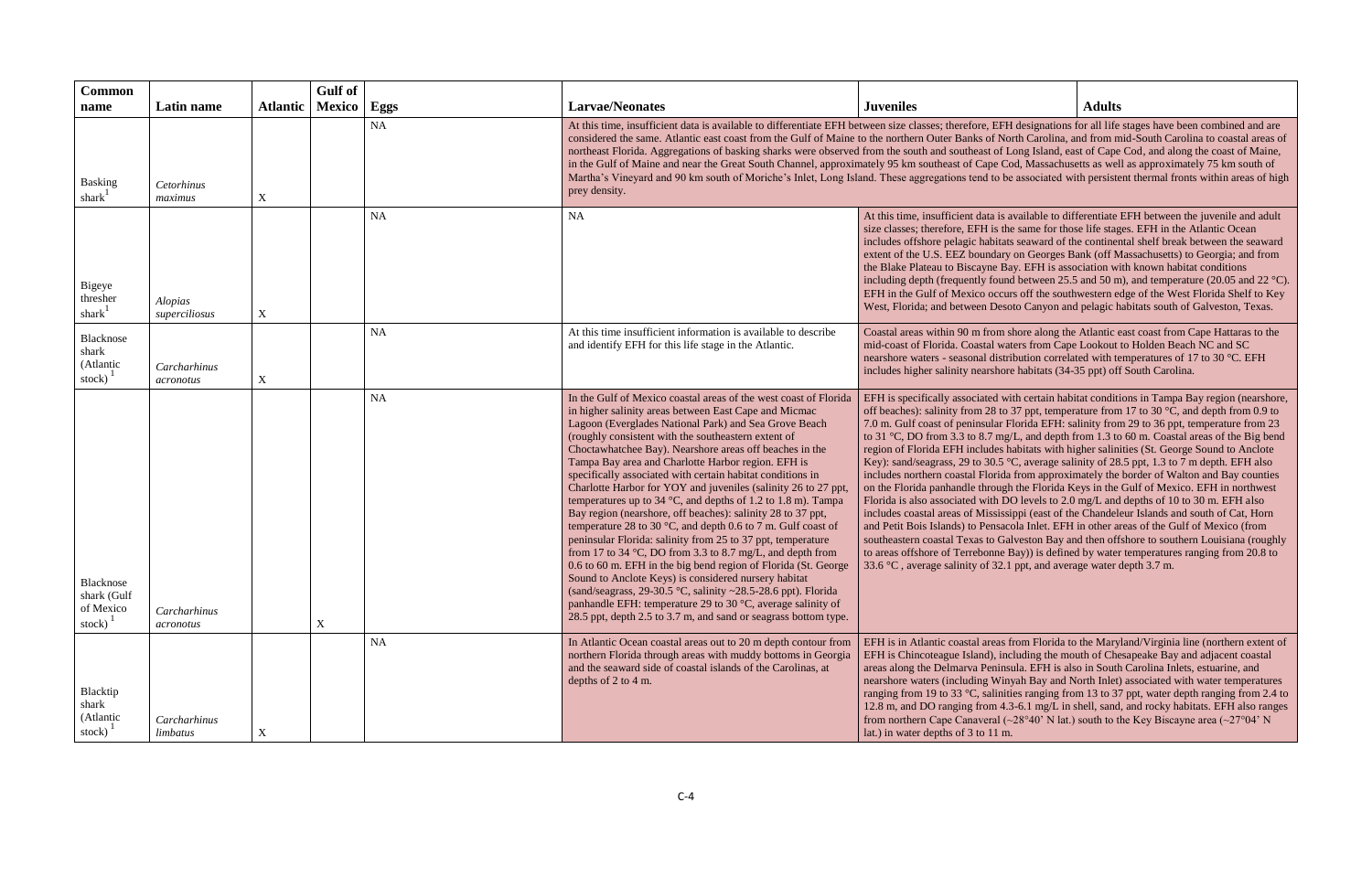| <b>Common</b>                                                 |                                        | <b>Atlantic</b> | <b>Gulf</b> of                |                                                              | <b>Larvae/Neonates</b>                                                                                                                                                                                                                                                                                                                                                                                                                                                                                                                                                                                                                                                                                                                                                                                                                                                                           | <b>Juveniles</b>                                                                                                                                                                                                                                                                                                                                                                                                                                                                                                                                                                                                                                                                                                                                                                                                           | <b>Adults</b>                                                                                                                                                                                                                                                                                                                                                                                                                                                                                                                                                                                                                                                                                                       |
|---------------------------------------------------------------|----------------------------------------|-----------------|-------------------------------|--------------------------------------------------------------|--------------------------------------------------------------------------------------------------------------------------------------------------------------------------------------------------------------------------------------------------------------------------------------------------------------------------------------------------------------------------------------------------------------------------------------------------------------------------------------------------------------------------------------------------------------------------------------------------------------------------------------------------------------------------------------------------------------------------------------------------------------------------------------------------------------------------------------------------------------------------------------------------|----------------------------------------------------------------------------------------------------------------------------------------------------------------------------------------------------------------------------------------------------------------------------------------------------------------------------------------------------------------------------------------------------------------------------------------------------------------------------------------------------------------------------------------------------------------------------------------------------------------------------------------------------------------------------------------------------------------------------------------------------------------------------------------------------------------------------|---------------------------------------------------------------------------------------------------------------------------------------------------------------------------------------------------------------------------------------------------------------------------------------------------------------------------------------------------------------------------------------------------------------------------------------------------------------------------------------------------------------------------------------------------------------------------------------------------------------------------------------------------------------------------------------------------------------------|
| name<br>Blacktip<br>Shark (Gulf<br>of Mexico<br>stock) $^{1}$ | Latin name<br>Carcharhinus<br>limbatus |                 | <b>Mexico</b><br>$\mathbf{X}$ | Eggs<br>NA                                                   | Coastal areas, including estuaries, out to the 30 m depth<br>contour in the Gulf of Mexico from the Florida Keys to<br>southern Texas. Yankeetown of the west coast of Florida is<br>one of the most productive blacktip shark nurseries, followed<br>by Charlotte Harbor, Tampa Bay, Ten Thousand Islands, and<br>the Florida Keys. Important EFH includes central Louisiana's<br>nearshore coastal waters important pupping and nursery areas,<br>such as habitats north of Dauphin Island, in the lower reaches<br>of the Mobile Bay, Fort Morgan, Sand Island, north of Horn<br>Island, and near the mouth of Bay St. Louis. . Neonates EFH is<br>associated with water temperatures ranging from 20.8 to 32.2<br>°C, salinities ranging from 22.4 to 36.4 ppt, water depth<br>ranging from 0.9 to 7.6 m, and DO ranging from 4.32 to 7.7<br>mg/L in silt, sand, mud, and seagrass habitats. | Coastal areas out to 100 m depth contour in the Gulf of Mexico from the Florida Keys to<br>southern Texas. EFH also includes coastal areas of Mississippi and Louisiana, including<br>Mississippi Sound, Mobile Bay, Terrebonne Bay, Timbalier Bay, and Chandeleur Sound. EFH<br>is associated with water temperatures ranging from 19.8 to 32.2 $\degree$ C, salinities ranging from 7.0<br>to 36.8 ppt, water depth ranging from 0.7 to 9.4 m, and DO ranging from 4.28 to 8.30 mg/L.<br>EFH includes multiple types of substrate - silt, sand, mud, and seagrass habitats.<br>Found in water temperatures ranging from 21.5 to 31.1 °C, salinities ranging from 22.3 to 34.7<br>ppt, water depths ranging from 0.9 to 6.6 m, and DO levels ranging from 5.22 to 7.49 mg/L in<br>silt, sand, mud, and seagrass habitats. |                                                                                                                                                                                                                                                                                                                                                                                                                                                                                                                                                                                                                                                                                                                     |
| Atlantic blue<br>marlin                                       | Makaira nigricans                      | $\mathbf X$     |                               | western U.S. Caribbean between Puerto Rico and the U.S. EEZ. | EFH consists of most of the U.S. EEZ off southeastern Florida, through the Straits of Florida, and into the<br>Gulf of Mexico from the Florida Keys to the continental shelf off of southern Texas. EFH extends from<br>the 200m bathymetric line to the seaward extent of the U.S. EEZ. EFH also includes a portion of the                                                                                                                                                                                                                                                                                                                                                                                                                                                                                                                                                                      | EFH in the Atlantic Ocean extends from<br>pelagic habitats south of Georges Bank to the<br>Florida Keys, inclusive of the Blake Plateau<br>and Charleston Bump, in depths greater than<br>200m. EFH in the Atlantic Ocean extends<br>seaward to the U.S. EEZ boundary off<br>Massachusetts, Virginia, Georgia, and<br>Florida. EFH in the Gulf of Mexico extends<br>from the Florida Keys to the continental shelf<br>off southern Texas in depths greater than<br>200m. EFH also includes pelagic habitats<br>deeper than 200m in the southern U.S.<br>Caribbean and surrounding Puerto Rico the<br>U.S. Virgin Islands.                                                                                                                                                                                                  | EFH in the Atlantic Ocean extends from<br>pelagic habitats south of Georges Bank to the<br>Florida Keys, inclusive of portions of the<br>Blake Plateau and Charleston Bump, in<br>depths greater than 200m. EFH in the Atlantic<br>Ocean extends seaward to the U.S. EEZ<br>boundary north of the Carolinas and off the<br>Blake Plateau; otherwise it is constricted<br>somewhat around the continental shelf break.<br>EFH in the Gulf of Mexico extends from the<br>Florida Keys to the continental shelf off<br>southern Texas in depths greater than 200m.<br>EFH also includes pelagic habitats deeper<br>than 200m in the southern U.S. Caribbean and<br>surrounding Puerto Rico the U.S. Virgin<br>Islands. |
| Blue shark <sup>1</sup>                                       | Prionace glauca                        | $\mathbf X$     |                               | <b>NA</b>                                                    | In the Atlantic in areas offshore of Cape Cod through New<br>Jersey, seaward of the 30m bathymetric line (and excluding<br>inshore waters such as Long Island Sound). EFH follows the<br>continental shelf south of Georges Bank to the outer extent of<br>the U.S. EEZ in the Gulf of Maine.                                                                                                                                                                                                                                                                                                                                                                                                                                                                                                                                                                                                    | Localized areas in the Atlantic Ocean in the Gulf of Maine, from Georges Bank to North<br>Carolina, South Carolina, Georgia, and off Florida.                                                                                                                                                                                                                                                                                                                                                                                                                                                                                                                                                                                                                                                                              |                                                                                                                                                                                                                                                                                                                                                                                                                                                                                                                                                                                                                                                                                                                     |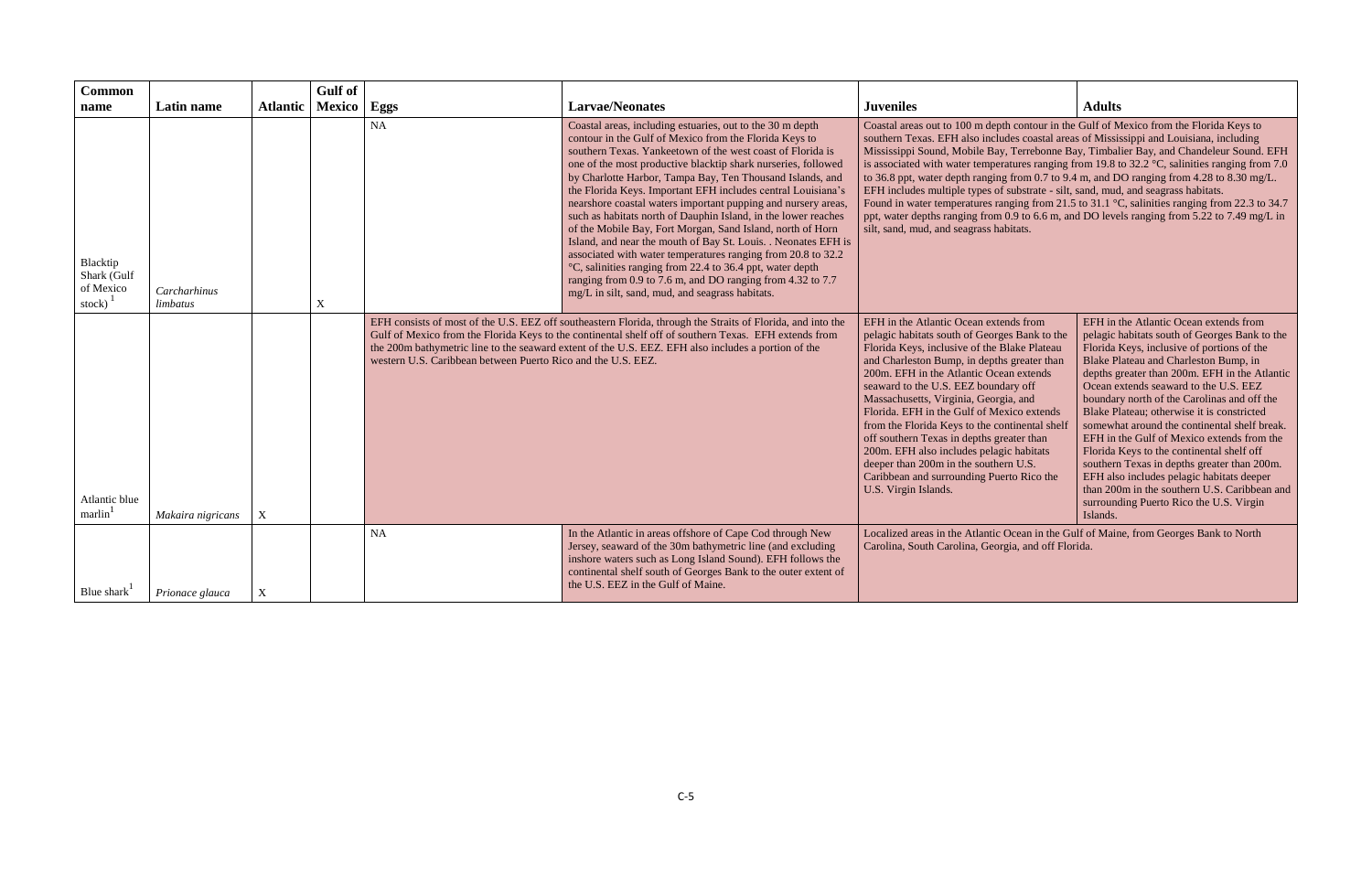| <b>Common</b>                                                  |                 |                 | <b>Gulf</b> of |                                                                                                                                                                                                                                                                                                                                                                                                                                                                                                                                                                                                                                                                                                                                                                   |                                                                                                                                                                                                                                                                                                                                                                                                                                                                                                                                                                                                                                                                                                                                                                                                                                                                                                                                                                                                                                                                                                                                                                                                                                                                                                                                                                                                                                                                                                                       |                                                                                                                                                                                                                                                                                                                                                                                                                                                                                                                                                                                                                                                                                                                                                                                                                                                                                                          |                                                                                                                                                                                                                                                                                                                                                                                                                                                                                                                                                                                                                                                                                          |
|----------------------------------------------------------------|-----------------|-----------------|----------------|-------------------------------------------------------------------------------------------------------------------------------------------------------------------------------------------------------------------------------------------------------------------------------------------------------------------------------------------------------------------------------------------------------------------------------------------------------------------------------------------------------------------------------------------------------------------------------------------------------------------------------------------------------------------------------------------------------------------------------------------------------------------|-----------------------------------------------------------------------------------------------------------------------------------------------------------------------------------------------------------------------------------------------------------------------------------------------------------------------------------------------------------------------------------------------------------------------------------------------------------------------------------------------------------------------------------------------------------------------------------------------------------------------------------------------------------------------------------------------------------------------------------------------------------------------------------------------------------------------------------------------------------------------------------------------------------------------------------------------------------------------------------------------------------------------------------------------------------------------------------------------------------------------------------------------------------------------------------------------------------------------------------------------------------------------------------------------------------------------------------------------------------------------------------------------------------------------------------------------------------------------------------------------------------------------|----------------------------------------------------------------------------------------------------------------------------------------------------------------------------------------------------------------------------------------------------------------------------------------------------------------------------------------------------------------------------------------------------------------------------------------------------------------------------------------------------------------------------------------------------------------------------------------------------------------------------------------------------------------------------------------------------------------------------------------------------------------------------------------------------------------------------------------------------------------------------------------------------------|------------------------------------------------------------------------------------------------------------------------------------------------------------------------------------------------------------------------------------------------------------------------------------------------------------------------------------------------------------------------------------------------------------------------------------------------------------------------------------------------------------------------------------------------------------------------------------------------------------------------------------------------------------------------------------------|
| name                                                           | Latin name      | <b>Atlantic</b> | Mexico         | Eggs                                                                                                                                                                                                                                                                                                                                                                                                                                                                                                                                                                                                                                                                                                                                                              | <b>Larvae/Neonates</b>                                                                                                                                                                                                                                                                                                                                                                                                                                                                                                                                                                                                                                                                                                                                                                                                                                                                                                                                                                                                                                                                                                                                                                                                                                                                                                                                                                                                                                                                                                | <b>Juveniles</b>                                                                                                                                                                                                                                                                                                                                                                                                                                                                                                                                                                                                                                                                                                                                                                                                                                                                                         | <b>Adults</b>                                                                                                                                                                                                                                                                                                                                                                                                                                                                                                                                                                                                                                                                            |
| Atlantic<br>bluefin tuna                                       | Thunnus thynnus |                 |                | This life stage has been expanded into two areas of the Slope Sea (between North Carolina and Georges<br>Bank, north of the Gulf Stream) due to the presence of extremely young larvae. One area encompasses<br>pelagic habitats on and off the continental shelf, off the coast of North Carolina, and extends to the<br>shoreline between the NC/VA line and Oregon Inlet. The other area includes pelagic waters of the Slope<br>Sea, extending to the outer United States' EEZ south of Georges Bank. From the mid-east coast of Florida<br>in the Atlantic Ocean to the western Gulf of Mexico (seaward of the 100m depth contour in the Gulf of<br>Mexico). EFH for larvae is defined by habitat associations with temperatures ranging from 23.5 to 28 °C. |                                                                                                                                                                                                                                                                                                                                                                                                                                                                                                                                                                                                                                                                                                                                                                                                                                                                                                                                                                                                                                                                                                                                                                                                                                                                                                                                                                                                                                                                                                                       | Coastal and pelagic habitats of the Mid-<br>Atlantic Bight and the Gulf of Maine,<br>between southern Maine and Cape Lookout,<br>from shore (excluding Long Island Sound,<br>Delaware Bay, Chesapeake Bay, and Pamlico<br>Sound) to the continental shelf break. EFH in<br>coastal areas of Cape Cod are located<br>between the Great South Passage and shore.<br>EFH follows the continental shelf from the<br>outer extent of the U.S. EEZ on Georges<br>Bank to Cape Lookout. EFH is associated<br>with certain environmental conditions in the<br>Gulf of Maine (16 to 19 $°C$ ; 0 to 40 m deep).<br>EFH in other locations associated with<br>temperatures ranging from 4 to 26 $\degree$ C, often<br>in depths of less than 20 m (but can be found<br>in waters that are 40-100 m in depth in<br>winter).                                                                                          | EFH is located in offshore and coastal regions<br>of the Gulf of Maine the mid-coast of Maine<br>to Massachusetts; on Georges Bank; offshore<br>pelagic habitats of southern New England;<br>from southern New England to coastal areas<br>between the mouth of Chesapeake Bay and<br>Onslow Bay, North Carolina; from coastal<br>North Carolina south to the outer extent of the<br>U.S. EEZ, inclusive of pelagic habitats of the<br>Blake Plateau, Charleston Bump, and Blake<br>Ridge. EFH also consists of pelagic waters of<br>the central Gulf of Mexico from the<br>continental shelf break to the seaward extent<br>of the U.S. EEZ between Apalachicola,<br>Florida and Texas. |
| Bonnethead<br>shark<br>(Atlantic<br>stock) $\frac{1}{2}$       | Sphyrna tiburo  | $\mathbf X$     |                | <b>NA</b>                                                                                                                                                                                                                                                                                                                                                                                                                                                                                                                                                                                                                                                                                                                                                         | Atlantic east coast inshore and nearshore waters from Cape Hatteras to Holden Beach, North Carolina (temperature 19-33 °C, depth 0.6-11.6 m); coastal and<br>estuarine waters of South Carolina (no data) and Georgia (temperature 23-31 °C, salinity 22-36.6 ppt, depth 0.5-13.1 m); and coastal waters from the tip of<br>Georgia to Cape Canaveral, Florida.                                                                                                                                                                                                                                                                                                                                                                                                                                                                                                                                                                                                                                                                                                                                                                                                                                                                                                                                                                                                                                                                                                                                                       |                                                                                                                                                                                                                                                                                                                                                                                                                                                                                                                                                                                                                                                                                                                                                                                                                                                                                                          |                                                                                                                                                                                                                                                                                                                                                                                                                                                                                                                                                                                                                                                                                          |
| Bonnethead<br>shark (Gulf<br>of Mexico<br>stock) $\frac{1}{2}$ | Sphyrna tiburo  |                 | X              | <b>NA</b>                                                                                                                                                                                                                                                                                                                                                                                                                                                                                                                                                                                                                                                                                                                                                         | EFH includes coastal areas from the Florida Keys through<br>eastern Mississippi and from western Louisiana to Texas EFH<br>includes important summer nursery areas for Gulf of Mexico<br>bonnethead: the 10,000 Islands estuary (YOY: salinity range<br>of 23.3-36.1 ppt, 26.0-31.0 °C temperature, 0.9-3.4 m depth);<br>the Florida Keys (16.1-31.7 °C, salinity range of 15.4-35.6<br>ppt, 1.8-2.1 m depth); Charlotte Harbor (NEO/YOY: salinity<br>range of 15.4-37.5 ppt, 15.9-33.3 °C temperature, 0.6-3.7 m<br>depth); Tampa Bay region (YOY: salinity range of 22.3-35.3<br>ppt, 16.1-31.0 °C temperature, 0.6-6.1 m depth); coastal areas<br>offshore of Yankeetown (YOY: salinity range of 20.9-30.6<br>ppt, 27.6-30 °C temperature, 2.4-3.7 m depth); estuarine and<br>shallow coastal waters in the northeastern Gulf of Mexico<br>(Apalachee Bay, Apalachicola Bay, St. Jospeh Bay, Crooked<br>Island Sound, St. Andrew Bay) (temperature 16-32.5 °C,<br>salinity 19-38 ppt, depth 0.7-6.4 m), and other areas (salinity<br>range of 15.4-37 ppt, 15.9-33.3 °C temperature, 0.6-6.1 m<br>depth) of Florida; Bay St. Louis Mississippi to Perdido Bay<br>Alabama (average measurements for environmental variables<br>include 28-29 °C temperature, salinity range of 17.2-26.2 ppt,<br>approximately 4.6 m depth); the Terrebone and Timbalier<br>Bay system, Louisiana; and all major bay systems along the<br>Gulf coast of Texas from Sabine Lake to Lower Laguna<br>Madre (temperature $18-33.5$ °C). | EFH includes coastal areas in the Gulf of<br>Mexico from the Florida Keys to Chandeleur<br>Sound and along Texas. Known habitat<br>associations are identified for: Yankeetown to<br>Charlotte Harbor and the Florida Keys (15.9-<br>33 °C, 16.5-36.9 ppt, 0.6-4.9 m); the 10,000<br>Islands estuary (20-33.6 °C, 14-41.8 ppt, 0.8-<br>4 m), Florida; the northeastern Gulf of<br>Mexico (Apalachee Bay, Apalachicola Bay,<br>St. Jospeh Bay, Crooked Island Sound, St.<br>Andrew Bay) (temperature 16-32.5 °C,<br>salinity 1.9-8.3 ppt, depth 0.7-6.4 m) Bay St.<br>Louis Mississippi to Perdido Bay Alabama<br>$(28-31.1 \degree C, 15.5-24 \text{ ppt}, \text{depth } 3-3.4 \text{ m})$ ; the<br>Terrebone and Timbalier Bay system,<br>Louisiana (28.4-31.4 °C, 25.3-34.3 ppt, 1.8-<br>2.4 m); and all major bay systems along the<br>Gulf coast of Texas from Sabine Lake to<br>Lower Laguna Madre. | EFH includes coastal areas from the Florida<br>Keys to Chandeleur Sound, and along Texas,<br>and from Chandeleur Sound, Louisiana and<br>eastern Mississippi. Habitat associations are<br>noted in the 10,000 Islands estuary system<br>(20.0-33.6 °C, 14.4-41.7 ppt, and 7.6-40 m).                                                                                                                                                                                                                                                                                                                                                                                                     |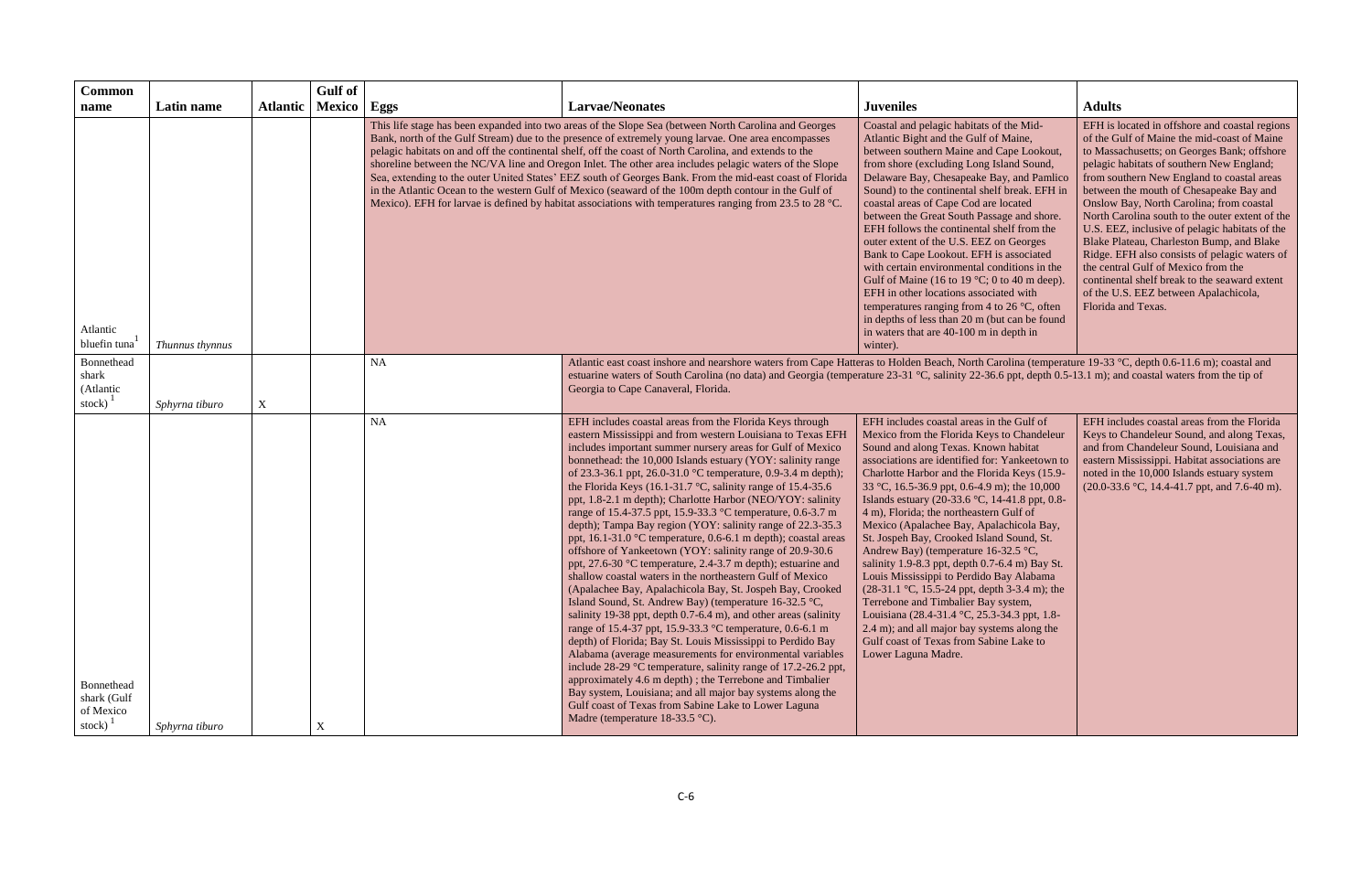| <b>Common</b><br>name            | Latin name               | <b>Atlantic</b> | <b>Gulf</b> of<br><b>Mexico</b> | Eggs      | <b>Larvae/Neonates</b>                                                                                                                                                                                                                                                                                                                                                                                                                                                                                                                                                                                                                                                                                                                                                                                                                                             | <b>Juveniles</b><br><b>Adults</b>                                                                                                                                                                                                                                                                                                                                                                                                                                                                                                                                                                                                                                                                                                                                                                                                                                                                                                                                                                                                                                                                                                                                                                                                                                |  |  |
|----------------------------------|--------------------------|-----------------|---------------------------------|-----------|--------------------------------------------------------------------------------------------------------------------------------------------------------------------------------------------------------------------------------------------------------------------------------------------------------------------------------------------------------------------------------------------------------------------------------------------------------------------------------------------------------------------------------------------------------------------------------------------------------------------------------------------------------------------------------------------------------------------------------------------------------------------------------------------------------------------------------------------------------------------|------------------------------------------------------------------------------------------------------------------------------------------------------------------------------------------------------------------------------------------------------------------------------------------------------------------------------------------------------------------------------------------------------------------------------------------------------------------------------------------------------------------------------------------------------------------------------------------------------------------------------------------------------------------------------------------------------------------------------------------------------------------------------------------------------------------------------------------------------------------------------------------------------------------------------------------------------------------------------------------------------------------------------------------------------------------------------------------------------------------------------------------------------------------------------------------------------------------------------------------------------------------|--|--|
| Bull shark                       | Carcharhinus<br>leucas   | X               | $\mathbf X$                     | <b>NA</b> | Atlantic Ocean in the Cape Canaveral area. Gulf of Mexico<br>EFH includes localized areas off the west coast of Florida,<br>including Caloosahatchee River area, Yankeetown, Tampa<br>Bay, Charlotte Harbor, Ten Thousand Islands, and the Keys;<br>the Florida Panhandle; coastal habitats between Mobile Bay<br>and Lake Borgne. Coastal areas along Texas to the mouth of<br>the Mississippi River, particularly the inland bay and bayou<br>systems of Louisiana (i.e., interior of Lake Pontchartrain, the<br>Pearl River system, Little Lake/Barataria Bay and its inland<br>waters, the Terrebonne/Timbalier Bay system, and the<br>Atchafalaya/Vermilion Bay system). EFH for neonates/YOY<br>includes areas of shallow depth (less than 9 m) in lower<br>salinity estuaries and river mouths (as low as 0.9 ppt) until<br>water temperatures reach 21 °C. | Atlantic coastal areas between South Carolina and the Florida Keys. Altamaha River Estuary in<br>Georgia. From the mid-east coast of Florida, including northern Cape Canaveral (28°40' N)<br>south to the Jupiter Island area (27°04' N lat.) in water depths of 3 to 11 m, EFH includes<br>freshwater creeks, ocean inlets, and seagrass habitats; temperatures ranging as low as 16.4 °C;<br>salinities ranging between 1.7 to 41.1 ppt; and DO concentrations ranging between 4 and 7<br>mg/L. EFH is located in shallow depths less than 9 m. EFH in the Gulf of Mexico includes the<br>Florida Keys, Ten Thousand Islands, Charlotte Harbor, Tampa Bay, Yankeetown, Pine Island<br>Sound, the Florida panhandle, Mississippi Sound and Mobile Bay off the coasts of Mississippi<br>and Alabama, interior of Lake Pontchartrain, the Pearl River system, around the Chandeluer<br>Sound on the east side of the Mississippi River Delta, Little Lake/Barataria Bay and its inland<br>waters, the Terrebonne/Timbalier Bay system, and the Atchafalaya/Vermilion Bay system in<br>the coastal waters off Louisiana, the west side of Mississippi River Delta and, and coastal areas<br>along the Texas coast, especially Matagorda Bay and San Antonio Bays. |  |  |
| Caribbean<br>reef shark          | Carcharhinus<br>perezi   | $\mathbf X$     | $\mathbf X$                     | <b>NA</b> | Puerto Rico and the Virgin Islands.                                                                                                                                                                                                                                                                                                                                                                                                                                                                                                                                                                                                                                                                                                                                                                                                                                | EFH designation for all life stages have been combined and are considered the same. Atlantic coastal areas along the southern Florida coast. Gulf of Mexico<br>coastal areas along the Florida Keys and the Flower Garden Banks National Marine Sanctuary. The entirety of the U.S. Caribbean, including coastal areas of                                                                                                                                                                                                                                                                                                                                                                                                                                                                                                                                                                                                                                                                                                                                                                                                                                                                                                                                        |  |  |
| Common<br>thresher<br>shar $k^1$ | Alopias vulpinus         | $\mathbf X$     |                                 | <b>NA</b> |                                                                                                                                                                                                                                                                                                                                                                                                                                                                                                                                                                                                                                                                                                                                                                                                                                                                    | At this time, insufficient data is available to differentiate EFH between the juvenile and adult<br>size classes; therefore, EFH is the same for those life stages. EFH is located in the Atlantic<br>Ocean, from Georges Bank (at the offshore extent of the U.S. EEZ boundary) to Cape Lookout,<br>North Carolina; and from Maine to locations offshore of Cape Ann, Massachusetts. EFH<br>occurs with certain habitat associations in nearshore waters of North Carolina, especially in<br>areas with temperatures from 18.2 to 20.9 $^{\circ}$ C and at depths from 4.6 to 13.7 m (McCandless et<br>al. 2002).                                                                                                                                                                                                                                                                                                                                                                                                                                                                                                                                                                                                                                               |  |  |
| Dusky shark                      | Carcharhinus<br>obscurus | X               | X                               | <b>NA</b> | EFH in the Atlantic Ocean includes offshore areas of southern<br>New England to Cape Lookout, North Carolina. Specifically,<br>EFH is associated with habitat conditions including<br>temperatures from 18.1 to 22.2 °C, salinities of 25 to 35 ppt<br>and depths at 4.3 to 15.5 m. Seaward extent of EFH for this<br>life stage in the Atlantic is 60 m in depth.                                                                                                                                                                                                                                                                                                                                                                                                                                                                                                 | Coastal and pelagic waters inshore of the continental shelf break $(< 200$ meters in depth) along<br>the Atlantic east coast from habitats offshore of southern Cape Cod to Georgia, including the<br>Charleston Bump and adjacent pelagic habitats. Inshore extent for these life stages is the 20<br>meter bathymetric line, except in habitats of southern New England, where EFH is extended<br>seaward of Martha's Vineyard, Block Island, and<br>Long Island. Pelagic habitats of southern Georges Bank and the adjacent continental shelf<br>break from Nantucket Shoals and the Great South Channel to the eastern boundary of the<br>United States EEZ. Adults are generally found deeper (to 2000 meters) than juveniles, however<br>there is overlap in the habitats utilized by both life stages. Offshore waters of the western and<br>north Gulf of Mexico, at and seaward of the continental shelf break (a buffer is included $\sim 10$ )<br>nautical miles north of the 200 meter bathymetric line), and in proximity to numerous banks<br>along the continental shelf edge (e.g., Ewing and Sackett Bank). The continental shelf edge<br>habitat from Desoto Canyon west to the Mexican border is important habitat for adult dusky<br>sharks. |  |  |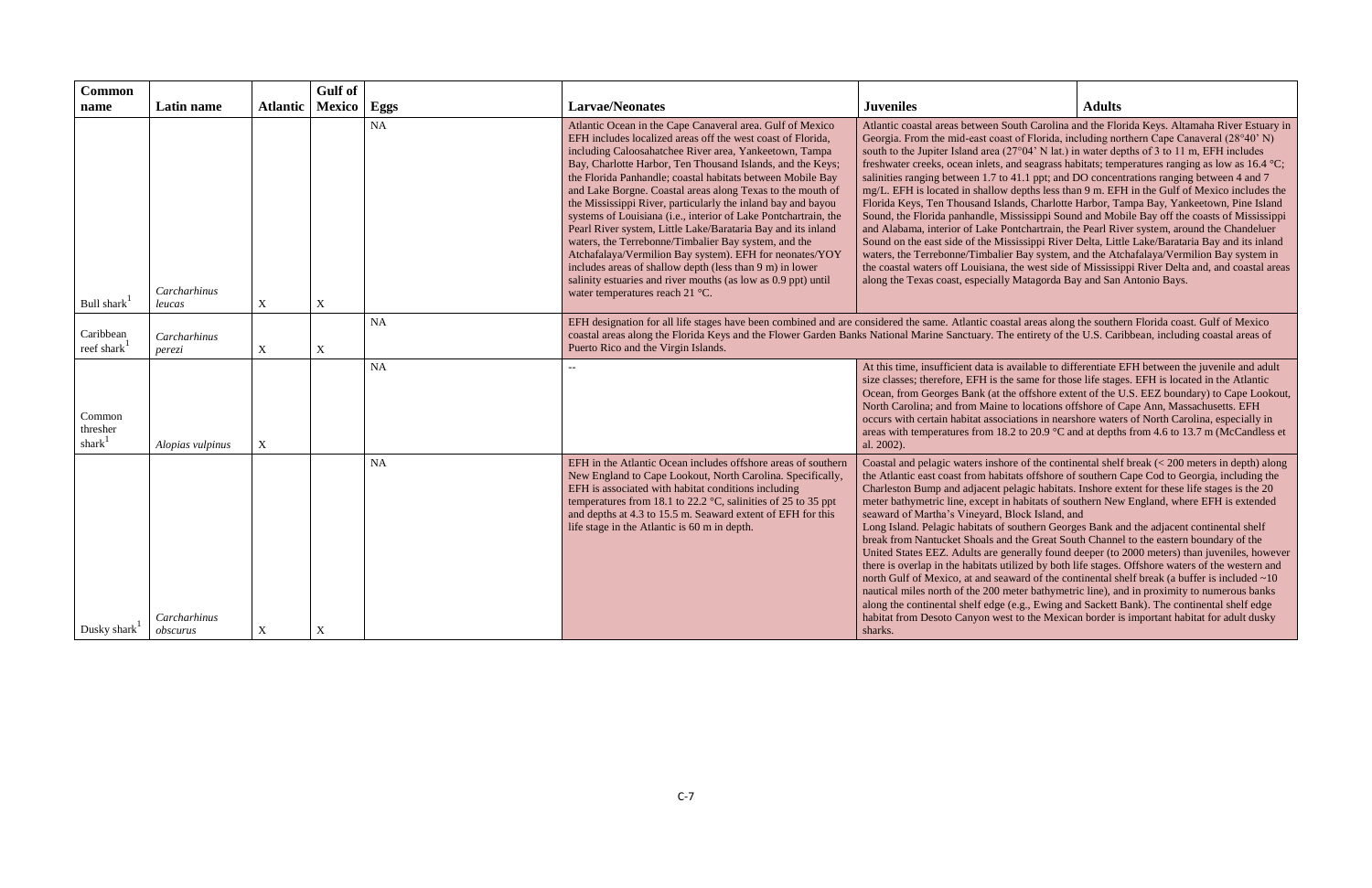| <b>Common</b>                      |                                 |                  | Gulf of                   |           |                                                                                                                                                                                                                                                                                                                                                                                                                                                                                                                                                                                                                                                                                                                                                                                                                                                                                                                                                                                                                                                                                                                                                                                                                                                                                                                                                                                                                                                                                                                                                                                                                                                                                                                                                                     |                                                                                                                                                                                                                                                                                                                                                                                                                                                                                                                                                                                                                                                                                                |                                                                                                                                                                                                                                                                                                                                                                                                                                                                                                                                                                                                                                                                                                                                                                                                        |  |  |
|------------------------------------|---------------------------------|------------------|---------------------------|-----------|---------------------------------------------------------------------------------------------------------------------------------------------------------------------------------------------------------------------------------------------------------------------------------------------------------------------------------------------------------------------------------------------------------------------------------------------------------------------------------------------------------------------------------------------------------------------------------------------------------------------------------------------------------------------------------------------------------------------------------------------------------------------------------------------------------------------------------------------------------------------------------------------------------------------------------------------------------------------------------------------------------------------------------------------------------------------------------------------------------------------------------------------------------------------------------------------------------------------------------------------------------------------------------------------------------------------------------------------------------------------------------------------------------------------------------------------------------------------------------------------------------------------------------------------------------------------------------------------------------------------------------------------------------------------------------------------------------------------------------------------------------------------|------------------------------------------------------------------------------------------------------------------------------------------------------------------------------------------------------------------------------------------------------------------------------------------------------------------------------------------------------------------------------------------------------------------------------------------------------------------------------------------------------------------------------------------------------------------------------------------------------------------------------------------------------------------------------------------------|--------------------------------------------------------------------------------------------------------------------------------------------------------------------------------------------------------------------------------------------------------------------------------------------------------------------------------------------------------------------------------------------------------------------------------------------------------------------------------------------------------------------------------------------------------------------------------------------------------------------------------------------------------------------------------------------------------------------------------------------------------------------------------------------------------|--|--|
| name                               | Latin name                      | <b>Atlantic</b>  | Mexico                    | Eggs      | <b>Larvae/Neonates</b>                                                                                                                                                                                                                                                                                                                                                                                                                                                                                                                                                                                                                                                                                                                                                                                                                                                                                                                                                                                                                                                                                                                                                                                                                                                                                                                                                                                                                                                                                                                                                                                                                                                                                                                                              | <b>Juveniles</b>                                                                                                                                                                                                                                                                                                                                                                                                                                                                                                                                                                                                                                                                               | <b>Adults</b>                                                                                                                                                                                                                                                                                                                                                                                                                                                                                                                                                                                                                                                                                                                                                                                          |  |  |
| Finetooth<br>shark <sup>1</sup>    | Carcharhinus<br>isodon          | $\mathbf X$      | $\mathbf X$               | NA        | EFH in the Atlantic Ocean includes coastal areas between Cape Hatteras and the Florida Keys. Important nursery habitats include coastal areas between Cape<br>Hatteras to Holden Beach, North Carolina (3.1-10.7 m depth, 22-30.6 °C); South Carolina estuarine and coastal waters (including Wynah Bay and North Inlet)<br>(20-28 °C, salinity 23.5 ppt or higher); Georgia estuarine waters, specifically the lower Duplin River and Doboy Sound (25-28.2 °C, salinity range of 23-32.1<br>ppt, 0.5-4.3 m depth). EFH in the Gulf of Mexico includes shallow coastal waters of the northeastern Gulf of Mexico with muddy bottom (19.5-31.4 °C, 19-38<br>ppt, 2.3-5.3 m depth) the seaward side of coastal islands, especially around the mouth of the Apalachicola River and the gulf side of St. Vincent Island to just<br>southeast of St. Andrews Bay Inlet, Florida. Also includes St. Vincent Sound, Saint Andrew Sound, Saint Joseph Bay, and Apalachicola Bay. Hyper-saline<br>environmental conditions may spatially or temporally restrict neonate/YOY EFH in the western Gulf of Mexico, and should not be included in EFH. EFH also<br>includes Bay St. Louis; Perdido Sound; Bon Secour Bay and lower Mobile Bay, Alabama; Terrebonne and Timbalier bay system, Louisiana (25.3-32.1 °C, 0.6 -<br>4.9 m depth); the Mississippi Sound, specifically north of and off western Horn, Sound, and Round Islands (YOY), between the islands and the coast of<br>Louisiana; coastal areas of Texas, including portions of Corpus Cristi Bay, Aransas and Copano Bays, San Antonio Bay, Espiritu Santo Bay, Matagorda Bay,<br>Galveston Bay, and Trinity Bay) (19.2-30.6 °C, 16-36 m depth); and beaches of the southeastern Texas coast (2.1-5.5 m depth). |                                                                                                                                                                                                                                                                                                                                                                                                                                                                                                                                                                                                                                                                                                |                                                                                                                                                                                                                                                                                                                                                                                                                                                                                                                                                                                                                                                                                                                                                                                                        |  |  |
| Great<br>hammerhead<br>shar $k^1$  | Sphyrna mokarran                | X                | $\boldsymbol{\mathrm{X}}$ | <b>NA</b> | Atlantic Ocean coastal areas on the central east coast of Florida, from just north of Biscayne Bay through the Florida Straits to the Dry Tortugas, and extending<br>from the north side of the Florida Keys to Anclote Key (north of the mouth of Tampa Bay). EFH includes important habitats near Yankeetown, Tampa Bay, and<br>Charlotte Harbor in temperatures ranging from 23.9 to 31.5 °C, salinities ranging from 20.8 to 34.2 ppt, DO ranging from 5.3 to 7.6 mg/L, and depths ranging<br>from 1.8 to 5.5 m.                                                                                                                                                                                                                                                                                                                                                                                                                                                                                                                                                                                                                                                                                                                                                                                                                                                                                                                                                                                                                                                                                                                                                                                                                                                |                                                                                                                                                                                                                                                                                                                                                                                                                                                                                                                                                                                                                                                                                                |                                                                                                                                                                                                                                                                                                                                                                                                                                                                                                                                                                                                                                                                                                                                                                                                        |  |  |
| Lemon<br>shark <sup>1</sup>        | Negaprion<br>brevirostris       | $\mathbf X$      | $\mathbf X$               | <b>NA</b> | Found inshore of the 15 m bathymetric line $(\sim 50 \text{ ft})$ in the<br>Atlantic. Atlantic coastal areas of eastern Florida between the<br>Florida/Georgia border and the Florida Keys. Eastern Puerto<br>Rico and the U.S. Virgin Islands. In the Gulf of Mexico, EFH<br>includes the north side of the Florida Keys and Florida Bay to<br>Naples, and coastal areas along Texas between Galveston<br>Island and the Texas/Mexico border. Nursery areas are also<br>immediately adjacent to the Chandeleur Islands off Louisiana,<br>and include seagrass beds in shallow water (less than 2 m<br>deep). EFH is also located in the eastern U.S. Caribbean.                                                                                                                                                                                                                                                                                                                                                                                                                                                                                                                                                                                                                                                                                                                                                                                                                                                                                                                                                                                                                                                                                                    | Bathymetric depth limit of 200m in all<br>locations, unless otherwise noted/described.<br>Atlantic coastal areas from South Carolina<br>through the Florida Keys. Gulf of Mexico<br>EFH includes habitats on the north side of the<br>Florida Keys and Florida Bay to Naples<br>especially areas where temperatures ranged<br>between 26.4 to 31.3 °C, salinities of 23.2 to<br>31.2 ppt, depth of 0.9-5.4 m and DO of 5.2 to<br>6.7 mL/L in mud and seagrass areas (Bethea<br>et al. 2014). EFH also includes coastal areas<br>along Texas, and the Chandeleur Islands off<br>Louisiana. EFH in the U.S. Caribbean<br>includes coastal waters off Puerto Rico and<br>the U.S. Virgin Islands. | Bathymetric depth limit of 200m in all<br>locations, unless otherwise noted/described.<br>Atlantic coastal areas extending from<br>Charleston, South Carolina (during the<br>summer months (Kessel et al. 2014)) to the<br>Florida Keys. Gulf of Mexico EFH includes<br>the west coast of Florida through the Florida<br>Keys, especially in areas where temperatures<br>ranged between 29.3 to 29.9 °C, salinities of<br>25.7 to 29.8 ppt, depth of 2.1 to 4.3 m and DO<br>of 5.2 to 6.7 mL/L in mud and seagrass areas<br>(Bethea et al. 2014). EFH in the Gulf of<br>Mexico also includes coastal areas along the<br>east coast of Louisiana (i.e., Breton Sound to<br>the Chandeleur Islands). EFH is also located<br>in the eastern U.S. Caribbean waters<br>surrounding the U.S. Virgin Islands. |  |  |
| Longbill<br>spearfish              | <i>Tetrapturus</i><br>pfluegeri | $\mathbf X$      |                           |           |                                                                                                                                                                                                                                                                                                                                                                                                                                                                                                                                                                                                                                                                                                                                                                                                                                                                                                                                                                                                                                                                                                                                                                                                                                                                                                                                                                                                                                                                                                                                                                                                                                                                                                                                                                     | EFH designation for juveniles and adults have been combined and are considered the same.<br>EFH in the Atlantic Ocean extends from pelagic habitats south of Georges Bank to the Florida<br>Keys, inclusive of the Blake Plateau and Charleston Bump, in depths greater than 200m. EFH<br>in the Gulf of Mexico extends from the Florida Keys to the continental shelf off southern<br>Texas in depths greater than 200m. EFH in the U.S. Caribbean encompasses all pelagic<br>habitats seaward of 200m bathymetric limits.                                                                                                                                                                    |                                                                                                                                                                                                                                                                                                                                                                                                                                                                                                                                                                                                                                                                                                                                                                                                        |  |  |
| Longfin<br>mako shark <sup>1</sup> | <i>Isurus paucus</i>            | $\boldsymbol{X}$ | X                         | <b>NA</b> | the Mississippi River plume).                                                                                                                                                                                                                                                                                                                                                                                                                                                                                                                                                                                                                                                                                                                                                                                                                                                                                                                                                                                                                                                                                                                                                                                                                                                                                                                                                                                                                                                                                                                                                                                                                                                                                                                                       | EFH in the Atlantic Ocean off seaward of the 200 m depth contour between Cape Cod, Massachusetts and Cape Hatteras, North Carolina; the Blake Plateau off<br>Georgia and Florida; and southern Florida from Miami to the Florida Keys. EFH in the Gulf of Mexico includes areas between the Florida Keys and the<br>southern edge of the West Florida shelf through the Florida Keys, and the central Gulf of Mexico south of Louisiana through the Florida Panhandle (inclusive of                                                                                                                                                                                                            |                                                                                                                                                                                                                                                                                                                                                                                                                                                                                                                                                                                                                                                                                                                                                                                                        |  |  |
| Night shark                        | Carcharhinus<br>signatus        |                  |                           | <b>NA</b> | For all life stages the inshore depth extent of EFH is 50m. EFH in the Atlantic Ocean includes areas between Delaware and Georgia, and portions of the<br>southern and mid-east coast of Florida (Blake Plateau). Offshore extent is the 2000 m isobath between Virginia and South Carolina. EFH in the Gulf of Mexico<br>includes areas spanning from the Florida Keys to the Florida panhandle. In general, EFH is seaward of the southwestern edge of the West Florida Shelf, but<br>comes further inshore in the northern Gulf of Mexico (between the Florida/Alabama line and Cape San Blas).                                                                                                                                                                                                                                                                                                                                                                                                                                                                                                                                                                                                                                                                                                                                                                                                                                                                                                                                                                                                                                                                                                                                                                  |                                                                                                                                                                                                                                                                                                                                                                                                                                                                                                                                                                                                                                                                                                |                                                                                                                                                                                                                                                                                                                                                                                                                                                                                                                                                                                                                                                                                                                                                                                                        |  |  |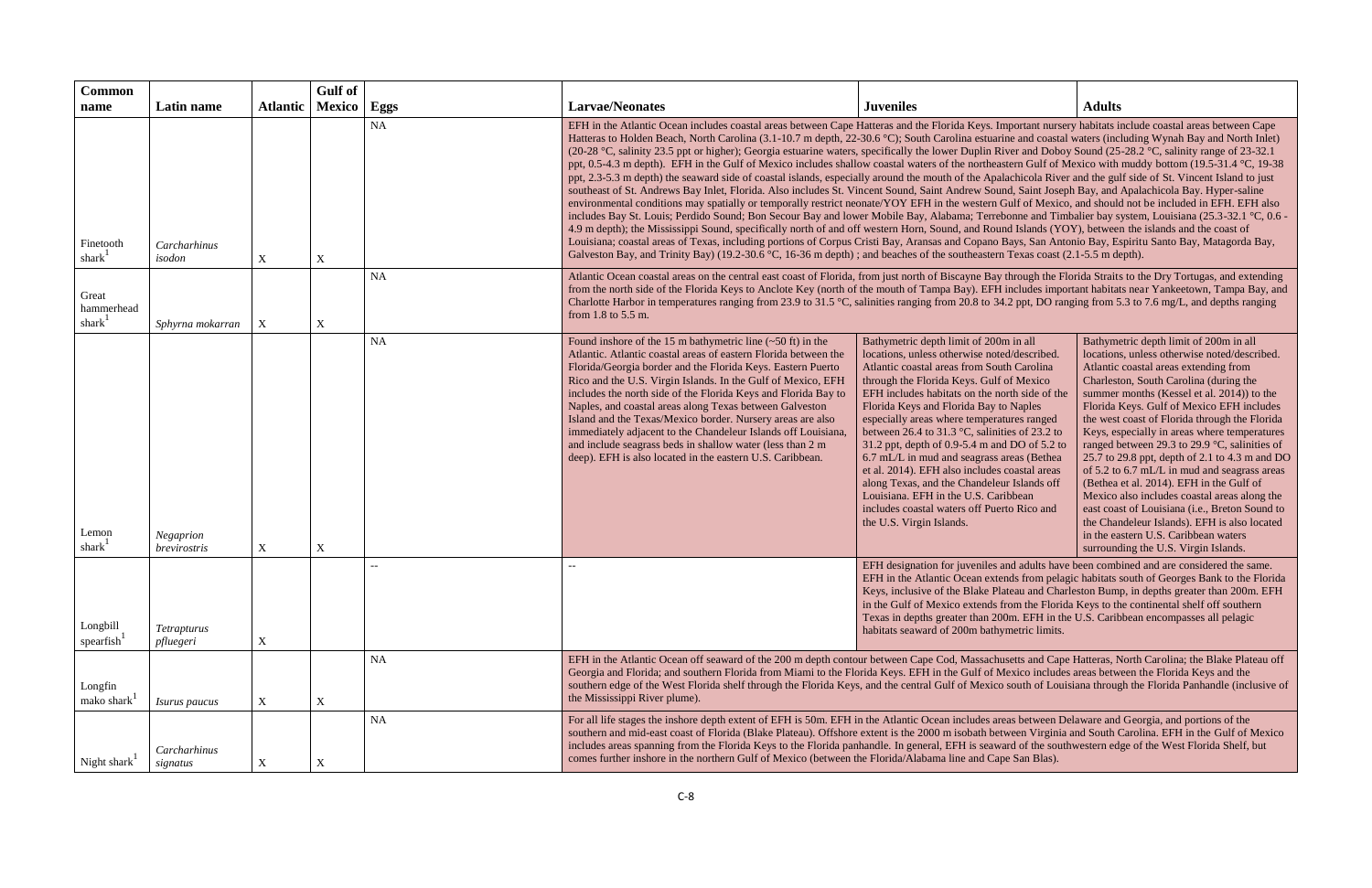| <b>Common</b><br>name            | Latin name                 | <b>Atlantic</b> | <b>Gulf</b> of<br>Mexico | Eggs                                                             | <b>Larvae/Neonates</b>                                                                                                                                                                                                                                                                                                                                                                                                                                                                                                                                                                                                                                                                                                                                                                                                                                                                                                                                                                                                                                                                                                                                                                                                                                                                                                                                         | <b>Juveniles</b>                                                                                                                                                                                                                                                                                                                                                                                                                                                                                                                                                                                                                                                                                                                                                                                                                                                    | <b>Adults</b>                                                                                                                                                                                                                                                                                                                                                                                                                                                                                                                                                                                                                                     |
|----------------------------------|----------------------------|-----------------|--------------------------|------------------------------------------------------------------|----------------------------------------------------------------------------------------------------------------------------------------------------------------------------------------------------------------------------------------------------------------------------------------------------------------------------------------------------------------------------------------------------------------------------------------------------------------------------------------------------------------------------------------------------------------------------------------------------------------------------------------------------------------------------------------------------------------------------------------------------------------------------------------------------------------------------------------------------------------------------------------------------------------------------------------------------------------------------------------------------------------------------------------------------------------------------------------------------------------------------------------------------------------------------------------------------------------------------------------------------------------------------------------------------------------------------------------------------------------|---------------------------------------------------------------------------------------------------------------------------------------------------------------------------------------------------------------------------------------------------------------------------------------------------------------------------------------------------------------------------------------------------------------------------------------------------------------------------------------------------------------------------------------------------------------------------------------------------------------------------------------------------------------------------------------------------------------------------------------------------------------------------------------------------------------------------------------------------------------------|---------------------------------------------------------------------------------------------------------------------------------------------------------------------------------------------------------------------------------------------------------------------------------------------------------------------------------------------------------------------------------------------------------------------------------------------------------------------------------------------------------------------------------------------------------------------------------------------------------------------------------------------------|
| Nurse shark                      | Ginglymostoma<br>cirratum  | $\mathbf X$     | $\mathbf X$              | <b>NA</b>                                                        | At this time, there is insufficient information to delineate EFH<br>for this lifestage.                                                                                                                                                                                                                                                                                                                                                                                                                                                                                                                                                                                                                                                                                                                                                                                                                                                                                                                                                                                                                                                                                                                                                                                                                                                                        | Juvenile and adult EFH in the Atlantic Ocean includes coastal areas from Cape Canaveral,<br>Florida to the Florida Keys. Juvenile and adult EFH in the Gulf of Mexico extends from the<br>north side of the Florida Keys and Florida Bay to the Florida panhandle. Important juvenile<br>EFH also includes Tampa Bay, Charlotte Harbor, Ten Thousand Islands, and the Florida Keys<br>(including the Dry Tortugas), where temperatures range between 17.5 to 32.9 $^{\circ}$ C, salinities<br>0.3 to 12.2 m (Hueter and Tyminski 2007; Bethea et al. 2014; Adams and Paperno 2007).<br>Juvenile EFH is also in the eastern U.S. Caribbean, specifically in areas surrounding the U.S.<br>salinity ranges between 30.0 and 32.7 ppt, DO ranges between 5.9 and 7.2 mg/l, and depth<br>ranges between 1.3 and 5.8 m in sandy and seagrass areas (Bethea et al. 2014). | range between 21.8 to 38.9 ppt, DO ranges between 1.7 to 11.5 mg/l, and depths range between<br>Virgin Islands. Adult EFH occurs in areas where temperatures ranges between 26.3 to 30.1 °C,                                                                                                                                                                                                                                                                                                                                                                                                                                                      |
| Porbeagle<br>shark $1$           | Lamna nasus                | $\mathbf X$     |                          | <b>NA</b>                                                        | At this time, available information is insufficient for the identification of EFH by life stage, therefore all life stages are combined in the EFH designation. EFH<br>in the Atlantic Ocean includes offshore and coastal waters of the Gulf of Maine (not including Cape Cod Bay and Massachusetts Bay) and offshore waters of the<br>Mid-Atlantic Bight from Georges Bank to New Jersey.                                                                                                                                                                                                                                                                                                                                                                                                                                                                                                                                                                                                                                                                                                                                                                                                                                                                                                                                                                    |                                                                                                                                                                                                                                                                                                                                                                                                                                                                                                                                                                                                                                                                                                                                                                                                                                                                     |                                                                                                                                                                                                                                                                                                                                                                                                                                                                                                                                                                                                                                                   |
| Atlantic<br>sailfish             | Istiophorus<br>platypterus | $\mathbf X$     | X                        | the 200m bathymetric line to the seaward extent of the U.S. EEZ. | Off the southeast coast of Florida to Key West, FL, associated with waters of the Gulf Stream and Florida<br>Straits from 5 mi offshore out to the EEZ boundary. EFH in the Gulf of Mexico consists of offshore<br>pelagic habitats from the Florida Keys to the continental shelf off of southern Texas. EFH extends from                                                                                                                                                                                                                                                                                                                                                                                                                                                                                                                                                                                                                                                                                                                                                                                                                                                                                                                                                                                                                                     | Localized distribution of EFH in the Atlantic<br>Ocean from Maryland to Georgia. EFH is also<br>located along the east coast of Florida and on<br>the Blake Plateau through the Florida Straits<br>(south of the Florida Keys) to habitats<br>seaward of the southwestern edge of the West<br>Florida Shelf. Localized EFH in the central<br>and northern Gulf of Mexico, between<br>Apalachicola and southern Texas. Eastern<br>Puerto Rico and Virgin Islands.                                                                                                                                                                                                                                                                                                                                                                                                    | Atlantic Ocean at the continental shelf break<br>off the Delmarva Peninsula; along the Outer<br>Banks of North Carolina to Cape Fear, North<br>Carolina; off the central coast of South<br>Carolina; and from northern Florida through<br>the Florida Straits and Florida Keys to the<br>southern edge of the West Florida Shelf. EFH<br>in the Gulf of Mexico spans from coastal<br>habitats off the western Florida panhandle and<br>coastal Louisiana to offshore pelagic habitats<br>associated with the continental shelf westward<br>to the coast of Texas. Also around the Virgin<br>Islands and the northeastern coast of Puerto<br>Rico. |
| Sand tiger<br>shark <sup>1</sup> | Carcharias taurus          | X               |                          | <b>NA</b>                                                        | Neonate EFH ranges from Massachusetts to Florida, specifically the PKD bay system, Sandy Hook, and<br>In the Atlantic along the mid-east coast of<br>Narragansett Bays as well as coastal sounds, lower Chesapeake Bay, Delaware Bay (and adjacent coastal<br>Florida (Cape Canaveral) through Delaware<br>areas), Raleigh Bay and habitats surrounding Cape Hatteras. Juveniles EFH includes habitats between<br>Bay. Important habitats include lower<br>Massachusetts and New York (notably the PKD bay system), and between mid-New Jersey and the mid-east<br>Chesapeake Bay and Delaware Bay (and<br>coast of Florida. EFH can be described via known habitat associations in the lower Chesapeake Bay and<br>adjacent coastal areas) where sand tiger<br>Delaware Bay (and adjacent coastal areas) where temperatures range from 19 to 25 °C, salinities range from 23<br>sharks spend 95 percent of their time in<br>to 30 ppt at depths of 2.8-7.0 m in sand and mud areas, and in coastal North Carolina habitats with temperatures<br>waters between 17 and 23 °C. EFH is<br>from 19 to 27 °C, salinities from 30 to 31 ppt, depths of 8.2-13.7 m, in rocky and mud substrate or in areas<br>restricted off the coast of Florida to habitats<br>surrounding Cape Lookout that contain benthic structure.<br>that are less than 200 meters in depth. |                                                                                                                                                                                                                                                                                                                                                                                                                                                                                                                                                                                                                                                                                                                                                                                                                                                                     |                                                                                                                                                                                                                                                                                                                                                                                                                                                                                                                                                                                                                                                   |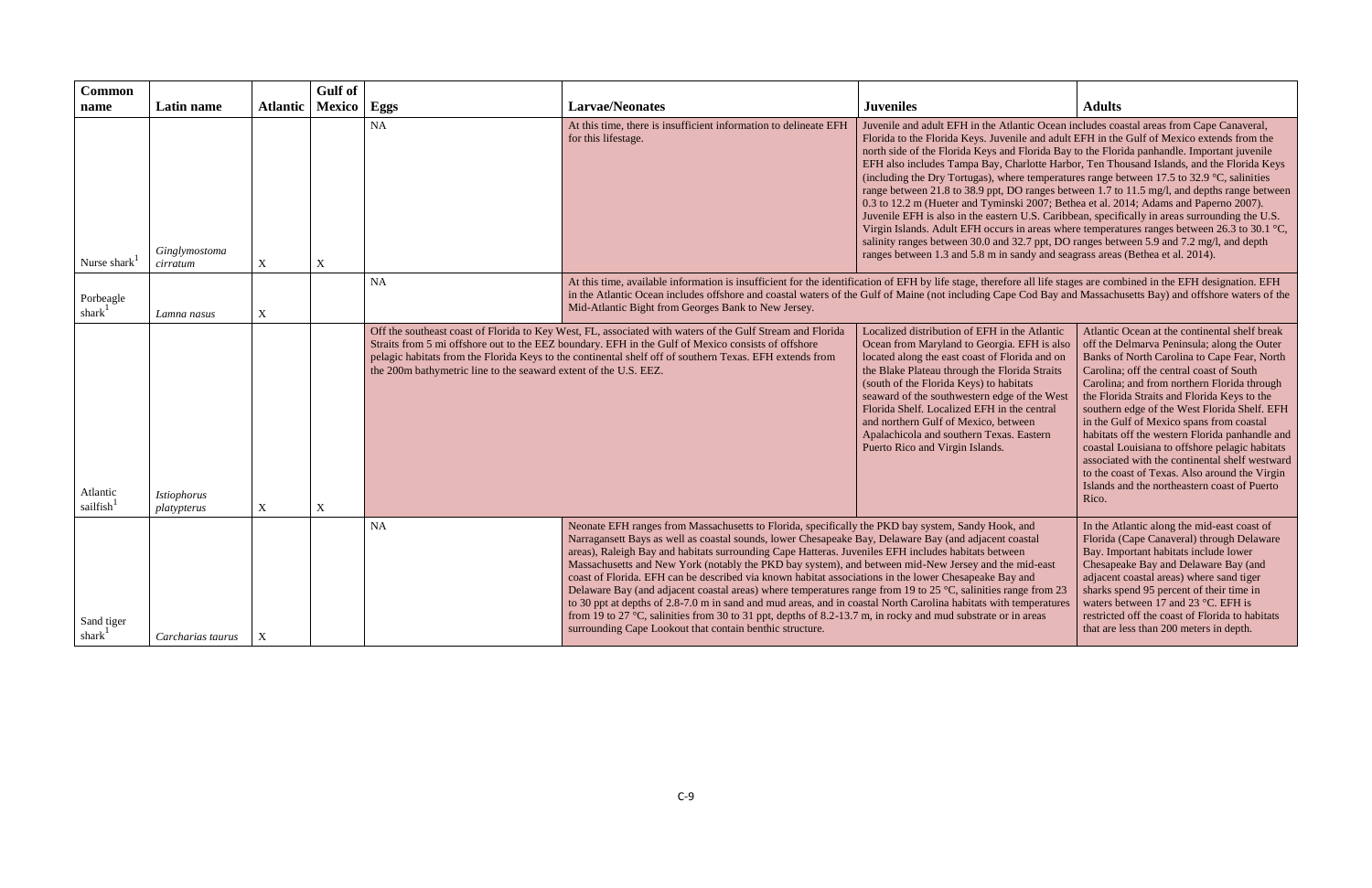| <b>Common</b>                             |                             |                           | <b>Gulf</b> of            |           |                                                                                                                                                                                                                                                                                                                                                                                                                                                                                                                                                                                                                                                                                                                                                                                                                                                                                                                                                                                                                                                                                                                                      |                                                                                                                                                                                                                                                                                                                                                                                                                                                                                                                                                                                                                                                                                                                     |                                                                                                                                                                                                                                                                                                                                                                                                                                                                                                                                                                                                                                                                                                                                    |
|-------------------------------------------|-----------------------------|---------------------------|---------------------------|-----------|--------------------------------------------------------------------------------------------------------------------------------------------------------------------------------------------------------------------------------------------------------------------------------------------------------------------------------------------------------------------------------------------------------------------------------------------------------------------------------------------------------------------------------------------------------------------------------------------------------------------------------------------------------------------------------------------------------------------------------------------------------------------------------------------------------------------------------------------------------------------------------------------------------------------------------------------------------------------------------------------------------------------------------------------------------------------------------------------------------------------------------------|---------------------------------------------------------------------------------------------------------------------------------------------------------------------------------------------------------------------------------------------------------------------------------------------------------------------------------------------------------------------------------------------------------------------------------------------------------------------------------------------------------------------------------------------------------------------------------------------------------------------------------------------------------------------------------------------------------------------|------------------------------------------------------------------------------------------------------------------------------------------------------------------------------------------------------------------------------------------------------------------------------------------------------------------------------------------------------------------------------------------------------------------------------------------------------------------------------------------------------------------------------------------------------------------------------------------------------------------------------------------------------------------------------------------------------------------------------------|
| name                                      | Latin name                  | <b>Atlantic</b>           | Mexico                    | Eggs      | <b>Larvae/Neonates</b>                                                                                                                                                                                                                                                                                                                                                                                                                                                                                                                                                                                                                                                                                                                                                                                                                                                                                                                                                                                                                                                                                                               | <b>Juveniles</b>                                                                                                                                                                                                                                                                                                                                                                                                                                                                                                                                                                                                                                                                                                    | <b>Adults</b>                                                                                                                                                                                                                                                                                                                                                                                                                                                                                                                                                                                                                                                                                                                      |
| Sandbar<br>shark                          | Carcharhinus<br>plumbeus    | $\mathbf X$               | $\mathbf X$               | <b>NA</b> | Atlantic coastal areas from Long Island, New York to Cape<br>Lookout, North Carolina, and from Charleston, South Carolina<br>to Amelia Island, Florida. Important neonate/YOY EFH<br>includes: Delaware Bay (Delaware and New Jersey) and<br>Chesapeake Bay (Virginia and Maryland), where the nursery<br>habitat is limited to the southeastern portion of the estuaries<br>(salinity is greater than 20.5 ppt and depth is greater than 5.5<br>m); Great Bay, New Jersey; and the waters off Cape Hatteras,<br>North Carolina. In all nursery areas between New York and<br>North Carolina, unless otherwise noted, EFH is associated<br>with water temperatures that range from 15 to 30 $^{\circ}$ C; salinities<br>that vary from 15 to 35 ppt; water depths that range from 0.8<br>to 23 m; and sand, mud, shell, and rocky sediments/benthic<br>habitat. EFH in the Gulf of Mexico includes localized coastal<br>areas on the Florida panhandle (Indian Pass and St. Andrew<br>Sound, Florida) in water temperatures from 20 to 31 °C at<br>salinities from 19 to 39 ppt and depths of 2.1 to 5.2 m in<br>silt/clay habitats. | EFH includes coastal portions of the Atlantic<br>Ocean between southern New England<br>(Nantucket Sound, Massachusetts) and<br>Georgia in water temperatures ranging from<br>20 to 24 $\degree$ C and depths from 2.4 to 6.4 m.<br>Important nurseries include Delaware Bay,<br>Delaware and New Jersey; Chesapeake Bay,<br>Virginia; Great Bay, New Jersey; and the<br>waters off Cape Hatteras, North Carolina. For<br>all EFH, water temperatures range from 15 to<br>30 °C, salinities range from 15 to 35 ppt,<br>water depth ranges from 0.8 to 23 m, and<br>substrate includes sand, mud, shell, and rocky<br>habitats. EFH in the Gulf of Mexico includes<br>localized areas off Apalachicola Bay, Florida. | EFH in the Atlantic Ocean includes coastal<br>areas from southern New England to the<br>Florida Keys, ranging from inland waters of<br>Delaware Bay and the mouth of Chesapeake<br>Bay to the continental shelf break. EFH in the<br>Gulf of Mexico includes coastal areas<br>between the Florida Keys and Anclote Key,<br>Florida; areas offshore of the Big Bend<br>region; coastal areas of the Florida panhandle<br>and Gulf coast between Apalachicola and the<br>Mississippi River; and habitats surrounding<br>the continental shelf between Louisiana and<br>south Texas. Adults commonly use habitats in<br>the West Florida Shelf, off Cape San Blas,<br>and cool, deep, clear water offshore of Texas<br>and Louisiana. |
| Scalloped<br>hammerhead<br>shark          | Sphyrna lewini              | $\mathbf X$               | $\mathbf X$               | <b>NA</b> | Atlantic east coast from North Inlet/Winyah Bay, South<br>Carolina to the mid-east coast of Florida, including estuarine<br>habitats. Coastal areas in the Gulf of Mexico including those<br>adjacent to Charlotte Harbor and Tampa Bay, coastal areas of<br>Florida around Apalachicola and Cape San Blas, and coastal<br>Texas. EFH is located in temperatures of 23.2 to 30.2 °C,<br>salinities of 27.6 to 36.3 ppt, DO of 5.1 to 5.5 mL/L, depths in<br>the 5 to 6 m, and mud and seagrass substrate.                                                                                                                                                                                                                                                                                                                                                                                                                                                                                                                                                                                                                            | EFH in the Atlantic Ocean ranges from North Carolina to the Florida Keys, including Florida<br>Bay and the Dry Tortugas. EFH is also located in the northern Gulf of Mexico from eastern<br>Louisiana to Pensacola Florida, (Mississippi Delta to DeSoto Canyon).                                                                                                                                                                                                                                                                                                                                                                                                                                                   |                                                                                                                                                                                                                                                                                                                                                                                                                                                                                                                                                                                                                                                                                                                                    |
| Shortfin<br>mako shark                    | Isurus oxyrinchus           | X                         | $\boldsymbol{\mathrm{X}}$ | <b>NA</b> | At this time, available information is insufficient for the identification of EFH by life stage, therefore all life stages are combined in the EFH designation. EFH<br>in the Atlantic Ocean includes pelagic habitats seaward of the continental shelf break between the seaward extent of the U.S. EEZ boundary on Georges Bank<br>(off Massachusetts) to Cape Cod (seaward of the 200m bathymetric line); coastal and offshore habitats between Cape Cod and Cape Lookout, North Carolina;<br>and localized habitats off South Carolina and Georgia. EFH in the Gulf of Mexico is seaward of the 200 m isobaths in the Gulf of Mexico, although in some<br>areas (e.g., northern Gulf of Mexico by the Mississippi delta) EFH extends closer to shore. EFH in the Gulf of Mexico is located along the edge of the<br>continental shelf off Fort Meyers to Key West (southern West Florida Shelf), and also extends from the northern central Gulf of Mexico around Desoto Canyon<br>and the Mississippi Delta to pelagic habitats of the western Gulf of Mexico that are roughly in line with the Texas/Louisiana border.         |                                                                                                                                                                                                                                                                                                                                                                                                                                                                                                                                                                                                                                                                                                                     |                                                                                                                                                                                                                                                                                                                                                                                                                                                                                                                                                                                                                                                                                                                                    |
| Silky shark                               | Carcharhinus<br>falciformis | $\boldsymbol{\mathrm{X}}$ | $\mathbf X$               | <b>NA</b> | EFH includes offshore, pelagic waters of the U.S. EEZ. Atlantic east coast from Florida to Massachusetts. In pelagic Gulf of Mexico habitats from the Florida<br>Keys, across the central Gulf of Mexico, to southern coastal waters of Texas (deeper than 50m).                                                                                                                                                                                                                                                                                                                                                                                                                                                                                                                                                                                                                                                                                                                                                                                                                                                                     |                                                                                                                                                                                                                                                                                                                                                                                                                                                                                                                                                                                                                                                                                                                     |                                                                                                                                                                                                                                                                                                                                                                                                                                                                                                                                                                                                                                                                                                                                    |
| Atlantic<br>skipjack<br>tuna <sup>-</sup> | Katsuwonus<br>pelamis       |                           |                           |           | In offshore waters in the Gulf of Mexico to the EEZ and portions of the Florida Straits.                                                                                                                                                                                                                                                                                                                                                                                                                                                                                                                                                                                                                                                                                                                                                                                                                                                                                                                                                                                                                                             | Offshore pelagic habitats seaward of the<br>continental shelf break between the seaward<br>extent of the U.S. EEZ boundary on Georges<br>Bank (off Massachusetts); coastal and<br>offshore habitats between Massachusetts and<br>South Carolina; localized in areas off Georgia<br>and South Carolina; and from the Blake<br>Plateau through the Florida Straits. Offshore<br>waters in the central Gulf of Mexico from<br>Texas through the Florida Panhandle. In all<br>areas juveniles are found if waters greater<br>than 20 m.                                                                                                                                                                                 | Coastal and offshore habitats between<br>Massachusetts and Cape Lookout, North<br>Carolina and localized areas in the Atlantic<br>off South Carolina and Georgia, and the<br>northern east coast of Florida. EFH in the<br>Atlantic Ocean also located on the Blake<br>Plateau and in the Florida Straits through the<br>Florida Keys. EFH also includes areas in the<br>central Gulf of Mexico, offshore in pelagic<br>habitats seaward of the southeastern edge of<br>the West Florida Shelf to Texas.                                                                                                                                                                                                                           |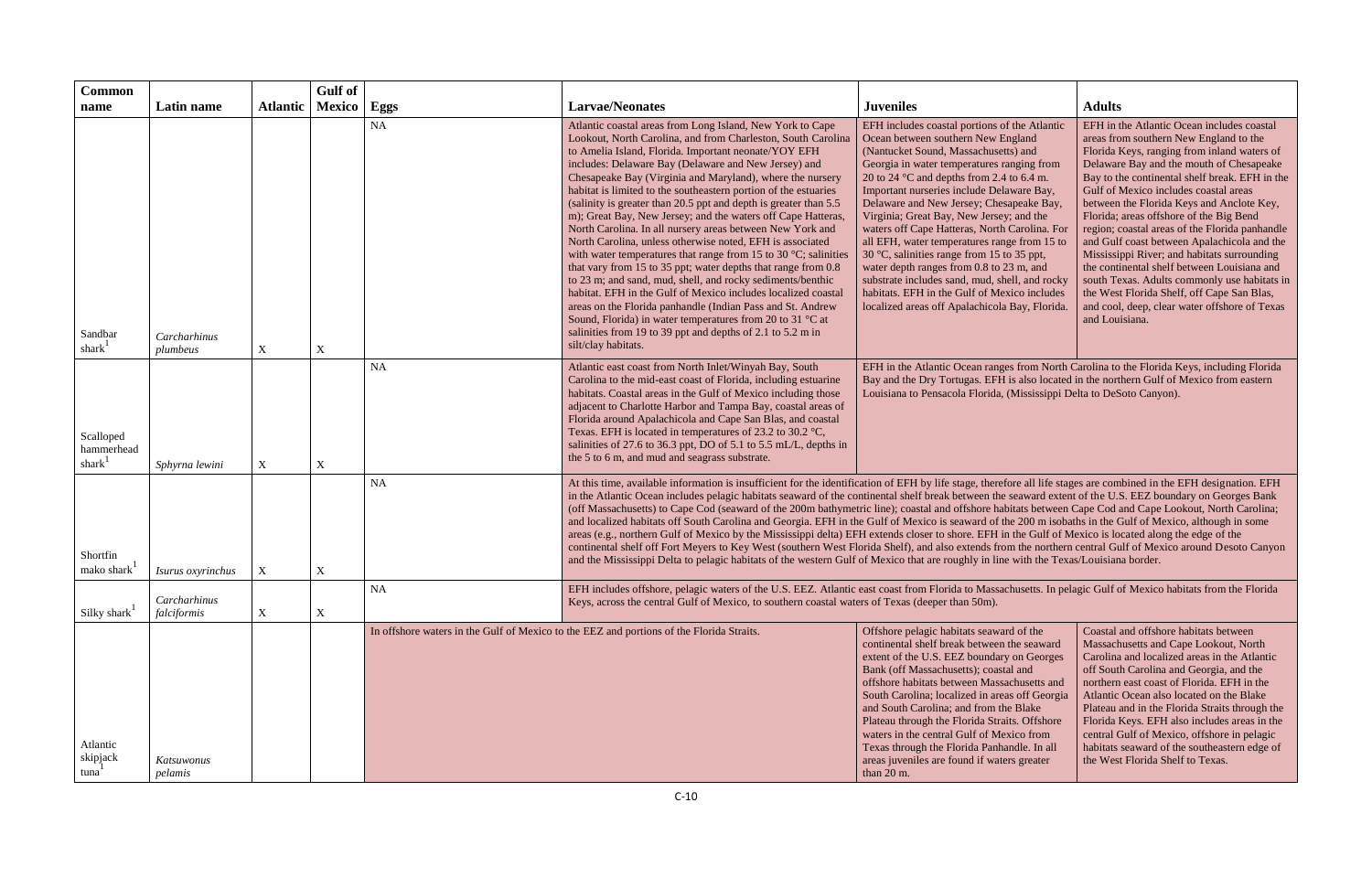| <b>Common</b>                                                   |                                                                           |                 | Gulf of       |                                                                                                                                                                                                                                                                                                                                                                                                                                                                                                                |                                                                                                                                                                                                                                                                                                                                                                                                                                                                                                                                                                                                             |                                                                                                                                                                                                                                                                                                                                                                                                                                                                                                                                                                                                                                                                                                                                                                                                                                                  |                                                                                                                                                                                                                                                                                                                                                                                                                                                                                                                                                                                                                                                               |  |
|-----------------------------------------------------------------|---------------------------------------------------------------------------|-----------------|---------------|----------------------------------------------------------------------------------------------------------------------------------------------------------------------------------------------------------------------------------------------------------------------------------------------------------------------------------------------------------------------------------------------------------------------------------------------------------------------------------------------------------------|-------------------------------------------------------------------------------------------------------------------------------------------------------------------------------------------------------------------------------------------------------------------------------------------------------------------------------------------------------------------------------------------------------------------------------------------------------------------------------------------------------------------------------------------------------------------------------------------------------------|--------------------------------------------------------------------------------------------------------------------------------------------------------------------------------------------------------------------------------------------------------------------------------------------------------------------------------------------------------------------------------------------------------------------------------------------------------------------------------------------------------------------------------------------------------------------------------------------------------------------------------------------------------------------------------------------------------------------------------------------------------------------------------------------------------------------------------------------------|---------------------------------------------------------------------------------------------------------------------------------------------------------------------------------------------------------------------------------------------------------------------------------------------------------------------------------------------------------------------------------------------------------------------------------------------------------------------------------------------------------------------------------------------------------------------------------------------------------------------------------------------------------------|--|
| name                                                            | Latin name                                                                | <b>Atlantic</b> | <b>Mexico</b> | Eggs                                                                                                                                                                                                                                                                                                                                                                                                                                                                                                           | <b>Larvae/Neonates</b>                                                                                                                                                                                                                                                                                                                                                                                                                                                                                                                                                                                      | <b>Juveniles</b>                                                                                                                                                                                                                                                                                                                                                                                                                                                                                                                                                                                                                                                                                                                                                                                                                                 | <b>Adults</b>                                                                                                                                                                                                                                                                                                                                                                                                                                                                                                                                                                                                                                                 |  |
| Smoothhound<br>shark<br>complex<br>(Atlantic<br>stock)          | Mustelus canis,<br>Mustelus norrisi,<br><b>Mustelus</b><br>sinusmexicanus | X               | $\mathbf X$   | NA                                                                                                                                                                                                                                                                                                                                                                                                                                                                                                             | At this time, available information is insufficient for the identification of EFH for this life stage, therefore all life stages are combined in the EFH designation.<br>Smoothhound shark EFH identified in the Atlantic is exclusively for smooth dogfish. EFH in Atlantic coastal areas ranges from Cape Cod Bay, Massachusetts to<br>South Carolina, inclusive of inshore bays and estuaries (e.g., Pamlico Sound, Core Sound, Delaware Bay, Long Island Sound, Narragansett Bay, etc.). EFH also<br>includes continental shelf habitats between southern New Jersey and Cape Hatteras, North Carolina. |                                                                                                                                                                                                                                                                                                                                                                                                                                                                                                                                                                                                                                                                                                                                                                                                                                                  |                                                                                                                                                                                                                                                                                                                                                                                                                                                                                                                                                                                                                                                               |  |
| Smoothhound<br>shark<br>complex<br>(Gulf of<br>Mexico<br>stock) | Mustelus canis,<br>Mustelus norrisi,<br><b>Mustelus</b><br>sinusmexicanus |                 | X             | NA                                                                                                                                                                                                                                                                                                                                                                                                                                                                                                             | At this time, available information is insufficient for the identification of EFH for this life stage, therefore all life stages are combined in the EFH designation.<br>The smoothhound shark EFH identified in the Gulf of Mexico is for smooth dogfish, Florida smoothhound, and Gulf smoothhound. EFH in the Gulf of Mexico<br>includes offshore areas from Florida to Texas, roughly following the continental shelf break in habitats ranging from 50 to 200m in depth.                                                                                                                               |                                                                                                                                                                                                                                                                                                                                                                                                                                                                                                                                                                                                                                                                                                                                                                                                                                                  |                                                                                                                                                                                                                                                                                                                                                                                                                                                                                                                                                                                                                                                               |  |
| Spinner<br>shark                                                | Carcharhinus<br>brevipinna                                                | X               | $\mathbf X$   | In the Atlantic Ocean EFH includes coastal areas between Cape Hatteras, North Carolina and the Florida<br>Keys. EFH in the Gulf of Mexico includes coastal areas surrounding the Florida Keys and from the Big<br>Bend Region to southern Texas. Gulf of Mexico EFH consists of sandy bottom areas where sea surface<br>temperatures range from 24.5 to 30.5 $\degree$ C and mean salinity is around 36 ppt                                                                                                    |                                                                                                                                                                                                                                                                                                                                                                                                                                                                                                                                                                                                             | spinner shark EFH is associated with temperatures of 21.9 to 30.1 °C, salinities of 21.0 to 36.2<br>ppt, and DO 3.5 to 5.0 mL/L. Juvenile and adult EFH in the Gulf of Mexico includes coastal<br>areas from Apalachicola, Florida to southern Texas. In all locations, juveniles EFH extends<br>from shore to depths to 20m, whereas adult EFH extends from shore to 90m in depth.                                                                                                                                                                                                                                                                                                                                                                                                                                                              | EFH in the Atlantic Ocean includes coastal areas between North Carolina and Florida. Juvenile                                                                                                                                                                                                                                                                                                                                                                                                                                                                                                                                                                 |  |
| Swordfish                                                       | Xiphias gladius                                                           | X               |               | Atlantic Ocean from off Cape Hatteras, North Carolina extending south around through the east coast of<br>Florida continuing to pelagic habitats in the western Gulf of Mexico (off Texas) that are seaward from the<br>200 m isobath to the EEZ boundary. EFH is strongly associated with the Loop Current boundaries in the<br>Gulf and the western edge of the Gulf Stream in the Atlantic. EFH also includes pelagic habitats in the<br>eastern U.S. Caribbean from the 200 m isobath to the EEZ boundary. |                                                                                                                                                                                                                                                                                                                                                                                                                                                                                                                                                                                                             | Offshore pelagic habitats, seaward of the<br>continental shelf break, between Georges<br>Bank and the Florida Keys, and from the<br>Florida Keys to pelagic habitats off the coast<br>of Texas. EFH in the U.S. Caribbean includes<br>localized areas around Puerto Rico and the<br>Virgin Islands, and in southern portions of the<br>U.S. Caribbean. EFH is in depths greater than<br>200 m in all areas.                                                                                                                                                                                                                                                                                                                                                                                                                                      | Offshore pelagic habitats, seaward of the<br>continental shelf break, between Georges<br>Bank and the Florida Keys. EFH extends<br>from the continental shelf to the U.S. EEZ<br>boundary off Massachusetts, Virginia, and<br>from South Carolina through the Florida<br>Keys. EFH in the Gulf of Mexico ranges from<br>the Florida Keys to pelagic habitats off the<br>coast of Texas, mostly seaward of the<br>continental shelf break. EFH in the U.S.<br>Caribbean includes localized areas around<br>Puerto Rico and the Virgin Islands, and in<br>southern portions of the U.S. EEZ. EFH is in<br>depths greater than 200 m in all areas of the<br>EEZ. |  |
| Tiger shark                                                     | Galeocerdo cuvier                                                         | X               | $\mathbf X$   | EFH in the Atlantic Ocean includes coastal areas from the North Carolina/Virginia border to the Florida<br>Keys. EFH in the Gulf of Mexico includes coastal and offshore areas, between the Florida Keys and<br>Alabama.                                                                                                                                                                                                                                                                                       |                                                                                                                                                                                                                                                                                                                                                                                                                                                                                                                                                                                                             | EFH in the Atlantic Ocean extends from offshore pelagic habitats associated with the<br>continental shelf break at the seaward extent of the U.S. EEZ boundary (south of Georges<br>Bank, off Massachusetts) to the Florida Keys, inclusive of offshore portions of the Blake<br>Plateau. EFH in the Gulf of Mexico includes pelagic and coastal habitats between Tampa Bay,<br>Florida BayandFlorida Keys, and the edge of the West Florida Shelf; and an area extending<br>from off eastern Louisiana, Mississippi, and Alabama to offshore pelagic habitats in the central<br>Gulf of Mexico. Grass flats in the Gulf of Mexico are considered feeding areas, and are<br>included as EFH. EFH also includes coastal and pelagic habitats surrounding Puerto Rico<br>(except on the northwest side of the island) and the U.S. Virgin Islands. |                                                                                                                                                                                                                                                                                                                                                                                                                                                                                                                                                                                                                                                               |  |
|                                                                 |                                                                           |                 |               | <b>NA</b>                                                                                                                                                                                                                                                                                                                                                                                                                                                                                                      | Waters off western Florida from Tampa Bay to Charlotte Harbor and the Florida Keys and Straits of Florida. Central Gulf of Mexico from the Florida panhandle                                                                                                                                                                                                                                                                                                                                                                                                                                                |                                                                                                                                                                                                                                                                                                                                                                                                                                                                                                                                                                                                                                                                                                                                                                                                                                                  |                                                                                                                                                                                                                                                                                                                                                                                                                                                                                                                                                                                                                                                               |  |
| Whale shark <sup>1</sup>                                        | Rhincodon typus                                                           | X               | X             |                                                                                                                                                                                                                                                                                                                                                                                                                                                                                                                | to Texas.                                                                                                                                                                                                                                                                                                                                                                                                                                                                                                                                                                                                   |                                                                                                                                                                                                                                                                                                                                                                                                                                                                                                                                                                                                                                                                                                                                                                                                                                                  |                                                                                                                                                                                                                                                                                                                                                                                                                                                                                                                                                                                                                                                               |  |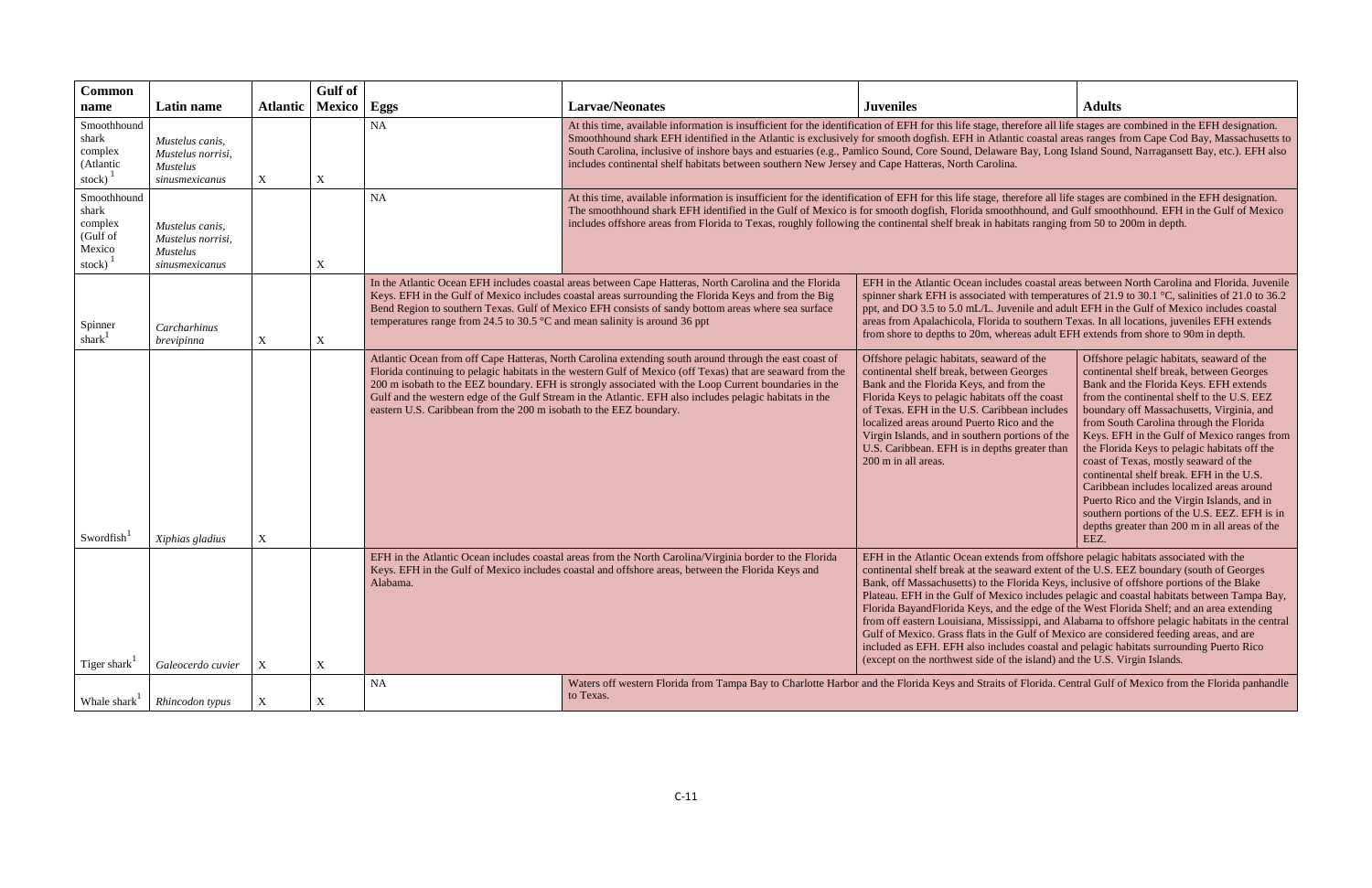| <b>Common</b><br>name                                                                                                                       | Latin name                                                                                                                                        | <b>Atlantic</b> | Gulf of<br><b>Mexico</b> | Eggs                                                    | <b>Larvae/Neonates</b>                                                                                                                                                                                                                                                                                                                                                                                                                                                                                                                                                                                                                                                                                                                                                                                                                                                                                                                                                                  | <b>Juveniles</b>                                                                                                                                                                                                                                                                                                                                                                                                                                                                                                                                                                                                     | <b>Adults</b>                                                                                                                                                                                                                                                                                                                                                                                                                                                                                                                                                                                                                    |
|---------------------------------------------------------------------------------------------------------------------------------------------|---------------------------------------------------------------------------------------------------------------------------------------------------|-----------------|--------------------------|---------------------------------------------------------|-----------------------------------------------------------------------------------------------------------------------------------------------------------------------------------------------------------------------------------------------------------------------------------------------------------------------------------------------------------------------------------------------------------------------------------------------------------------------------------------------------------------------------------------------------------------------------------------------------------------------------------------------------------------------------------------------------------------------------------------------------------------------------------------------------------------------------------------------------------------------------------------------------------------------------------------------------------------------------------------|----------------------------------------------------------------------------------------------------------------------------------------------------------------------------------------------------------------------------------------------------------------------------------------------------------------------------------------------------------------------------------------------------------------------------------------------------------------------------------------------------------------------------------------------------------------------------------------------------------------------|----------------------------------------------------------------------------------------------------------------------------------------------------------------------------------------------------------------------------------------------------------------------------------------------------------------------------------------------------------------------------------------------------------------------------------------------------------------------------------------------------------------------------------------------------------------------------------------------------------------------------------|
| White<br>marlin                                                                                                                             | Kajikia albidus                                                                                                                                   | X               |                          | Insufficient information available to<br>designate EFH. | Insufficient information available to designate EFH.                                                                                                                                                                                                                                                                                                                                                                                                                                                                                                                                                                                                                                                                                                                                                                                                                                                                                                                                    | In depths greater than 200 m in all areas of<br>the EEZ. Pelagic habitats south of Georges<br>Bank to the outer extent of the U.S. EEZ, and<br>from Cape Cod to the Florida Keys (inclusive<br>of the Charleston Bump and the Blake<br>Plateau). EFH also includes pelagic habitats<br>in the central Gulf of Mexico between the<br>Florida Keys (excluding the West Florida<br>Shelf) and the continental shelf break off of<br>southern Texas. EFH also includes the<br>southern portion of the U.S. Caribbean and<br>pelagic habitats deeper than 200m<br>surrounding Puerto Rico and the U.S. Virgin<br>Islands. | In depths greater than 200 m in all areas of<br>the EEZ. Pelagic habitats south of Georges<br>Bank to the outer extent of the U.S. EEZ,<br>from Cape Cod to North Carolina, on the<br>Blake Plateau, and in the Florida Straits<br>between Cape Canaveral and the<br>southwestern edge of the West Florida Shelf.<br>In the central Gulf of Mexico from the Florida<br>Panhandle to pelagic habitats seaward of the<br>continental shelf off southern Texas. EFH<br>also includes the southern portion of the U.S.<br>Caribbean and pelagic habitats deeper than<br>200m surrounding Puerto Rico and the U.S.<br>Virgin Islands. |
| White shark <sup>1</sup>                                                                                                                    | Carcharodon<br>carcharias                                                                                                                         | $\mathbf X$     |                          | NA                                                      | EFH includes inshore waters out to 105 km from Cape Cod,<br>Massachusetts, to an area offshore of Ocean City, New Jersey                                                                                                                                                                                                                                                                                                                                                                                                                                                                                                                                                                                                                                                                                                                                                                                                                                                                | Known EFH includes inshore waters to habitats 105 km from shore, in water temperatures<br>ranging from 9 to 28 °C, but more commonly found in water temperatures from 14 to 23 °C<br>from Cape Ann, Massachusetts, including parts of the Gulf of Maine, to Long Island, New<br>York, and from Jacksonville to Cape Canaveral, Florida.                                                                                                                                                                                                                                                                              |                                                                                                                                                                                                                                                                                                                                                                                                                                                                                                                                                                                                                                  |
| Atlantic<br>yellowfin<br>tuna                                                                                                               | Thunnus albacares                                                                                                                                 |                 |                          | Caribbean seaward of the 200m bathymetric line.         | In offshore waters in the Gulf of Mexico to the EEZ and portions of the Florida Straits, and most the U.S                                                                                                                                                                                                                                                                                                                                                                                                                                                                                                                                                                                                                                                                                                                                                                                                                                                                               | Offshore pelagic habitats seaward of the<br>continental shelf break between the seaward<br>extent of the U.S. EEZ boundary on Georges<br>Bank and Cape Cod, Massachusetts. Offshore<br>and coastal habitats from Cape Cod to the<br>mid-east coast of Florida and the Blake<br>Plateau. Locally distributed in the Florida<br>Straits and off the southwestern edge of the<br>West Florida Shelf. In the central Gulf of<br>Mexico from Florida Panhandle to southern<br>Texas. Localized EFH southeast of Puerto<br>Rico.                                                                                           | Offshore pelagic habitats seaward of the<br>continental shelf break between the seaward<br>extent of the U.S. EEZ boundary on Georges<br>Bank and Cape Cod, Massachusetts. Offshore<br>and coastal habitats from Cape Cod to North<br>Carolina, and offshore pelagic habitats of the<br>Blake Plateau. EFH in the Gulf of Mexico<br>spans throughout much of the offshore<br>pelagic habitat from the West Florida Shelf to<br>the continental shelf off southern Texas.                                                                                                                                                         |
| Coastal<br>Migratory<br>Pelagics<br>(king)<br>mackerel,<br>Spanish<br>mackerel,<br>cobia, cero,<br>dolphin, and<br>little tunny)<br>$2,3,4$ | Scomberomorus<br>cavalla, S.<br>maculatus,<br>Rachycentron<br>canadum, S.<br>regalis,<br>Coryphaena<br>hippurus, and<br>Euthynnus<br>alletteratus | $\mathbf X$     | X                        |                                                         | GOM: all estuaries; the US/Mexico border to the boundary between the areas covered by the GMFMC and the (SAFMC) from estuarine waters out to depths of 100 fathoms; Atlantic: EFH includes sandy<br>shoals of capes and offshore bars, high profile rocky bottom and barrier island ocean-side waters, from the surf to the shelf break zone, but from the Gulf Stream shoreward, including Sargassum. In<br>addition, all coastal inlets, all state-designated nursery habitats of particular importance to coastal migratory pelagics (for example, in North Carolina this would include all Primary Nursery Areas and all<br>Secondary Nursery Areas). For cobia EFH also includes high salinity bays, estuaries, and seagrass habitat. In addition, the Gulf Stream is an essential fish habitat because it provides a mechanism to<br>disperse coastal migratory pelagic larvae. For king and Spanish mackerel and cobia EFH occurs in the South Atlantic and Mid-Atlantic Bights. |                                                                                                                                                                                                                                                                                                                                                                                                                                                                                                                                                                                                                      |                                                                                                                                                                                                                                                                                                                                                                                                                                                                                                                                                                                                                                  |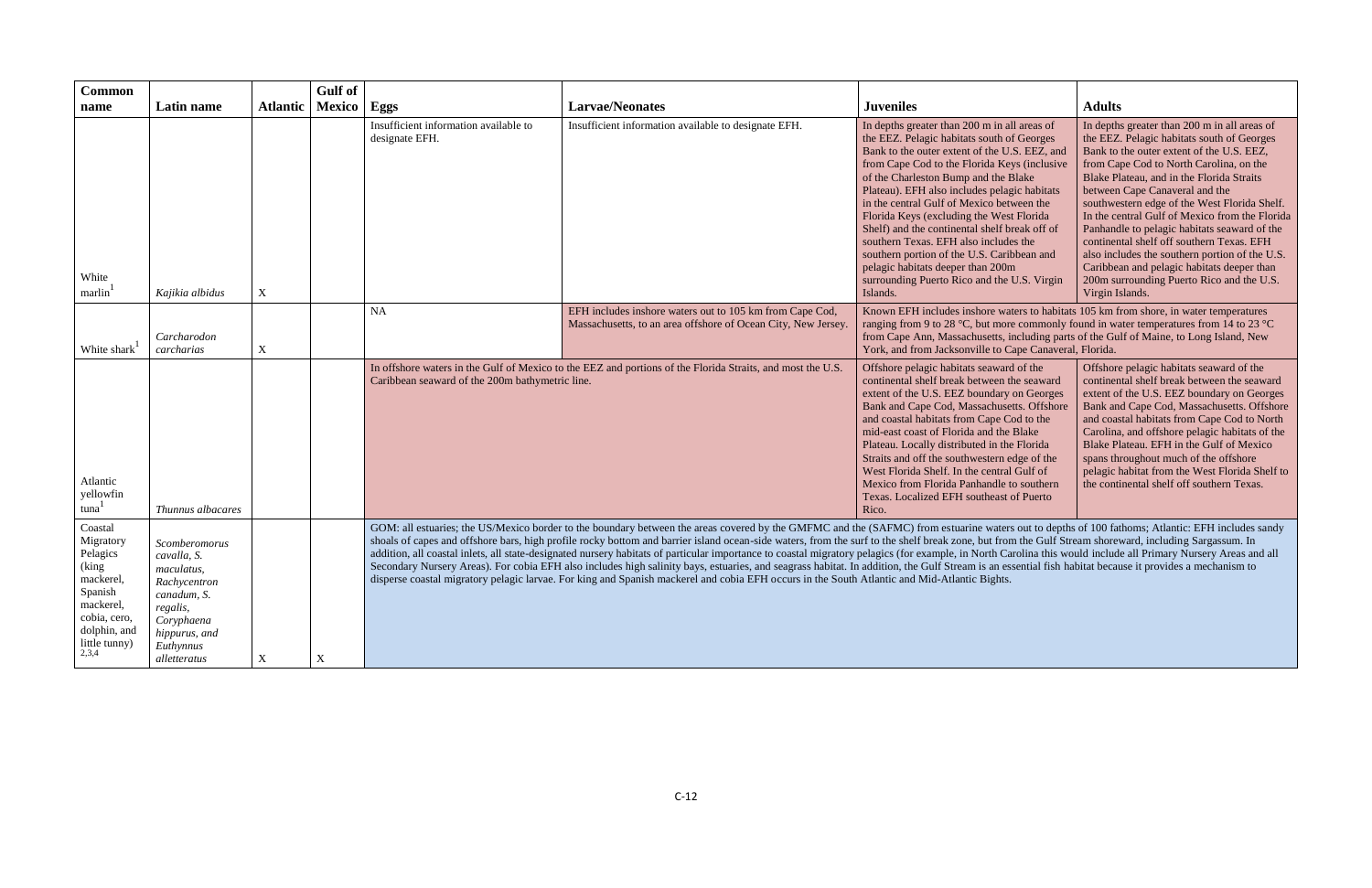| <b>Common</b>                                             |                                                                                                                                                                    |                  | Gulf of       |                       |                                                                                                                                                                                                                                                                                                                                                                                                                                                                                                                                                                                                                                                                                                                                                                                                                                                                                                                                                                                                                                                                                                                                                                                                                                                                                                                                                                                                                                                                                                                                                                                                                                                                                                                                                                                                                                                                                                                     |                  |               |  |  |  |
|-----------------------------------------------------------|--------------------------------------------------------------------------------------------------------------------------------------------------------------------|------------------|---------------|-----------------------|---------------------------------------------------------------------------------------------------------------------------------------------------------------------------------------------------------------------------------------------------------------------------------------------------------------------------------------------------------------------------------------------------------------------------------------------------------------------------------------------------------------------------------------------------------------------------------------------------------------------------------------------------------------------------------------------------------------------------------------------------------------------------------------------------------------------------------------------------------------------------------------------------------------------------------------------------------------------------------------------------------------------------------------------------------------------------------------------------------------------------------------------------------------------------------------------------------------------------------------------------------------------------------------------------------------------------------------------------------------------------------------------------------------------------------------------------------------------------------------------------------------------------------------------------------------------------------------------------------------------------------------------------------------------------------------------------------------------------------------------------------------------------------------------------------------------------------------------------------------------------------------------------------------------|------------------|---------------|--|--|--|
| name                                                      | Latin name                                                                                                                                                         | <b>Atlantic</b>  | <b>Mexico</b> | Eggs                  | <b>Larvae/Neonates</b>                                                                                                                                                                                                                                                                                                                                                                                                                                                                                                                                                                                                                                                                                                                                                                                                                                                                                                                                                                                                                                                                                                                                                                                                                                                                                                                                                                                                                                                                                                                                                                                                                                                                                                                                                                                                                                                                                              | <b>Juveniles</b> | <b>Adults</b> |  |  |  |
| Corals <sup>2,3,4</sup>                                   | Class Hydrozoa,<br>Class Anthozoa                                                                                                                                  | X                | $\mathbf X$   |                       | GOM: the total distribution of coral species and life stages throughout the Gulf of Mexico including: coral reefs in the North and South Tortugas Ecological Reserves, East and West Flower Garden Banks,<br>McGrail Bank, and the southern portion of Pulley Ridge; hard bottom areas scattered along the pinnacles and banks from Texas to Mississippi, at the shelf edge and at the Florida Middle Grounds, the<br>southwest tip of the Florida reef tract, and predominant patchy hard bottom offshore of Florida from approximately Crystal River south to the Florida Keys; Atlantic: A. Essential Fish Habitat (EFH) for<br>hermatypic stony corals includes rough, hard, exposed, stable substrate from Palm Beach County south through the Florida reef tract in subtidal to 30 m depth, subtropical (15°-35°C), oligotrophic waters<br>with high (30-350/00) salinity and turbidity levels sufficiently low enough to provide algal symbionts adequate sunlight penetration for photosynthesis. Ahermatypic stony corals are not light restricted and<br>their essential fish habitat includes defined hard substrate in subtidal to outer shelf depths throughout the management area. B. EFH for Antipatharia (black corals) includes rough, hard, exposed, stable<br>substrate, offshore in high (30-350/00) salinity waters in depths exceeding 18 meters (54 feet), not restricted by light penetration on the outer shelf throughout the management area. C. EFH for octocorals<br>excepting the order Pennatulacea (sea pens and sea pansies) includes rough, hard, exposed, stable substrate in subtidal to outer shelf depths within a wide range of salinity and light penetration throughout<br>the management area. D. EFH for Pennatulacea (sea pens and sea pansies) includes muddy, silty bottoms in subtidal to outer shelf depths within a wide range of salinity and light penetration. |                  |               |  |  |  |
| Red drum <sup>2,4</sup>                                   | Sciaenops ocellatus                                                                                                                                                | $\boldsymbol{X}$ | X             |                       | GOM: all estuaries; Vermilion Bay, Louisiana, to the eastern edge of Mobile Bay, Alabama, out to depths of 25 fathoms; Crystal River, Florida, to Naples, Florida, between depths of 5 and 10 fathoms; and<br>Cape Sable, Florida, to the boundary between the areas covered by the GMFMC and the South Atlantic Fishery Management Council (SAFMC) between depths of 5 and 10 fathoms; Atlantic Essential fish<br>habitat includes all of the following habitats to a depth of 50 meters offshore: tidal freshwater; estuarine emergent vegetated wetlands (flooded saltmarshes, brackish marsh, tidal creeks); estuarine<br>scrub/shrub (mangrove fringe); submerged rooted vascular plants (sea grasses); oyster reefs and shell banks; unconsolidated bottom (soft sediments); ocean high salinity surf zones; and artificial reefs. The<br>area covered includes Virginia through the Florida Keys.                                                                                                                                                                                                                                                                                                                                                                                                                                                                                                                                                                                                                                                                                                                                                                                                                                                                                                                                                                                                            |                  |               |  |  |  |
| Reef fish <sup>2</sup>                                    | Familys<br>Lutjanidae,<br>Serranidae,<br>Malacanthidae,<br>Carangidae,<br>Balistidae, and<br>Labridae                                                              | $\mathbf X$      | X             |                       | GOM all estuaries; the US/Mexico border to the boundary between the areas covered by the GMFMC and the (SAFMC) from estuarine waters out to depths of 100 fathoms                                                                                                                                                                                                                                                                                                                                                                                                                                                                                                                                                                                                                                                                                                                                                                                                                                                                                                                                                                                                                                                                                                                                                                                                                                                                                                                                                                                                                                                                                                                                                                                                                                                                                                                                                   |                  |               |  |  |  |
| Snapper-<br>grouper<br>complex <sup>3,4</sup>             | Familys<br>Serranidae,<br>Polyprionidae,<br>Lutjanidae,<br>Sparidae,<br>Haemulidae,<br>Carangidae,<br>Malacanthidae,<br>Balistidae,<br>Labridae, and<br>Epipphidae |                  |               | and live/hard bottom. | Atlantic Essential Fish Habitat (EFH) for snapper-grouper species includes coral reefs, live/hard bottom, submerged aquatic vegetation, artificial reefs and medium to high profile outcroppings on and<br>around the shelf break zone from shore to at least 600 feet (but to at least 2000 feet for wreckfish) where the annual water temperature range is sufficiently warm to maintain adult populations of members<br>of this largely tropical complex. EFH includes the spawning area in the water column above the adult habitat and the additional pelagic environment, including Sargassum, required for larval survival and<br>growth up to and including settlement. In addition the Gulf Stream is an essential fish habitat because it provides a mechanism to disperse snapper grouper larvae. For specific life stages of estuarine<br>dependent and nearshore snapper-grouper species, EFH includes areas inshore of the 100-foot contour, such as attached macroalgae; submerged rooted vascular plants (seagrasses); estuarine emergent<br>vegetated wetlands (saltmarshes, brackish marsh); tidal creeks; estuarine scrub/shrub (mangrove fringe); oyster reefs and shell banks; unconsolidated bottom (soft sediments); artificial reefs; and coral reefs                                                                                                                                                                                                                                                                                                                                                                                                                                                                                                                                                                                                                                       |                  |               |  |  |  |
| Shrimp<br>(white, pink,<br>brown, royal<br>red, and rock) | Litopenaeus<br>setiferus, Pandalus<br>borealis, Crangon<br>crangon, Pleoticus<br>robustus, and<br>Sicyonia<br>brevirostris                                         | X                | X             |                       | GOM: all estuaries; the US/Mexico border to Fort Walton Beach, Florida, from estuarine waters out to depths of 100 fathoms; Grand Isle, Louisiana, to Pensacola Bay, Florida, between depths of 100 and<br>325 fathoms; Pensacola Bay, Florida, to the boundary between the areas covered by the GMFMC and the SAFMC out to depths of 35 fathoms, with the exception of waters extending from Crystal River,<br>Florida, to Naples, Florida, between depths of 10 and 25 fathoms and in Florida Bay between depths of 5 and 10 fathoms; Atlantic Essential Fish Habitat (EFH) includes inshore estuarine nursery areas,<br>offshore marine habitats used for spawning and growth to maturity, and all interconnecting water bodies as described in the Habitat Plan. Inshore nursery areas include tidal freshwater (palustrine),<br>estuarine, and marine emergent wetlands (e.g., intertidal marshes); tidal palustrine forested areas; mangroves; tidal freshwater, estuarine, and marine submerged aquatic vegetation (e.g., seagrass); and<br>subtidal and intertidal non-vegetated flats. This applies from North Carolina through the Florida Keys.                                                                                                                                                                                                                                                                                                                                                                                                                                                                                                                                                                                                                                                                                                                                                          |                  |               |  |  |  |
| Spiny<br>$\frac{1}{2}$ lobster <sup>3,4</sup>             | Panulirus argus                                                                                                                                                    | $\boldsymbol{X}$ | $\mathbf X$   |                       | GOM: from Tarpon Springs, Florida, to Naples, Florida, between depths of 5 and 10 fathoms; and Cape Sable, Florida, to the boundary between the areas covered by the GMFMC and the SAFMC out to<br>depths of 15 fathoms; Essential Fish Habitat (EFH) for spiny lobster from the Virginia/North Carolina border (although see below) to the Dry Tortugas in the Florida Keys includes nearshore shelf/oceanic<br>waters; shallow subtidal bottom; seagrass habitat; unconsolidated bottom (soft sediments); coral and live/hard bottom habitat; sponges; algal communities (Laurencia); and mangrove habitat (prop roots). In<br>addition the Gulf Stream is an EFH because it provides a mechanism to disperse spiny lobster larvae.                                                                                                                                                                                                                                                                                                                                                                                                                                                                                                                                                                                                                                                                                                                                                                                                                                                                                                                                                                                                                                                                                                                                                                               |                  |               |  |  |  |
| Calico<br>scallop <sup>-</sup>                            | Argopecten gibbus                                                                                                                                                  | $\boldsymbol{X}$ |               | larvae.               | The essential fish habitat for calico scallops is the unconsolidated sediments including hard sand bottoms, sand and shell hash, quartz sand, smooth sand-shell-gravel, and sand and dead shell in 43-308 ft<br>(13 - 94 m) with concentrations occurring on the Cape Canaveral grounds (Stuart to St. Augustine, Florida) and sporadically occurring northeast and southwest of Cape Lookout, North Carolina in 62-102<br>ft (19 - 31 m), and offshore of the South Carolina/Georgia border in 121-148 ft (37-45m). In addition, the Gulf Stream is an essential fish habitat because it provides a mechanism to disperse calico scallop                                                                                                                                                                                                                                                                                                                                                                                                                                                                                                                                                                                                                                                                                                                                                                                                                                                                                                                                                                                                                                                                                                                                                                                                                                                                           |                  |               |  |  |  |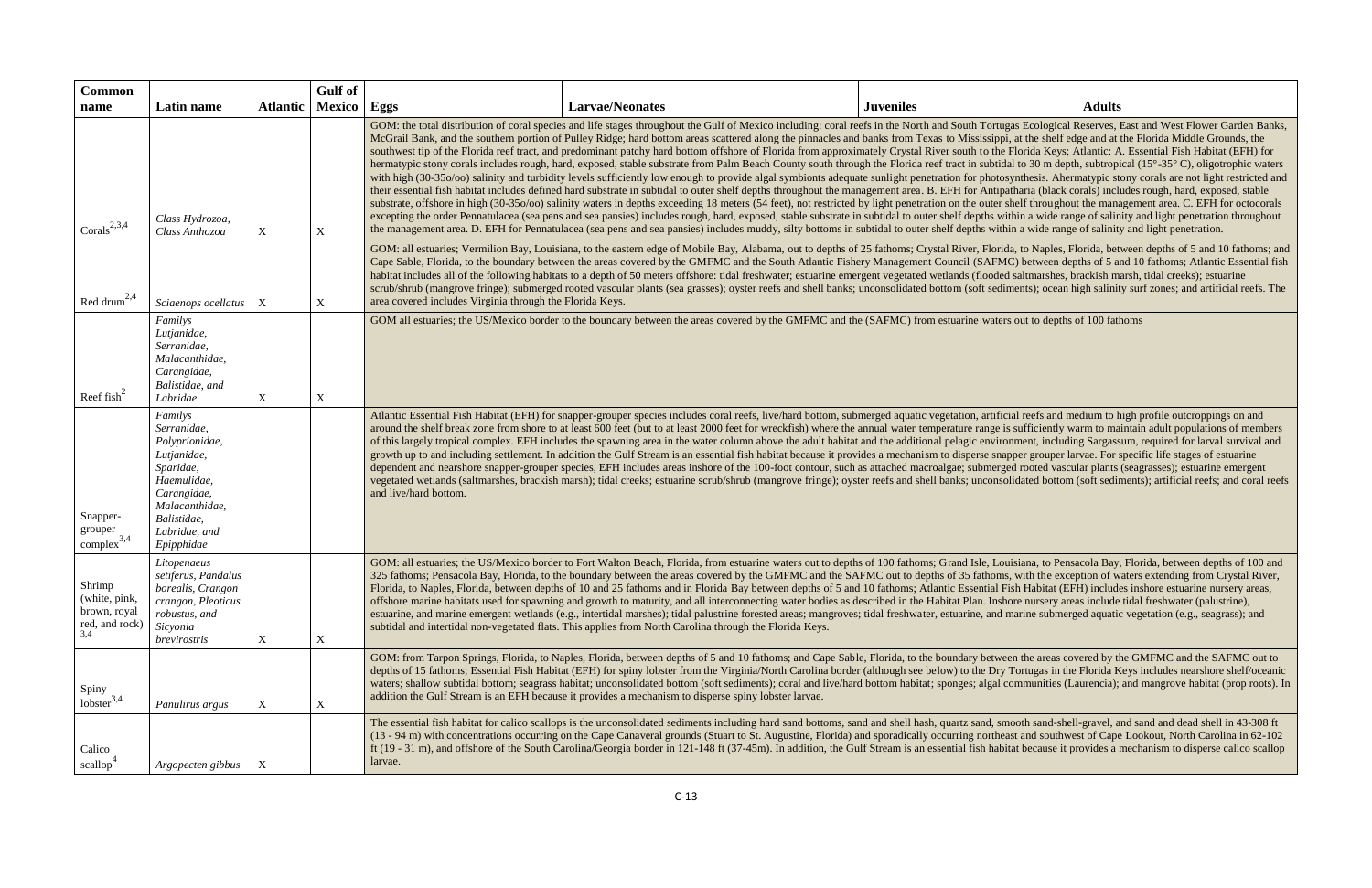nto the Gulf of Mexico). In addition, the Gulf Stream is an abitat; distinct mounds, primarily of dead coral; ripple habitat;

Female Adults: Pelagic and epibenthic habitats throughout the region, as depicted in Figure 8. Adult females are found over a wide depth range in full salinity seawater (32-35 ppt) where bottom temperatures range from 7 to 15°C. They are widely distributed throughout the region in the winter and spring when water temperatures are lower, but very few remain in the Mid-Atlantic area in the summer and fall after water emperatures rise above 15°C. Male Adults: Pelagic and epibenthic habitats throughout the region, as depicted in Figure 9. Adult males are found over a wide depth range in full salinity seawater (32-35 ppt) where bottom temperatures range from 7 to

| <b>Common</b>                     |                           |                 | <b>Gulf</b> of |           |                                                                                                                                                                                                                                                                                                                                                                                                                                                                                                                                         |                                                                                                                                                                                                                                                                                                                                                                                                                                                                                                                                                                                                                                                                                                                                                                                                                                                                                                                                                                                                                                                                                                                                                                                                                                                                                            |                                                                                                                                                                                                                                                                        |  |
|-----------------------------------|---------------------------|-----------------|----------------|-----------|-----------------------------------------------------------------------------------------------------------------------------------------------------------------------------------------------------------------------------------------------------------------------------------------------------------------------------------------------------------------------------------------------------------------------------------------------------------------------------------------------------------------------------------------|--------------------------------------------------------------------------------------------------------------------------------------------------------------------------------------------------------------------------------------------------------------------------------------------------------------------------------------------------------------------------------------------------------------------------------------------------------------------------------------------------------------------------------------------------------------------------------------------------------------------------------------------------------------------------------------------------------------------------------------------------------------------------------------------------------------------------------------------------------------------------------------------------------------------------------------------------------------------------------------------------------------------------------------------------------------------------------------------------------------------------------------------------------------------------------------------------------------------------------------------------------------------------------------------|------------------------------------------------------------------------------------------------------------------------------------------------------------------------------------------------------------------------------------------------------------------------|--|
| name                              | Latin name                | <b>Atlantic</b> | <b>Mexico</b>  | Eggs      | <b>Larvae/Neonates</b>                                                                                                                                                                                                                                                                                                                                                                                                                                                                                                                  | <b>Juveniles</b>                                                                                                                                                                                                                                                                                                                                                                                                                                                                                                                                                                                                                                                                                                                                                                                                                                                                                                                                                                                                                                                                                                                                                                                                                                                                           | <b>Adults</b>                                                                                                                                                                                                                                                          |  |
| Golden<br>$\arctan^{3,4}$         | Chaceon fenneri           | $\mathbf X$     |                |           | Essential fish habitat (EFH) for golden crab includes the U.S. Continental Shelf from Chesapeake Bay south through the Florida Straits (and into the Gulf of Mexico).<br>EFH because it provides a mechanism to disperse golden crab larvae. The detailed description of seven EFH types (a flat foraminferan ooze habitat; distinct mounds, provides a mechanism to disperse golden crab larvae. The d<br>dunes; black pebble habitat; low outcrop; and soft-bioturbated habitat) for golden crab is provided in Wenner et al. (1987). |                                                                                                                                                                                                                                                                                                                                                                                                                                                                                                                                                                                                                                                                                                                                                                                                                                                                                                                                                                                                                                                                                                                                                                                                                                                                                            |                                                                                                                                                                                                                                                                        |  |
| $Sargassum$ <sup>3,4</sup>        |                           | $\mathbf X$     |                |           | EFH for Sargassum is the top ten meters of the water column in the South Atlantic EEZ bounded by the Gulfstream.                                                                                                                                                                                                                                                                                                                                                                                                                        |                                                                                                                                                                                                                                                                                                                                                                                                                                                                                                                                                                                                                                                                                                                                                                                                                                                                                                                                                                                                                                                                                                                                                                                                                                                                                            |                                                                                                                                                                                                                                                                        |  |
| Wahoo <sup>3,4</sup>              | Acanthocybium<br>solandri | $\mathbf X$     |                |           | EFH for dolphin and wahoo is the Gulf Stream, Charleston Gyre, Florida Current, and pelagic Sargassum.                                                                                                                                                                                                                                                                                                                                                                                                                                  |                                                                                                                                                                                                                                                                                                                                                                                                                                                                                                                                                                                                                                                                                                                                                                                                                                                                                                                                                                                                                                                                                                                                                                                                                                                                                            |                                                                                                                                                                                                                                                                        |  |
| Dolphin <sup>3,4</sup>            | Coryphaena<br>hippurus    | $\mathbf X$     |                |           | EFH for dolphin and wahoo is the Gulf Stream, Charleston Gyre, Florida Current, and pelagic Sargassum.                                                                                                                                                                                                                                                                                                                                                                                                                                  |                                                                                                                                                                                                                                                                                                                                                                                                                                                                                                                                                                                                                                                                                                                                                                                                                                                                                                                                                                                                                                                                                                                                                                                                                                                                                            |                                                                                                                                                                                                                                                                        |  |
| Spiny<br>$\log$ fish <sup>5</sup> | Squalus acanthias         | X               |                | <b>NA</b> | Pelagic and epibenthic habitats, primarily in deep water on the<br>outer continental shelf and slope between Cape Hatteras and<br>Georges Bank and in the Gulf of Maine, as depicted in Figure<br>5. Young are born mostly on the offshore wintering grounds<br>from November to January, but new borns (neonates or<br>"pups") are sometimes taken in the Gulf of Maine or southern<br>New England in early summer.                                                                                                                    | Female Sub-Adults (36-79 cm): Pelagic and<br>epibenthic habitats throughout the region, as<br>depicted in Figure 6. Sub-adult females are<br>found over a wide depth range in full salinity<br>seawater (32-35 ppt) where bottom<br>temperatures range from 7 to 15°C. Sub-adult<br>females are widely distributed throughout the<br>region in the winter and spring when water<br>temperatures are lower, but very few remain<br>in the Mid-Atlantic area in the summer and<br>fall after water temperatures rise above 15°C.<br>Male Sub-Adults (36-59 cm): Pelagic and<br>epibenthic habitats, primarily in the Gulf of<br>Maine and on the outer continental shelf from<br>Georges Bank to Cape Hatteras, as depicted<br>in Figure 7. Sub-adult males are found over a<br>wide depth range in full salinity seawater (32-<br>35 ppt) where bottom temperatures range<br>from 7 to 15°C. Sub-adult males are not as<br>widely distributed over the continental shelf<br>as the females and are generally found in<br>deeper water. They are widely distributed<br>throughout the region in the winter and spring<br>when water temperatures are lower, but very<br>few remain in the Mid-Atlantic area in the<br>summer and fall after water temperatures rise<br>above $15^{\circ}$ C. | Female /<br>habitats<br>Figure 8<br>depth ra<br>ppt) whe<br>to $15^{\circ}$ C.<br>through<br>when wa<br>few rem<br>summer<br>above 1.<br>Male Ad<br>through<br>Adult m<br>range in<br>where be<br>15°C. Tl<br>the regio<br>water tel<br>remain i<br>summer<br>above 1. |  |

15°C. They are widely distributed throughout the region in the winter and spring when water temperatures are lower, but very few remain in the Mid-Atlantic area in the summer and fall after water temperatures rise

above 15°C.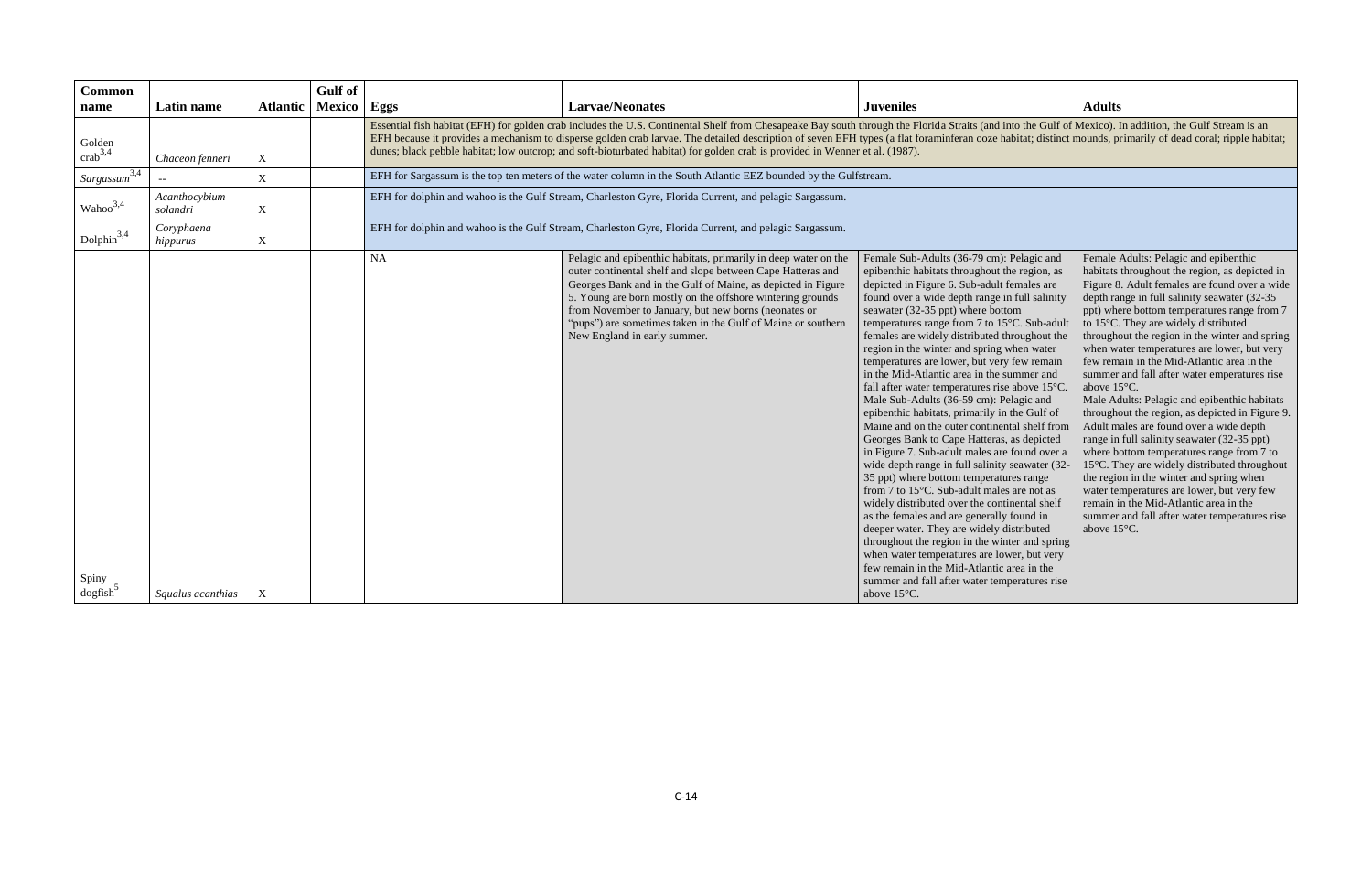| <b>Common</b><br>name               | Latin name              | <b>Atlantic</b> | <b>Gulf</b> of<br><b>Mexico</b> | Eggs                                                                                                                                                                                                                                                                                                                                                                                                                                                                                                                                                              | <b>Larvae/Neonates</b>                                                                                                                                                                                                                                                                                                                                                                                                                                                                                                                         | <b>Juveniles</b>                                                                                                                                                                                                                                                                                                                                                                                                                                                                                                                                                                                   | <b>Adults</b>                                                                                                                                                                                                                                                                                                                                                                                                                                                                                                                                                                                                                                                                                                                                                                |
|-------------------------------------|-------------------------|-----------------|---------------------------------|-------------------------------------------------------------------------------------------------------------------------------------------------------------------------------------------------------------------------------------------------------------------------------------------------------------------------------------------------------------------------------------------------------------------------------------------------------------------------------------------------------------------------------------------------------------------|------------------------------------------------------------------------------------------------------------------------------------------------------------------------------------------------------------------------------------------------------------------------------------------------------------------------------------------------------------------------------------------------------------------------------------------------------------------------------------------------------------------------------------------------|----------------------------------------------------------------------------------------------------------------------------------------------------------------------------------------------------------------------------------------------------------------------------------------------------------------------------------------------------------------------------------------------------------------------------------------------------------------------------------------------------------------------------------------------------------------------------------------------------|------------------------------------------------------------------------------------------------------------------------------------------------------------------------------------------------------------------------------------------------------------------------------------------------------------------------------------------------------------------------------------------------------------------------------------------------------------------------------------------------------------------------------------------------------------------------------------------------------------------------------------------------------------------------------------------------------------------------------------------------------------------------------|
| Atlantic<br>butterfish <sup>6</sup> | Peprilus<br>triacanthus | X               |                                 | EFH is pelagic habitats in inshore<br>estuaries and embayments from<br>Massachusetts Bay to the south shore of<br>Long Island, New York, in Chesapeake<br>Bay, and on the continental shelf and<br>slope, primarily from Georges Bank to<br>Cape Hatteras, North Carolina, as<br>depicted in Figure 27. EFH for Atlantic<br>butterfish eggs is generally found over<br>bottom depths of 1,500 meters or less<br>where average temperatures in the upper<br>200 meters of the water column are 6.5-<br>$21.5^{\circ}$ C.                                           | EFH is pelagic habitats in inshore estuaries and embayments<br>in Boston harbor, from the south shore of Cape Cod to the<br>Hudson River, and in Delaware and Chesapeake bays, and on<br>the continental shelf from the Great South Channel (western<br>Georges Bank) to Cape Hatteras, North Carolina, as depicted<br>in Figure 28. EFH for Atlantic butterfish larvae is generally<br>found over bottom depths between 41 and 350 meters where<br>average temperatures in the upper 200 meters of the water<br>column are $8.5 - 21.5$ °C.   | EFH is pelagic habitats in inshore estuaries<br>and embayments from Massachusetts Bay<br>to Pamlico Sound, North Carolina, in inshore<br>waters of the Gulf of Maine and the South<br>Atlantic Bight, and on the inner and outer<br>continental shelf from southern New England<br>to South Carolina, as depicted in Figure 29.<br>EFH for juvenile Atlantic butterfish is<br>generally found over bottom depths between<br>10 and 280 meters where bottom water<br>emperatures are between 6.5 and 27°C and<br>salinities are above 5 ppt. Juvenile butterfish<br>feed mainly on planktonic prey. | EFH is pelagic habitats in inshore estuaries<br>and embayments from Massachusetts Bay to<br>Pamlico Sound, North Carolina, inshore<br>waters of the Gulf of Maine and the South<br>Atlantic<br>Bight, on Georges Bank, on the inner<br>continental shelf south of Delaware Bay, and<br>on the outer continental shelf from southern<br>New England to South Carolina, as depicted<br>in Figure 30. EFH for adult Atlantic butterfish<br>is generally found over bottom depths<br>between 10 and 250 meters where bottom<br>water temperatures are between 4.5 and<br>$27.5^{\circ}$ C and salinities are above 5 ppt.<br>Spawning probably does not occur at<br>temperatures below 15°C. Adult butterfish<br>feed mainly on planktonic prey, including<br>squids and fishes. |
| Atlantic<br>mackerel                | Scomber scombrus        | X               |                                 | EFH is pelagic habitats in inshore<br>estuaries and embayments from Great<br>Bay, New Hampshire to the south shore<br>of Long Island, New York, inshore and<br>offshore waters of the Gulf of Maine,<br>and on the continental shelf from<br>Georges Bank to Cape Hatteras, North<br>Carolina (mostly north of 38°N), as<br>depicted in Figure 17. EFH for Atlantic<br>mackerel eggs is generally found over<br>bottom depths of 100 meters or less with<br>average water temperatures of 6.5-<br>12.5 $\degree$ C in the upper 15 meters of the<br>water column. | EFH is pelagic habitats in inshore estuaries and embayments<br>from Great Bay, New Hampshire to the south shore of Long<br>Island, New York, inshore waters of the Gulf of Maine,<br>and on the continental shelf from Georges Bank to Cape<br>Hatteras, North Carolina (mostly north of 38°N), as depicted<br>in Figure 18. EFH for Atlantic mackerel larvae is generally<br>found over bottom depths between 21 and 100 meters with<br>average water temperatures of $5.5$ -11.5 $\degree$ C in the upper 200<br>meters of the water column. | EFH is pelagic habitats in inshore estuaries<br>and embayments from Passamaquoddy<br>Bay and Penobscot Bay, Maine to the Hudson<br>River, in the Gulf of Maine, and on the<br>continental shelf from Georges Bank to Cape<br>Hatteras, North Carolina, as depicted in<br>Figure 19. EFH for juvenile Atlantic<br>mackerel is generally found over bottom<br>depths between 10 and 110 meters and in<br>water temperatures of 5 to 20°C. Juvenile<br>Atlantic mackerel feed primarily on small<br>crustaceans, larval fish, and other pelagic<br>organisms.                                         | EFH is pelagic habitats in inshore estuaries<br>and embayments from Passamaquoddy Bay,<br>Maine to the Hudson River, and on the<br>continental shelf from Georges Bank to Cape<br>Hatteras, North Carolina, as depicted in<br>Figure 20. EFH for adult Atlantic mackerel is<br>generally found over bottom depths less than<br>170 meters and in water temperatures of 5 to<br>20°C. Spawning occurs at temperatures above<br>7°C, with a peak between 9 and 14°C. Adult<br>Atlantic mackerel are opportunistic predators<br>feeding primarily on a wider range and larger<br>individuals of pelagic crustaceans than<br>juveniles, but also on fish and squid.                                                                                                              |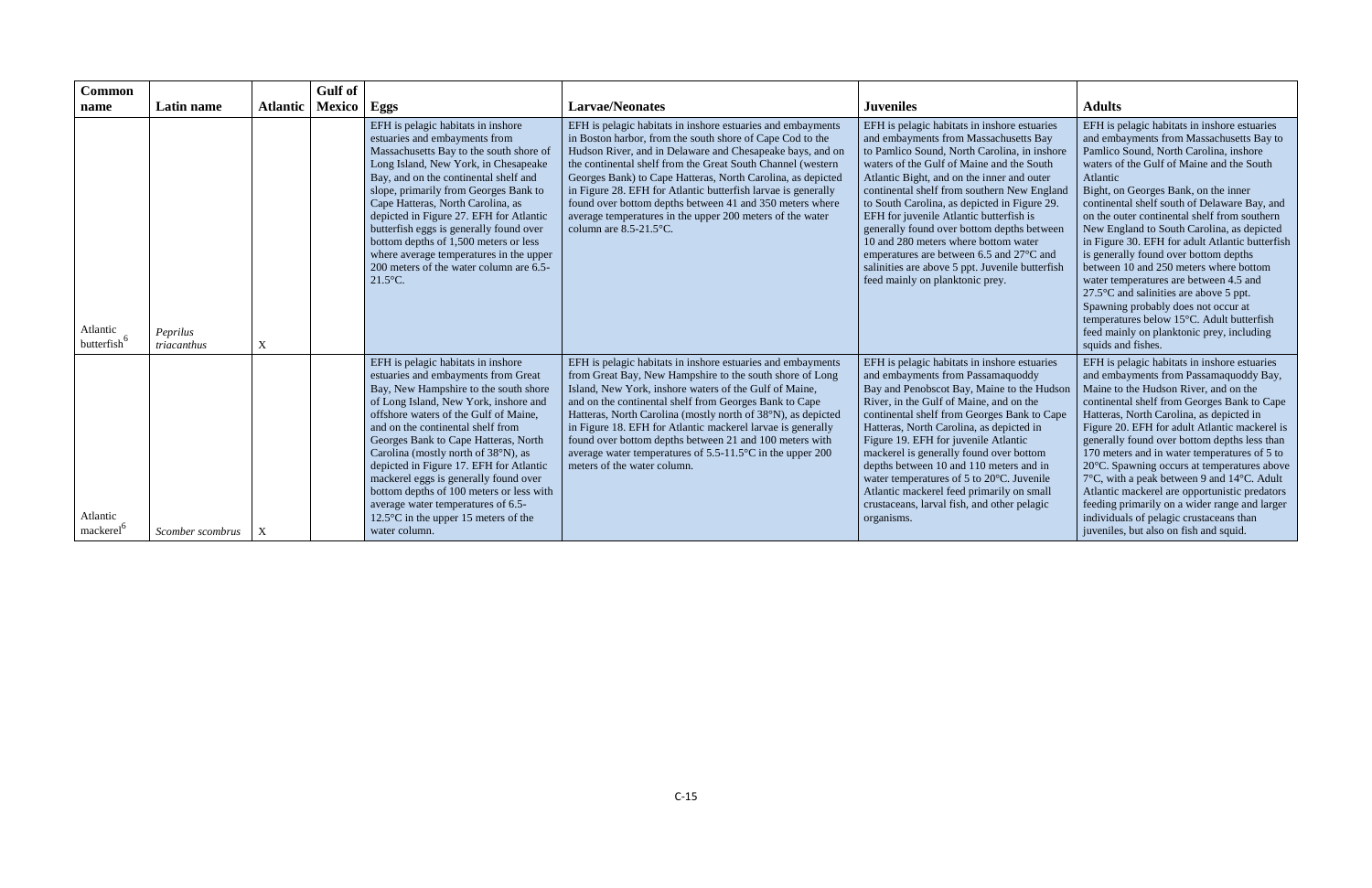| <b>Common</b>                              |                    |                 | <b>Gulf</b> of |                                                                                                                                                                                                                                                                                                                                                                                                                                                                                                                                                                                                                                                                                                                                                                                                                        |                        |                                                                                                                                                                                                                                                                                                                                                                                                                                                                                                                                                                                                                                                                                                                                                                                                                                                |                                                                                                                                                                                                                                                                                                                                                                                                                                                                                                                                                                                                                                                                                                                                                                                                                                                                                                                                                                                      |
|--------------------------------------------|--------------------|-----------------|----------------|------------------------------------------------------------------------------------------------------------------------------------------------------------------------------------------------------------------------------------------------------------------------------------------------------------------------------------------------------------------------------------------------------------------------------------------------------------------------------------------------------------------------------------------------------------------------------------------------------------------------------------------------------------------------------------------------------------------------------------------------------------------------------------------------------------------------|------------------------|------------------------------------------------------------------------------------------------------------------------------------------------------------------------------------------------------------------------------------------------------------------------------------------------------------------------------------------------------------------------------------------------------------------------------------------------------------------------------------------------------------------------------------------------------------------------------------------------------------------------------------------------------------------------------------------------------------------------------------------------------------------------------------------------------------------------------------------------|--------------------------------------------------------------------------------------------------------------------------------------------------------------------------------------------------------------------------------------------------------------------------------------------------------------------------------------------------------------------------------------------------------------------------------------------------------------------------------------------------------------------------------------------------------------------------------------------------------------------------------------------------------------------------------------------------------------------------------------------------------------------------------------------------------------------------------------------------------------------------------------------------------------------------------------------------------------------------------------|
| name                                       | Latin name         | <b>Atlantic</b> | Mexico   Eggs  |                                                                                                                                                                                                                                                                                                                                                                                                                                                                                                                                                                                                                                                                                                                                                                                                                        | <b>Larvae/Neonates</b> | <b>Juveniles</b>                                                                                                                                                                                                                                                                                                                                                                                                                                                                                                                                                                                                                                                                                                                                                                                                                               | <b>Adults</b>                                                                                                                                                                                                                                                                                                                                                                                                                                                                                                                                                                                                                                                                                                                                                                                                                                                                                                                                                                        |
|                                            |                    |                 |                | EFH for Loligo eggs occurs in inshore<br>and offshore bottom habitats from<br>Georges Bank southward to Cape<br>Hatteras, as depicted in Figure 12. EFH<br>for Loligo eggs is generally found where<br>bottom water temperatures are between<br>10°C and 23°C, salinities are between 30<br>and 32 ppt and depth is less than 50<br>meters. Loligo eggs have also been<br>collected in bottom trawls in deeper<br>water at various places on the continental<br>shelf (Figure 24). Like most loliginids,<br>L. pealeii egg masses or "mops" are<br>demersal and anchored to the substrates<br>on which they are laid, which include a<br>variety of hard bottom types (e.g., shells,<br>lobster pots, piers, fish traps, boulders,<br>and rocks), submerged aquatic<br>vegetation (e.g., Fucus sp.), sand, and<br>mud. | NA                     | EFH is pelagic habitats in inshore and<br>offshore continental shelf waters from<br>Georges Bank to South Carolina, in the<br>southwestern Gulf of Maine, and in<br>embayments such as Narragansett Bay, Long<br>Island Sound, and Raritan Bay, as depicted in<br>Figure 25. EFH for recruit longfin inshore<br>squid is generally found over bottom depths<br>between 6 and 160 meters where bottom<br>water temperatures are 8.5-24.5°C and<br>salinities are 28.5-36.5 ppt. Pre-recruits<br>migrate offshore in the fall where they<br>overwinter in deeper waters along the edge of<br>the shelf. They make daily vertical<br>migrations, moving up in the water column at<br>night and down in the daytime. Small<br>immature individuals feed on planktonic<br>organisms while larger individuals feed on<br>crustaceans and small fish. | EFH is pelagic habitats in inshore and<br>offshore continental shelf waters from<br>Georges Bank to South Carolina, in inshore<br>waters of the Gulf of Maine, and in<br>embayments such as Narragansett Bay, Long<br>Island Sound, Raritan Bay, and Delaware<br>Bay, as depicted in Figure 26. EFH for recruit<br>longfin inshore squid is generally found over<br>bottom depths between 6 and 200 meters<br>where bottom water temperatures are 8.5-<br>14°C and salinities are 24-36.5 ppt. Recruits<br>inhabit the continental shelf and upper<br>continental slope to depths of 400 meters.<br>They migrate offshore in the fall and<br>overwinter in warmer waters along the edge<br>of the shelf. Like the prerecruits, they make<br>daily vertical migrations. Individuals larger<br>than 12 cm feed on fish and those larger than<br>16 cm feed on fish and squid. Females deposit<br>eggs in gelatinous capsules which are<br>attached in clusters to rocks, boulders, and |
| Longfin<br>inshore<br>squid <sup>6</sup>   | Loligo pealeii     | $\mathbf X$     |                |                                                                                                                                                                                                                                                                                                                                                                                                                                                                                                                                                                                                                                                                                                                                                                                                                        |                        |                                                                                                                                                                                                                                                                                                                                                                                                                                                                                                                                                                                                                                                                                                                                                                                                                                                | aquatic vegetation and on sand or mud<br>bottom, generally in depths less than 50<br>meters.                                                                                                                                                                                                                                                                                                                                                                                                                                                                                                                                                                                                                                                                                                                                                                                                                                                                                         |
| Northern<br>shortfin<br>squid <sup>6</sup> | Illex illecebrosus | $\mathbf{X}$    |                | EFH is pelagic habitats along the outer<br>continental shelf and slope within the<br>latitudinal range of 40°N to 35°50 N,<br>where bottom depths are 113-377 meters<br>and water temperatures are between 12.5<br>and $26^{\circ}$ C, as depicted in Figure 21. The<br>gelatinous egg balloons $(0.5 - 1$ meter in<br>diameter) are presumed to be found in<br>the midwater zone above the thermocline<br>because laboratory studies indicate they<br>are neutrally buoyant.                                                                                                                                                                                                                                                                                                                                          | NA                     | EFH is pelagic habitats along the outer<br>continental shelf and slope as far south as<br>South Carolina, on Georges Bank, and on the<br>inner continental shelf off New Jersey and<br>southern Maine and New Hampshire, as<br>depicted in Figure 22. EFH for pre-recruit<br>Northern shortfin squid is generally found<br>over bottom depths between 41 and 400<br>meters where bottom temperatures are 9.5-<br>16.5°C and salinities are 34.5-36.5 ppt. They<br>also inhabit pelagic habitats in the Gulf<br>Stream where water temperatures are above<br>$16^{\circ}$ C and migrate onto the shelf as they grow.<br>Pre-recruits make daily vertical migrations,<br>moving up in the water column at night and<br>down in the daytime. They feed primarily on<br>euphausiids at night near the surface.                                     | EFH is pelagic habitats on the continental<br>shelf and slope from Georges Bank to South<br>Carolina, and in inshore and offshore waters<br>of the Gulf of Maine, as depicted in Figure<br>23.<br>EFH for recruit Northern shortfin squid is<br>generally found on the shelf over bottom<br>depths<br>between 41 and 400 meters where bottom<br>temperatures are $4.5$ -14.5 $\degree$ C and salinities are<br>34.5-36.5 ppt. They have also been caught in<br>bottom trawls as deep as 2,500 m in waters<br>beyond the edge of the shelf and on Bear<br>Seamount. Recruits make daily vertical<br>migrations, moving up in the water column at<br>night and down in the daytime. They feed<br>primarily on fish and euphausiids and are also<br>cannibalistic (larger females consume smaller<br>males).                                                                                                                                                                            |
|                                            |                    |                 |                |                                                                                                                                                                                                                                                                                                                                                                                                                                                                                                                                                                                                                                                                                                                                                                                                                        |                        |                                                                                                                                                                                                                                                                                                                                                                                                                                                                                                                                                                                                                                                                                                                                                                                                                                                |                                                                                                                                                                                                                                                                                                                                                                                                                                                                                                                                                                                                                                                                                                                                                                                                                                                                                                                                                                                      |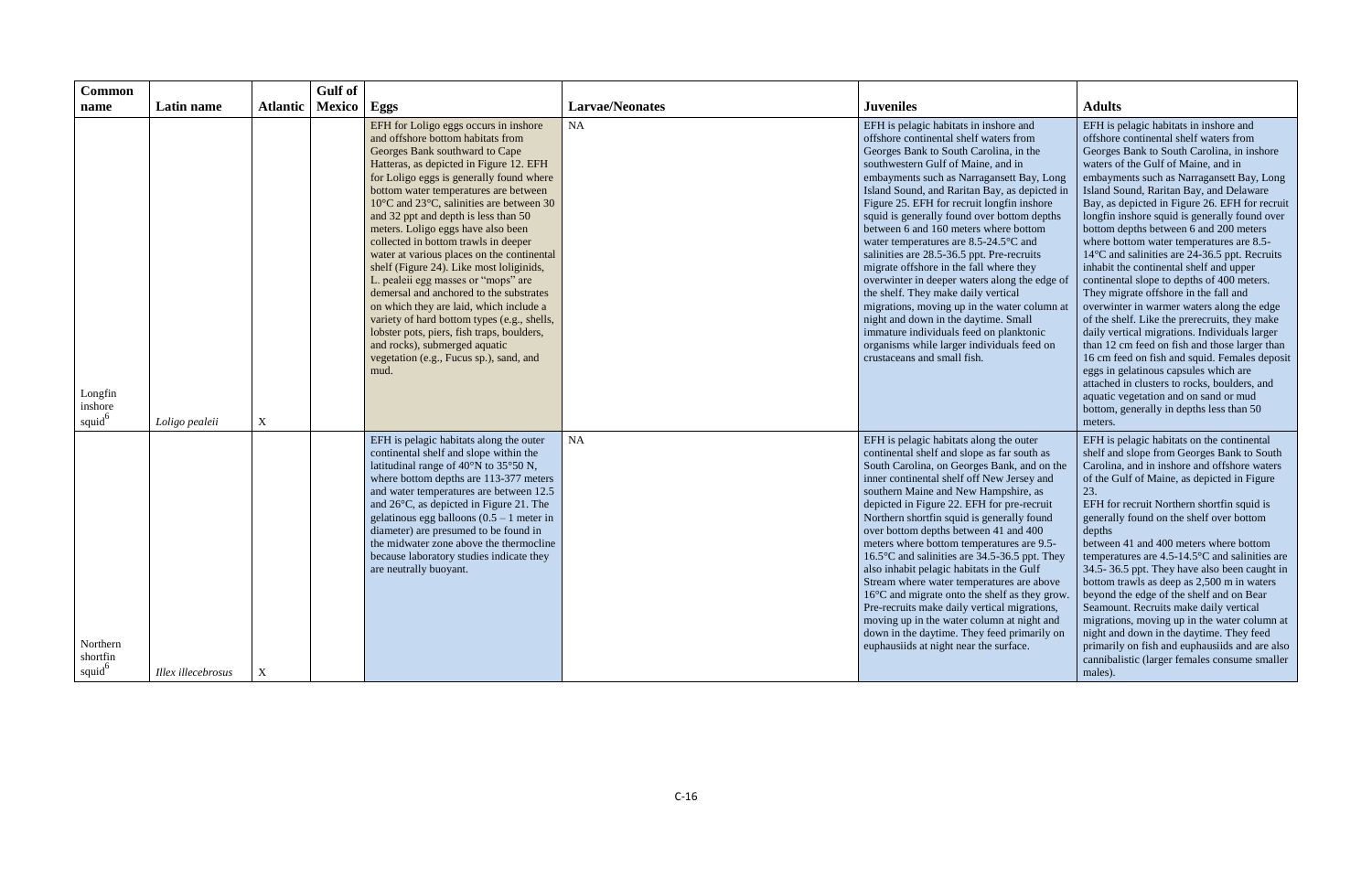| <b>Common</b>                  |                          |                 | <b>Gulf</b> of |                                                                                                                                                                                                                                                                                                                                                                                                                                                                                                                                                                                                                                                                                                                                                                                                                             |                                                                                                                                                                                                                                                                                                                                                                                                                                                                                                                                                                                                                                                                                                                                                                                                                                                                                                                               |                                                                                                                                                                                                                                                                                                                                                                                                                                                                                                                                                                                                                                                                                                                                                                                                                                                                                                                                                                                                                                                                                                                                                                              |                                                                                                                                                                                                                                                                                                                                                                                                                                                                                                                                                                                                                                                                                                                                                                                                                                                                                                                                                                                                                                                                                                                                                              |
|--------------------------------|--------------------------|-----------------|----------------|-----------------------------------------------------------------------------------------------------------------------------------------------------------------------------------------------------------------------------------------------------------------------------------------------------------------------------------------------------------------------------------------------------------------------------------------------------------------------------------------------------------------------------------------------------------------------------------------------------------------------------------------------------------------------------------------------------------------------------------------------------------------------------------------------------------------------------|-------------------------------------------------------------------------------------------------------------------------------------------------------------------------------------------------------------------------------------------------------------------------------------------------------------------------------------------------------------------------------------------------------------------------------------------------------------------------------------------------------------------------------------------------------------------------------------------------------------------------------------------------------------------------------------------------------------------------------------------------------------------------------------------------------------------------------------------------------------------------------------------------------------------------------|------------------------------------------------------------------------------------------------------------------------------------------------------------------------------------------------------------------------------------------------------------------------------------------------------------------------------------------------------------------------------------------------------------------------------------------------------------------------------------------------------------------------------------------------------------------------------------------------------------------------------------------------------------------------------------------------------------------------------------------------------------------------------------------------------------------------------------------------------------------------------------------------------------------------------------------------------------------------------------------------------------------------------------------------------------------------------------------------------------------------------------------------------------------------------|--------------------------------------------------------------------------------------------------------------------------------------------------------------------------------------------------------------------------------------------------------------------------------------------------------------------------------------------------------------------------------------------------------------------------------------------------------------------------------------------------------------------------------------------------------------------------------------------------------------------------------------------------------------------------------------------------------------------------------------------------------------------------------------------------------------------------------------------------------------------------------------------------------------------------------------------------------------------------------------------------------------------------------------------------------------------------------------------------------------------------------------------------------------|
| name                           | Latin name               | <b>Atlantic</b> | <b>Mexico</b>  | Eggs                                                                                                                                                                                                                                                                                                                                                                                                                                                                                                                                                                                                                                                                                                                                                                                                                        | <b>Larvae/Neonates</b>                                                                                                                                                                                                                                                                                                                                                                                                                                                                                                                                                                                                                                                                                                                                                                                                                                                                                                        | <b>Juveniles</b>                                                                                                                                                                                                                                                                                                                                                                                                                                                                                                                                                                                                                                                                                                                                                                                                                                                                                                                                                                                                                                                                                                                                                             | <b>Adults</b>                                                                                                                                                                                                                                                                                                                                                                                                                                                                                                                                                                                                                                                                                                                                                                                                                                                                                                                                                                                                                                                                                                                                                |
| Bluefish'                      | Pomatomus<br>saltatrix   | $\mathbf X$     | X              | 1) North of Cape Hatteras, EFH is<br>pelagic waters found over the<br>Continental Shelf (from the coast out to<br>the limits of the EEZ) at mid-shelf<br>depths, from Montauk Point, NY south<br>to Cape Hatteras in the highest 90% of<br>the area where bluefish eggs were<br>collected in the MARMAP surveys. 2)<br>South of Cape Hatteras, EFH is 100% of<br>the pelagic waters over the Continental<br>Shelf (from the coast out to the eastern<br>wall of the Gulf Stream) through Key<br>West, Florida at mid-shelf depths.<br>Bluefish eggs are generally not collected<br>in estuarine waters and thus there is no<br>EFH designation inshore. Generally,<br>bluefish eggs are collected between<br>April through August in temperatures<br>greater than 64 oF (18 oC) and normal<br>shelf salinities $(>31$ ppt). | 1) North of Cape Hatteras, EFH is pelagic waters found over<br>the Continental Shelf (from the coast out to the limits of the<br>EEZ) most commonly above 49 ft (15 m), from Montauk<br>Point, New York south to Cape Hatteras, in the highest 90% of<br>the area where bluefish larvae were collected during the<br>MARMAP surveys. 2) South of Cape Hatteras, EFH is 100%<br>of the pelagic waters greater than 45 feet over the Continental<br>Shelf (from the coast out to the eastern wall of the Gulf<br>Stream) through Key West, Florida. 3) EFH also includes the<br>"slope sea" and Gulf Stream between latitudes 29o 00 N and<br>40o 00 N. Bluefish larvae are not generally collected inshore<br>so there is not EFH designation inshore for larvae. Generally,<br>bluefish larvae are collected April through September in<br>temperatures greater than 64 oF (18 oC) in normal shelf<br>salinities $(>30$ ppt). | 1) North of Cape Hatteras, EFH is pelagic<br>waters found over the Continental Shelf<br>(from the coast out to the limits of the EEZ)<br>from Nantucket Island, Massachusetts south<br>to Cape Hatteras, in the highest 90% of the<br>area where juvenile bluefish are collected in<br>the NEFSC trawl survey. 2) South of Cape<br>Hatteras, EFH is 100% of the pelagic waters<br>over the Continental Shelf (from the coast out<br>to the eastern wall of the Gulf Stream)<br>through Key West, Florida. 3) EFH also<br>includes the "slope sea" and Gulf Stream<br>between latitudes 29o 00 N and 40o 00 N. 4)<br>Inshore, EFH is all major estuaries between<br>Penobscot Bay, Maine and St. Johns River,<br>Florida. Generally juvenile bluefish occur in<br>North Atlantic estuaries from June through<br>October, Mid-Atlantic estuaries from May<br>through October, and South Atlantic estuaries<br>March through December, within the<br>"mixing" and "seawater" zones (Nelson et<br>al. 1991, Jury et al. 1994, Stone et al. 1994).<br>Distribution of juveniles by temperature,<br>salinity, and depth over the continental shelf<br>is undescribed (Fahay 1998). | 1) North of Cape Hatteras, EFH is the pelagic<br>waters found over the Continental Shelf (from<br>the coast out to the limits of the EEZ), from<br>Cape Cod Bay, Massachusetts south to Cape<br>Hatteras, in the highest 90% of the area where<br>adult bluefish were collected in the NEFSC<br>trawl survey. 2) South of Cape Hatteras, EFH<br>is 100% of the pelagic waters over the<br>Continental Shelf (from the coast out to the<br>eastern wall of the Gulf Stream) through Key<br>West, Florida. 3) Inshore, EFH is all major<br>estuaries between Penobscot Bay, Maine and<br>St. Johns River, Florida. Adult bluefish are<br>found in North Atlantic estuaries from June<br>through October, Mid-Atlantic estuaries from<br>April through October, and in South Atlantic<br>estuaries from May through January in the<br>"mixing" and "seawater" zones (Nelson et<br>al. 1991, Jury et al. 1994, Stone et al. 1994).<br>Bluefish adults are highly migratory and<br>distribution varies seasonally and according to<br>the size of the individuals comprising the<br>schools. Bluefish generally found in normal<br>shelf salinities $(> 25$ ppt). |
| Black sea<br>bass <sup>8</sup> | Centropristis<br>striata | X               |                | EFH is the estuaries where black sea<br>bass eggs were identified in the ELMR<br>database as common, abundant, or<br>highly abundant for the "mixing" and<br>'seawater" salinity zones. Generally,<br>black sea bass eggs are found from May<br>through October on the Continental<br>Shelf, from southern New England to<br>North Carolina.                                                                                                                                                                                                                                                                                                                                                                                                                                                                                | 1) North of Cape Hatteras, EFH is the pelagic waters found<br>over the Continental Shelf (from the coast out to the limits of<br>the EEZ), from the Gulf of Maine to Cape Hatteras, North<br>Carolina, in the highest 90% of all ranked ten-minute squares<br>of the area where black sea bass larvae are collected in the<br>MARMAP survey. 2) EFH also is estuaries where black sea<br>bass were identified as common, abundant, or highly abundant<br>in the ELMR database for the "mixing" and "seawater" salinity<br>zones. Generally, the habitats for the transforming (to<br>juveniles) larvae are near the coastal areas and into marine<br>parts of estuaries between Virginia and New York. When<br>larvae become demersal, they are generally found on<br>structured inshore habitat such as sponge beds.                                                                                                         | 1) Offshore, EFH is the demersal waters over<br>the Continental Shelf (from the coast out to<br>the limits of the EEZ), from the Gulf of<br>Maine to Cape Hatteras, North Carolina, in<br>the highest 90% of all the ranked squares of<br>the area where juvenile black sea bass are<br>collected in the NEFSC trawl survey. 2)<br>Inshore, EFH is the estuaries where black sea<br>bass are identified as being common,<br>abundant, or highly abundant in the ELMR<br>database for the "mixing" and "seawater"<br>salinity zones. Juveniles are found in the<br>estuaries in the summer and spring.<br>Generally, juvenile black sea bass are found<br>in waters warmer than 43 oF with salinities<br>greater than 18 ppt and coastal areas between<br>Virginia and Massachusetts, but winter<br>offshore from New Jersey and south. Juvenile<br>black sea bass are usually found in<br>association with rough bottom, shellfish and<br>eelgrass beds, man-made structures in sandy-<br>shelly areas; offshore clam beds and shell<br>patches may also be used during the<br>wintering.                                                                                    | 1) Offshore, EFH is the demersal waters over<br>the Continental Shelf (from the coast out to<br>the limits of the EEZ), from the Gulf of<br>Maine to Cape Hatteras, North Carolina, in<br>the highest 90% of all the ranked ten-minute<br>squares of the area where adult black sea bass<br>are collected in the NEFSC trawl survey. 2)<br>Inshore, EFH is the estuaries where adult<br>black sea bass were identified as being<br>common, abundant, or highly abundant in the<br>ELMR database for the "mixing" and<br>"seawater" salinity zones. Black sea bass are<br>generally found in estuaries from May<br>through October. Wintering adults (November<br>through April) are generally offshore, south of<br>New York to North Carolina. Temperatures<br>above 43 oF seem to be the minimum<br>requirements. Structured habitats (natural and<br>man-made), sand and shell are usually the<br>substrate preference.                                                                                                                                                                                                                                   |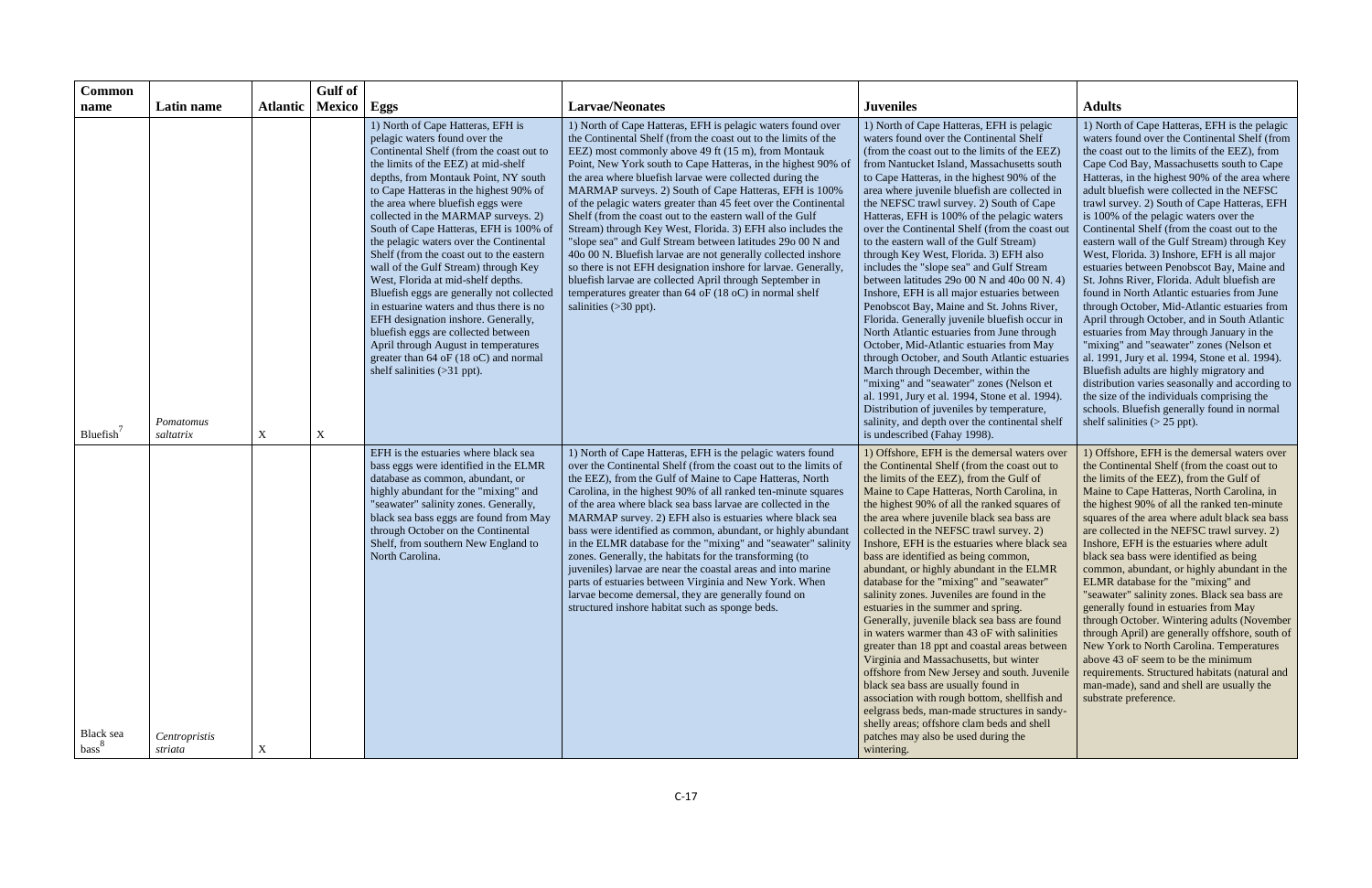| <b>Common</b>                   |                               |                           | <b>Gulf</b> of |                                                                                                                                                                                                                                                                                                                                                                                                                                                                                                                                                                                                                                                                                                                                                                                                                                                                                               |                                                                                                                                                                                                                                                                                                                                                                                                                                                                                                                                                                                                                                                                                                                                                                                                                                                                                                                                                                                                                                                                                                                                                                                                                       |                                                                                                                                                                                                                                                                                                                                                                                                                                                                                                                                                                                                                                                                                                                                                                                                                                                                                                                                                                                                                                                                     |                                                                                                                                                                                                                                                                                                                                                                                                                                                                                                                                                                                                                                                                                                                                                                                                                                                                                                                                                                                          |
|---------------------------------|-------------------------------|---------------------------|----------------|-----------------------------------------------------------------------------------------------------------------------------------------------------------------------------------------------------------------------------------------------------------------------------------------------------------------------------------------------------------------------------------------------------------------------------------------------------------------------------------------------------------------------------------------------------------------------------------------------------------------------------------------------------------------------------------------------------------------------------------------------------------------------------------------------------------------------------------------------------------------------------------------------|-----------------------------------------------------------------------------------------------------------------------------------------------------------------------------------------------------------------------------------------------------------------------------------------------------------------------------------------------------------------------------------------------------------------------------------------------------------------------------------------------------------------------------------------------------------------------------------------------------------------------------------------------------------------------------------------------------------------------------------------------------------------------------------------------------------------------------------------------------------------------------------------------------------------------------------------------------------------------------------------------------------------------------------------------------------------------------------------------------------------------------------------------------------------------------------------------------------------------|---------------------------------------------------------------------------------------------------------------------------------------------------------------------------------------------------------------------------------------------------------------------------------------------------------------------------------------------------------------------------------------------------------------------------------------------------------------------------------------------------------------------------------------------------------------------------------------------------------------------------------------------------------------------------------------------------------------------------------------------------------------------------------------------------------------------------------------------------------------------------------------------------------------------------------------------------------------------------------------------------------------------------------------------------------------------|------------------------------------------------------------------------------------------------------------------------------------------------------------------------------------------------------------------------------------------------------------------------------------------------------------------------------------------------------------------------------------------------------------------------------------------------------------------------------------------------------------------------------------------------------------------------------------------------------------------------------------------------------------------------------------------------------------------------------------------------------------------------------------------------------------------------------------------------------------------------------------------------------------------------------------------------------------------------------------------|
| name                            | Latin name                    | <b>Atlantic</b>           | <b>Mexico</b>  | Eggs                                                                                                                                                                                                                                                                                                                                                                                                                                                                                                                                                                                                                                                                                                                                                                                                                                                                                          | <b>Larvae/Neonates</b>                                                                                                                                                                                                                                                                                                                                                                                                                                                                                                                                                                                                                                                                                                                                                                                                                                                                                                                                                                                                                                                                                                                                                                                                | <b>Juveniles</b>                                                                                                                                                                                                                                                                                                                                                                                                                                                                                                                                                                                                                                                                                                                                                                                                                                                                                                                                                                                                                                                    | <b>Adults</b>                                                                                                                                                                                                                                                                                                                                                                                                                                                                                                                                                                                                                                                                                                                                                                                                                                                                                                                                                                            |
| Scup <sup>8</sup>               | <b>Stenotomus</b><br>chrysops | X                         |                | EFH is estuaries where scup eggs were<br>identified as common, abundant, or<br>highly abundant in the ELMR database<br>for the "mixing" and "seawater" salinity<br>zones. In general scup eggs are found<br>from May through August in southern<br>New England to coastal Virginia, in<br>waters between 55 and 73 oF and in<br>salinities greater than 15 ppt.                                                                                                                                                                                                                                                                                                                                                                                                                                                                                                                               | EFH is estuaries where scup were identified as common,<br>abundant, or highly abundant in the ELMR database for the<br>"mixing" and "seawater" salinity zones. In general scup larvae<br>are most abundant nearshore from May through September, in<br>waters between 55 and 73 oF and in salinities greater than 15<br>ppt.                                                                                                                                                                                                                                                                                                                                                                                                                                                                                                                                                                                                                                                                                                                                                                                                                                                                                          | 1) Offshore, EFH is the demersal waters over<br>the Continental Shelf (from the coast out to<br>the limits of the EEZ), from the Gulf of<br>Maine to Cape Hatteras, North Carolina, in<br>the highest 90% of all the ranked ten-minute<br>squares of the area where juvenile scup are<br>collected in the NEFSC trawl survey. 2)<br>Inshore, EFH is the estuaries where scup are<br>identified as being common, abundant, or<br>highly abundant in the ELMR database for<br>the "mixing" and "seawater" salinity zones.<br>Juvenile scup, in general during the summer<br>and spring are found in estuaries and bays<br>between Virginia and Massachusetts, in<br>association with various sands, mud, mussel<br>and eelgrass bed type substrates and in water<br>temperatures greater than 45 oF and salinities<br>greater than 15 ppt.                                                                                                                                                                                                                            | 1) Offshore, EFH is the demersal waters over<br>the Continental Shelf (from the coast out to<br>the limits of the EEZ), from the Gulf of<br>Maine to Cape Hatteras, North Carolina, in<br>the highest 90% of all the ranked ten-minute<br>squares of the area where adult scup are<br>collected in the NEFSC trawl survey. 2)<br>Inshore, EFH is the estuaries where scup were<br>identified as being common, abundant, or<br>highly abundant in the ELMR database for the<br>"mixing" and "seawater" salinity zones.<br>Generally, wintering adults (November<br>through April) are usually offshore, south of<br>New York to North Carolina, in waters above<br>45 oF.                                                                                                                                                                                                                                                                                                                 |
| Summer<br>flounder <sup>8</sup> | Paralichthys<br>dentatus      | $\boldsymbol{\mathrm{X}}$ |                | 1) North of Cape Hatteras, EFH is the<br>pelagic waters found over the<br>Continental Shelf (from the coast out to<br>the limits of the EEZ), from the Gulf of<br>Maine to Cape Hatteras, North Carolina,<br>in the highest 90% of the all the ranked<br>ten-minute squares for the area where<br>summer flounder eggs are collected in<br>the MARMAP survey. 2) South of Cape<br>Hatteras, EFH is the waters over the<br>Continental Shelf (from the coast out to<br>the limits of the EEZ), from Cape<br>Hatteras, North Carolina to Cape<br>Canaveral, Florida, to depths of 360 ft.<br>In general, summer flounder eggs are<br>found between October and May, being<br>most abundant between Cape Cod and<br>Cape Hatteras, with the heaviest<br>concentrations within 9 miles of shore<br>off New Jersey and New York. Eggs are<br>most commonly collected at depths of 30<br>to 360 ft. | 1) North of Cape Hatteras, EFH is the pelagic waters found<br>over the Continental Shelf (from the coast out to the limits of<br>the EEZ), from the Gulf of Maine to Cape Hatteras, North<br>Carolina, in the highest 90% of all the ranked ten-minute<br>squares for the area where summer flounder larvae are<br>collected in the MARMAP survey. 2) South of Cape Hatteras,<br>EFH is the nearshore waters of the Continental Shelf (from the<br>coast out to the limits of the EEZ), from Cape Hatteras, North<br>Carolina to Cape Canaveral Florida, in nearshore waters (out<br>to 50 miles from shore). 3) Inshore, EFH is all the estuaries<br>where summer flounder were identified as being present (rare,<br>common, abundant, or highly abundant) in the ELMR<br>database, in the "mixing" (defined in ELMR as 0.5 to 25.0 ppt)<br>and "seawater" (defined in ELMR as greater than 25 ppt)<br>salinity zones. In general, summer flounder larvae are most<br>abundant nearshore (12-50 miles from shore) at depths<br>between 30 to 230 ft. They are most frequently found in the<br>northern part of the Mid-Atlantic Bight from September to<br>February, and in the southern part from November to May. | 1) North of Cape Hatteras, EFH is the<br>demersal waters over the Continental Shelf<br>(from the coast out to the limits of the EEZ),<br>from the Gulf of Maine to Cape Hatteras,<br>North Carolina, in the highest 90% of all the<br>ranked ten-minute squares for the area where<br>juvenile summer flounder are collected in the<br>NEFSC trawl survey. 2) South of Cape<br>Hatteras, EFH is the waters over the<br>Continental Shelf (from the coast out to the<br>limits of the EEZ) to depths of 500 ft, from<br>Cape Hatteras, North Carolina to Cape<br>Canaveral, Florida. 3) Inshore, EFH is all of<br>the estuaries where summer flounder were<br>identified as being present (rare, common,<br>abundant, or highly abundant) in the ELMR<br>database for the "mixing" and "seawater"<br>salinity zones. In general, juveniles use<br>several estuarine habitats as nursery areas,<br>including salt marsh creeks, seagrass beds,<br>mudflats, and open bay areas in water<br>temperatures greater than 37 oF and salinities<br>from 10 to 30 ppt range. | 1) North of Cape Hatteras, EFH is the<br>demersal waters over the Continental Shelf<br>(from the coast out to the limits of the EEZ),<br>from the Gulf of Maine to Cape Hatteras,<br>North Carolina, in the highest 90% of all the<br>ranked ten-minute squares for the area where<br>adult summer flounder are collected in the<br>NEFSC trawl survey. 2) South of Cape<br>Hatteras, EFH is the waters over the<br>Continental Shelf (from the coast out to the<br>limits of the EEZ) to depths of 500 ft, from<br>Cape Hatteras, North Carolina to Cape<br>Canaveral, Florida. 3) Inshore, EFH is the<br>estuaries where summer flounder were<br>identified as being common, abundant, or<br>highly abundant in the ELMR database for the<br>"mixing" and "seawater" salinity zones.<br>Generally summer flounder inhabit shallow<br>coastal and estuarine waters during warmer<br>months and move offshore on the outer<br>Continental Shelf at depths of 500 ft in colder<br>months. |
| Atlantic<br>surfclam            | Spisula solidissima           | $\mathbf{X}$              |                |                                                                                                                                                                                                                                                                                                                                                                                                                                                                                                                                                                                                                                                                                                                                                                                                                                                                                               | $-$                                                                                                                                                                                                                                                                                                                                                                                                                                                                                                                                                                                                                                                                                                                                                                                                                                                                                                                                                                                                                                                                                                                                                                                                                   | Throughout the substrate, to a depth of three feet below the water/sediment interface, within<br>federal waters from the eastern edge of Georges Bank and the Gulf of Maine throughout the<br>area where surfclams were caught in the NEFSC surfclam and ocean quahog dredge surveys.<br>Surfclams generally occur from the beach zone to a depth of about 200 feet, but beyond about<br>125 feet abundance is low.                                                                                                                                                                                                                                                                                                                                                                                                                                                                                                                                                                                                                                                 | Atlantic EEZ, in areas that encompass the top 90% of all the ranked ten-minute squares for the                                                                                                                                                                                                                                                                                                                                                                                                                                                                                                                                                                                                                                                                                                                                                                                                                                                                                           |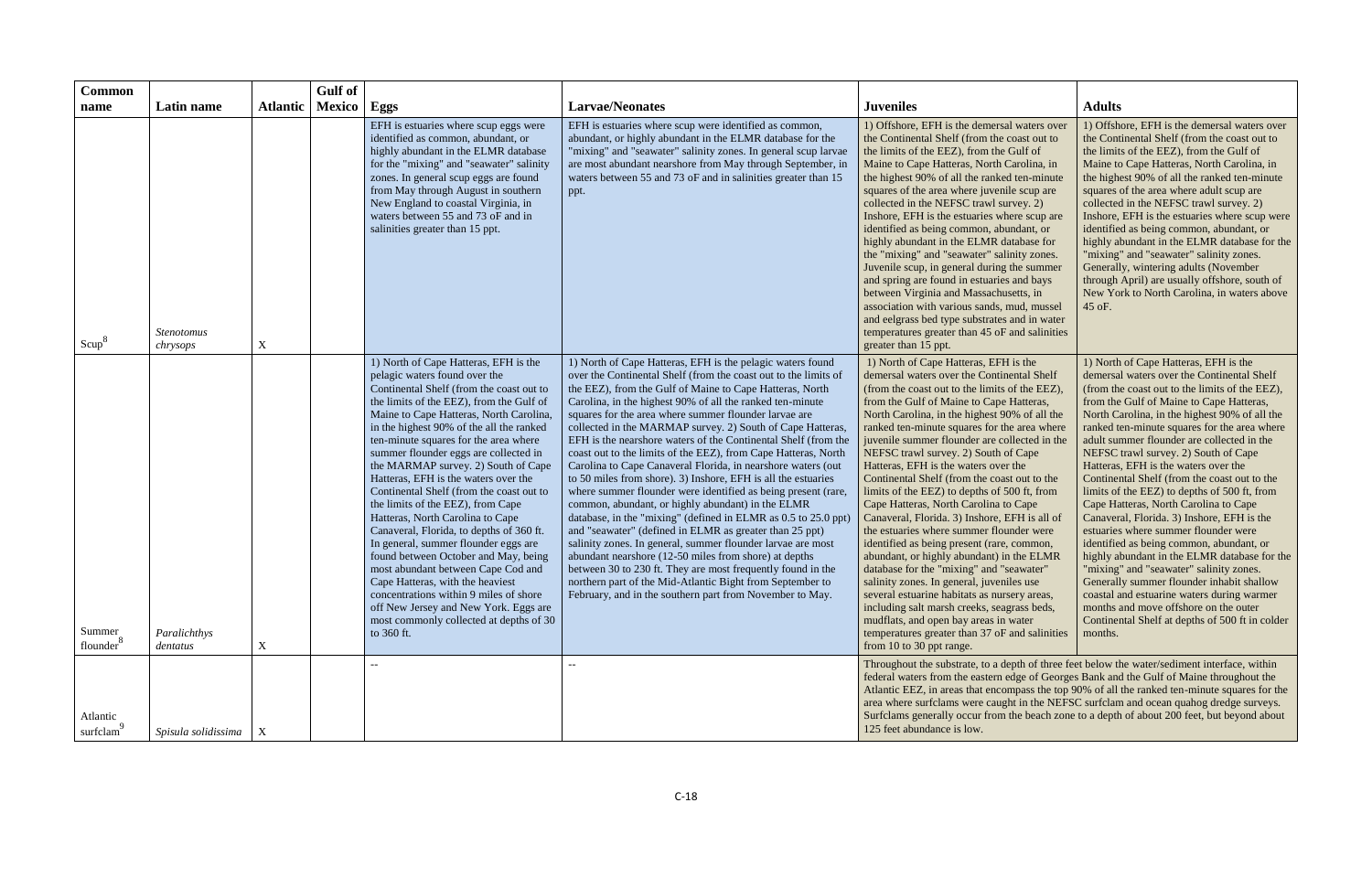| <b>Common</b>                           |                             |                 | Gulf of       |                                                                                                                                                                                                                                                                                                                                                                                     |                                                                                                                                                                                                                                                                                                                                                                                                                                                                                               |                                                                                                                                                                                                                                                                                                                                                                                                                                                                                                                                                                                                                                                                                                                                                                                                                                                                                                                                                                                                                                                                   |                                                                                                                                                                                                                                                                                                                                                                                                                                                                                                                                                                                                                                                                                                                                                                                                                                                                                                                                                                                                                                             |
|-----------------------------------------|-----------------------------|-----------------|---------------|-------------------------------------------------------------------------------------------------------------------------------------------------------------------------------------------------------------------------------------------------------------------------------------------------------------------------------------------------------------------------------------|-----------------------------------------------------------------------------------------------------------------------------------------------------------------------------------------------------------------------------------------------------------------------------------------------------------------------------------------------------------------------------------------------------------------------------------------------------------------------------------------------|-------------------------------------------------------------------------------------------------------------------------------------------------------------------------------------------------------------------------------------------------------------------------------------------------------------------------------------------------------------------------------------------------------------------------------------------------------------------------------------------------------------------------------------------------------------------------------------------------------------------------------------------------------------------------------------------------------------------------------------------------------------------------------------------------------------------------------------------------------------------------------------------------------------------------------------------------------------------------------------------------------------------------------------------------------------------|---------------------------------------------------------------------------------------------------------------------------------------------------------------------------------------------------------------------------------------------------------------------------------------------------------------------------------------------------------------------------------------------------------------------------------------------------------------------------------------------------------------------------------------------------------------------------------------------------------------------------------------------------------------------------------------------------------------------------------------------------------------------------------------------------------------------------------------------------------------------------------------------------------------------------------------------------------------------------------------------------------------------------------------------|
| name                                    | Latin name                  | <b>Atlantic</b> | <b>Mexico</b> | Eggs                                                                                                                                                                                                                                                                                                                                                                                | <b>Larvae/Neonates</b>                                                                                                                                                                                                                                                                                                                                                                                                                                                                        | <b>Juveniles</b>                                                                                                                                                                                                                                                                                                                                                                                                                                                                                                                                                                                                                                                                                                                                                                                                                                                                                                                                                                                                                                                  | <b>Adults</b>                                                                                                                                                                                                                                                                                                                                                                                                                                                                                                                                                                                                                                                                                                                                                                                                                                                                                                                                                                                                                               |
| Ocean<br>quahog                         | Arctica islandica           | $\mathbf X$     |               |                                                                                                                                                                                                                                                                                                                                                                                     |                                                                                                                                                                                                                                                                                                                                                                                                                                                                                               | Throughout the substrate, to a depth of three feet below the<br>water/sediment interface, within federal waters from the eastern edge of Georges Bank and<br>the Gulf of Maine throughout the Atlantic EEZ, in areas that encompass the top 90% of all<br>the ranked ten-minute squares for the area where ocean quahogs were caught in the NEFSC<br>surfclam and ocean quahog dredge surveys (Figure 1 7). Distribution in the western Atlantic<br>ranges in depths from 30 feet to about 800 feet. Ocean quahogs are rarely found where<br>bottom water temperatures exceed 60 °F, and occur progressively further offshore between<br>Cape Cod and Cape Hatteras.                                                                                                                                                                                                                                                                                                                                                                                              |                                                                                                                                                                                                                                                                                                                                                                                                                                                                                                                                                                                                                                                                                                                                                                                                                                                                                                                                                                                                                                             |
| Atlantic<br>herring $10$                | Clupea harengus             | $\mathbf X$     |               | Inshore and offshore benthic habitats in<br>the Gulf of Maine and on Georges Bank<br>and Nantucket Shoals in depths of $5 - 90$<br>meters on coarse sand, pebbles, cobbles,<br>and boulders and/or macroalgae at the<br>locations shown in Map 98. Eggs adhere<br>to the bottom, often in areas with strong<br>bottom currents, forming egg "beds" that<br>may be many layers deep. | Inshore and offshore pelagic habitats in the Gulf of Maine, on<br>Georges Bank, and in the upper Mid-Atlantic Bight, as shown<br>on Map 99, and in the bays and estuaries listed in Table 30.<br>Atlantic herring have a very long larval stage, lasting 4-8<br>months, and are transported long distances to inshore and<br>estuarine waters where they metamorphose into early stage<br>juveniles ("brit") in the spring.                                                                   | Intertidal and sub-tidal pelagic habitats to 300<br>meters throughout the region, as shown on<br>Map 100, including the bays and estuaries<br>listed in Table 30. One and two-year old<br>juveniles form large schools and make<br>limited seasonal inshore-offshore migrations.<br>Older juveniles are usually found in water<br>temperatures of 3 to $15^{\circ}$ C in the northern part<br>of their range and as high as 22°C in the Mid-<br>Atlantic. Young-of-the-year juveniles can<br>tolerate low salinities, but older juveniles<br>avoid brackish water.                                                                                                                                                                                                                                                                                                                                                                                                                                                                                                | Sub-tidal pelagic habitats with maximum<br>depths of 300 meters throughout the region,<br>as shown on Map 100, including the bays and<br>estuaries listed in Table 30. Adults make<br>extensive seasonal migrations between<br>summer and fall spawning grounds on<br>Georges Bank and the Gulf of Maine and<br>overwintering areas in southern New England<br>and the Mid-Atlantic region. They seldom<br>migrate beyond a depth of about 100 meters<br>and $-$ unless they are preparing to spawn $-$<br>usually remain near the surface. They<br>generally avoid water temperatures above<br>10°C and low salinities. Spawning takes place<br>on the bottom, generally in depths of $5 - 90$<br>meters on a variety of substrates (see eggs).                                                                                                                                                                                                                                                                                            |
| $\frac{1}{2}$ Sea scallop <sup>10</sup> | Placopecten<br>magellanicus | X               |               | Benthic habitats in inshore areas and on<br>the continental shelf as shown on Map<br>97, in the vicinity of adult scallops. Eggs<br>are heavier than seawater and remain on<br>the seafloor until they develop into the<br>first free-swimming larval stage.                                                                                                                        | Benthic and water column habitats in inshore and offshore<br>areas throughout the region, as shown on Map 97. Any hard<br>surface can provide an essential habitat for settling pelagic<br>larvae ("spat"), including shells, pebbles, and gravel. They<br>also attach to macroalgae and other benthic organisms such as<br>hydroids. Spat attached to sedentary branching organisms or<br>any hard surface have greater survival rates; spat that settle on<br>shifting sand do not survive. | Benthic habitats in the Gulf of Maine, on<br>Georges Bank, and in the Mid-Atlantic, as<br>shown on Map 97, in depths of 18 to 110<br>meters. Juveniles (5-12 mm shell height)<br>leave the original substrate on which they<br>settle (see spat, above) and attach themselves<br>by byssal threads to shells, gravel, and small<br>rocks (pebble, cobble), preferring gravel. As<br>they grow older, they lose their byssal<br>attachment. Juvenile scallops are relatively<br>active and swim to escape predation. While<br>swimming, they can be carried long distances<br>by currents. Bottom currents stronger than 10<br>cm/sec retard feeding and growth. In<br>laboratory studies, maximum survival of<br>juvenile scallops occurred between 1.2 and<br>15°C and above salinities of 25 ppt. On<br>Georges Bank, age 1 juveniles are less<br>dispersed than older juveniles and adults and<br>are mainly associated with gravel-pebble<br>deposits. Essential habitats for older juvenile<br>scallops are the same as for the adults (gravel<br>and sand). | Benthic habitats in the Gulf of Maine, on<br>Georges Bank, and in the Mid-Atlantic, as<br>shown on Map 97. Essential habitats for older<br>juvenile and adult sea scallops are found on<br>sand and gravel substrates in depths of 18 to<br>110 meters, but they are also found in<br>shallower water and as deep as 180 meters in<br>the Gulf of Maine. In the Mid-Atlantic they<br>are found primarily between 45 and 75 meters<br>and on Georges Bank they are more abundant<br>between 60 and 90 meters. They often occur<br>in aggregations called beds which may be<br>sporadic or essentially permanent, depending<br>on how suitable the habitat conditions are<br>(temperature, food availability, and substrate)<br>and whether oceanographic features (fronts,<br>currents) keep larval stages in the vicinity of<br>the spawning population. Bottom currents<br>stronger than 25 cm/sec (half a knot) inhibit<br>feeding. Growth of adult scallops is optimal<br>between 10 and 15°C and they prefer full<br>strength seawater. |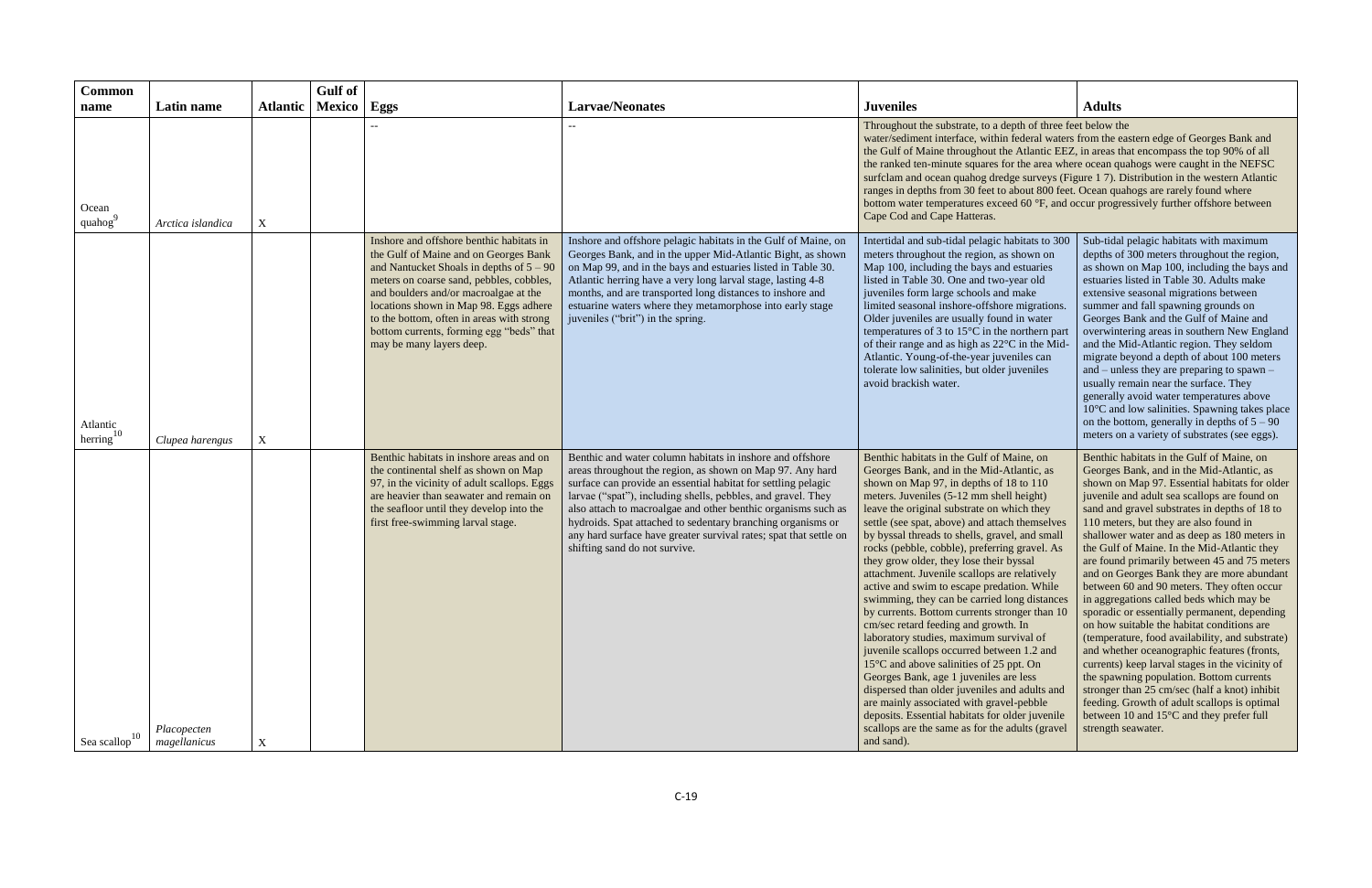| <b>Common</b>                   |                                 |                 | Gulf of       |                                                                                                                                                                        |                                                                                                                                                                                                                                                                                                                               |                                                                                                                                                                                                                                                                                                                                                                                                                                                                                                                                                                                                                                                                                                                                                                                                                                                                                                                                                                                                                                                                             |                                                                                                                                                                                                                                                                                                                                                                                                                                                                                                                                           |
|---------------------------------|---------------------------------|-----------------|---------------|------------------------------------------------------------------------------------------------------------------------------------------------------------------------|-------------------------------------------------------------------------------------------------------------------------------------------------------------------------------------------------------------------------------------------------------------------------------------------------------------------------------|-----------------------------------------------------------------------------------------------------------------------------------------------------------------------------------------------------------------------------------------------------------------------------------------------------------------------------------------------------------------------------------------------------------------------------------------------------------------------------------------------------------------------------------------------------------------------------------------------------------------------------------------------------------------------------------------------------------------------------------------------------------------------------------------------------------------------------------------------------------------------------------------------------------------------------------------------------------------------------------------------------------------------------------------------------------------------------|-------------------------------------------------------------------------------------------------------------------------------------------------------------------------------------------------------------------------------------------------------------------------------------------------------------------------------------------------------------------------------------------------------------------------------------------------------------------------------------------------------------------------------------------|
| name                            | Latin name                      | <b>Atlantic</b> | <b>Mexico</b> | Eggs                                                                                                                                                                   | <b>Larvae/Neonates</b>                                                                                                                                                                                                                                                                                                        | <b>Juveniles</b>                                                                                                                                                                                                                                                                                                                                                                                                                                                                                                                                                                                                                                                                                                                                                                                                                                                                                                                                                                                                                                                            | <b>Adults</b>                                                                                                                                                                                                                                                                                                                                                                                                                                                                                                                             |
| $^{\rm t}$ Monkfish $^{\rm l0}$ | Lophius<br>americanus           | $\mathbf X$     |               | depths of 1000 to 1500 meters on the continental slope.                                                                                                                | Pelagic habitats in inshore areas, and on the continental shelf and slope throughout the Northeast region, as<br>shown on Map 82. Monkfish eggs are shed in very large buoyant mucoidal egg "veils." Monkfish larvae<br>are more abundant in the Mid-Atlantic region and occur over a wide depth range, from the surf zone to | Sub-tidal benthic habitats in depths of 50 to<br>400 meters in the Mid-Atlantic, between 20<br>and 400 meters in the Gulf of Maine, and to a<br>maximum depth of 1000 meters on the<br>continental slope, as shown on Map 83. A<br>variety of habitats are essential for juvenile<br>monkfish, including hard sand, pebbles,<br>gravel, broken shells, and soft mud; they also<br>seek shelter among rocks with attached algae.<br>Juveniles collected on mud bottom next to<br>rock-ledge and boulder fields in the western<br>Gulf of Maine were in better condition than<br>juveniles collected on isolated mud bottom,<br>indicating that feeding conditions in these<br>edge habitats are better. Young-of-the-year<br>juveniles have been collected primarily on the<br>central portion of the shelf in the Mid-<br>Atlantic, but also in shallow nearshore waters<br>off eastern Long Island, up the Hudson<br>Canyon shelf valley, and around the<br>perimeter of Georges Bank. They have also<br>been collected as deep as 900 meters on the<br>continental slope. | Sub-tidal benthic habitats in depths of 50 to<br>400 meters in southern New England and<br>Georges Bank, between 20 and 400 meters in<br>the Gulf of Maine, and to a maximum depth<br>of 1000 meters on the continental slope, as<br>shown on Map 84. Essential fish habitat for<br>adult monkfish is composed of hard sand,<br>pebbles, gravel, broken shells, and soft mud.<br>They seem to prefer soft sediments (fine sand<br>and mud) over sand and gravel, and, like<br>juveniles, utilize the edges of rocky areas for<br>feeding. |
| American<br>plane <sup>10</sup> | Hippoglossoides<br>platessoides | X               |               | Pelagic habitats in the Gulf of Maine and<br>on Georges Bank as shown on Map 34,<br>including the high salinity zones of the<br>bays and estuaries listed in Table 18. | Pelagic habitats in the Gulf of Maine, on Georges Bank, and in<br>southern New England, as shown on Map 35, including the<br>high salinity zones of the bays and estuaries listed in Table 18.                                                                                                                                | Sub-tidal benthic habitats in the Gulf of<br>Maine and the western portion of Georges<br>Bank, between 40 and 180 meters (see Map<br>36) and including mixed and high salinity<br>zones in the coastal bays and estuaries listed<br>in Table 18. Essential fish habitat for juvenile<br>American plaice consists of soft bottom<br>substrates (mud and sand), but they are also<br>found on gravel and sandy substrates<br>bordering bedrock.                                                                                                                                                                                                                                                                                                                                                                                                                                                                                                                                                                                                                               | Sub-tidal benthic habitats in the Gulf of<br>Maine and the western portion of Georges<br>Bank, between 40 and 300 meters (see Map<br>37) and including high salinity zones in the<br>coastal bays and estuaries listed in Table 18.<br><b>Essential fish habitat for adult American</b><br>plaice consists of soft bottom substrates (mud<br>and sand), but they are also found on gravel<br>and sandy substrates bordering bedrock.                                                                                                      |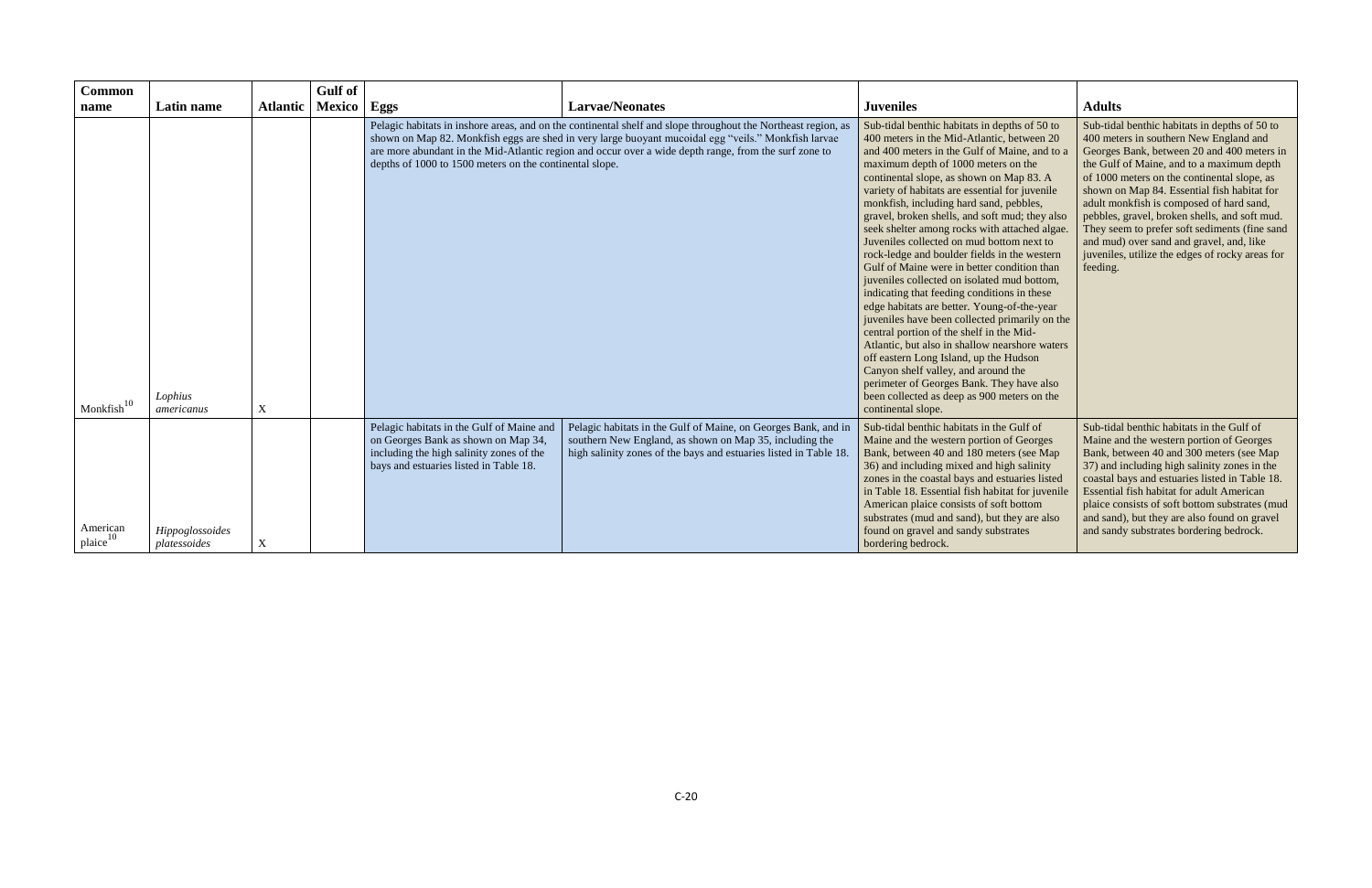| <b>Common</b>                        |                              |                  | <b>Gulf</b> of |                                                                                                                                                                                                      |                                                                                                                                                                                                                                               |                                                                                                                                                                                                                                                                                                                                                                                                                                                                                                                                                                                                                                                                                                                                                                                                                                                                                                                                                                                                                                                                                                                                                                                                                                                                                                |                                                                                                                                                                                                                                                                                                                                                                                                                                                                                                                                                                                                                                                                                                        |  |
|--------------------------------------|------------------------------|------------------|----------------|------------------------------------------------------------------------------------------------------------------------------------------------------------------------------------------------------|-----------------------------------------------------------------------------------------------------------------------------------------------------------------------------------------------------------------------------------------------|------------------------------------------------------------------------------------------------------------------------------------------------------------------------------------------------------------------------------------------------------------------------------------------------------------------------------------------------------------------------------------------------------------------------------------------------------------------------------------------------------------------------------------------------------------------------------------------------------------------------------------------------------------------------------------------------------------------------------------------------------------------------------------------------------------------------------------------------------------------------------------------------------------------------------------------------------------------------------------------------------------------------------------------------------------------------------------------------------------------------------------------------------------------------------------------------------------------------------------------------------------------------------------------------|--------------------------------------------------------------------------------------------------------------------------------------------------------------------------------------------------------------------------------------------------------------------------------------------------------------------------------------------------------------------------------------------------------------------------------------------------------------------------------------------------------------------------------------------------------------------------------------------------------------------------------------------------------------------------------------------------------|--|
| name                                 | Latin name                   | <b>Atlantic</b>  | Mexico   Eggs  |                                                                                                                                                                                                      | <b>Larvae/Neonates</b>                                                                                                                                                                                                                        | <b>Juveniles</b>                                                                                                                                                                                                                                                                                                                                                                                                                                                                                                                                                                                                                                                                                                                                                                                                                                                                                                                                                                                                                                                                                                                                                                                                                                                                               | <b>Adults</b>                                                                                                                                                                                                                                                                                                                                                                                                                                                                                                                                                                                                                                                                                          |  |
| Atlantic<br>$\text{cod}^{10}$        | Gadus morhua                 | X                |                | Pelagic habitats in the Gulf of Maine, on<br>Georges Bank, and in the Mid-Atlantic<br>region, as shown on Map 38, and in the<br>high salinity zones of the bays and<br>estuaries listed in Table 19. | Pelagic habitats in the Gulf of Maine, on Georges Bank, and in<br>the Mid-Atlantic region, as shown on Map 39, and in the high<br>salinity zones of the bays and estuaries listed in Table 19.                                                | Intertidal and sub-tidal benthic habitats in the<br>Gulf of Maine, southern New England, and<br>on Georges Bank, to a maximum depth of<br>120 meters (see Map 40), including high<br>salinity zones in the bays and estuaries listed<br>in Table 19. Structurally-complex habitats,<br>including eelgrass, mixed sand and gravel,<br>and rocky habitats (gravel pavements, cobble,<br>and boulder) with and without attached<br>macroalgae and emergent epifauna, are<br>essential habitats for juvenile cod. In inshore<br>waters, young-of-the-year juveniles prefer<br>gravel and cobble habitats and eelgrass beds<br>after settlement, but in the absence of<br>predators also utilize adjacent un-vegetated<br>sandy habitats for feeding. Survival rates for<br>young-of-the-year cod are higher in more<br>structured rocky habitats than in flat sand or<br>eelgrass; growth rates are higher in eelgrass.<br>Older juveniles move into deeper water and<br>are associated with gravel, cobble, and<br>boulder habitats, particularly those with<br>attached organisms. Gravel is a preferred<br>substrate for young-of-the-year juveniles on<br>Georges Bank and they have also been<br>observed along the small boulders and cobble<br>margins of rocky reefs in the Gulf of Maine. | Sub-tidal benthic habitats in the Gulf of<br>Maine, south of Cape Cod, and on Georges<br>Bank, between 30 and 160 meters (see Map<br>41), including high salinity zones in the bays<br>and estuaries listed in Table 19. Structurally<br>complex hard bottom habitats composed of<br>gravel, cobble, and boulder substrates with<br>and without emergent epifauna and<br>macroalgae are essential habitats for adult<br>cod. Adult cod are also found on sandy<br>substrates and frequent deeper slopes of<br>ledges along shore. South of Cape Cod,<br>spawning occurs in nearshore areas and on the<br>continental shelf, usually in depths less than<br>70 meters.                                  |  |
| Atlantic<br>halibut <sup>10</sup>    | Hippoglossus<br>hippoglossus | $\mathbf X$      |                | Bank, as shown on Map 42.                                                                                                                                                                            | Pelagic habitats in the Gulf of Maine, on Georges Bank, and on the continental slope south of Georges                                                                                                                                         | Benthic habitats in the Gulf of Maine and on Georges Bank in depths of $60 - 140$ meters and<br>on the continental slope south of Georges Bank between 400 and 700 meters on sand, gravel,<br>or clay substrates, as shown on Map 42. Juvenile Atlantic halibut nursery grounds are in water<br>20-60 meters deep in apparently well-defined coastal areas with sandy bottoms. Spawning<br>generally occurs over rough or rocky bottom on offshore banks and on the continental slope,<br>but not in the Gulf of Maine.                                                                                                                                                                                                                                                                                                                                                                                                                                                                                                                                                                                                                                                                                                                                                                        |                                                                                                                                                                                                                                                                                                                                                                                                                                                                                                                                                                                                                                                                                                        |  |
| Atlantic<br>$\cdot$ wolffish $^{10}$ | Anarhichas lupus             | $\boldsymbol{X}$ |                | Sub-tidal benthic habitats at depths less<br>than 100 meters within the geographic<br>area shown on Map 43. Wolffish egg<br>masses are hidden under rocks and<br>boulders in nests.                  | Pelagic and sub-tidal benthic habitats within the geographic<br>area shown on Map 43. Atlantic wolffish larvae remain near<br>the bottom for up to six days after hatching, but gradually<br>become more buoyant as the yolk sac is absorbed. | Sub-tidal benthic habitats at depths of 70-184<br>meters within the geographic area shown on<br>Map 43. Juvenile Atlantic wolffish do not<br>have strong substrate preferences.                                                                                                                                                                                                                                                                                                                                                                                                                                                                                                                                                                                                                                                                                                                                                                                                                                                                                                                                                                                                                                                                                                                | Sub-tidal benthic habitats at depths less than<br>173 meters within the geographic area shown<br>on Map 43. Adult Atlantic wolffish have been<br>observed spawning and guarding eggs in<br>rocky habitats in less than 30 meters of water<br>in the Gulf of St. Lawrence and<br>Newfoundland and in deeper (50-100 meters)<br>boulder reef habitats in the Gulf of Maine.<br>Egg masses have been collected on the<br>Scotian Shelf in depths of 100-130 meters,<br>indicating that spawning is not restricted to<br>coastal waters. Adults are distributed over a<br>wider variety of sand and gravel substrates<br>once they leave rocky spawning habitats, but<br>are not caught over muddy bottom. |  |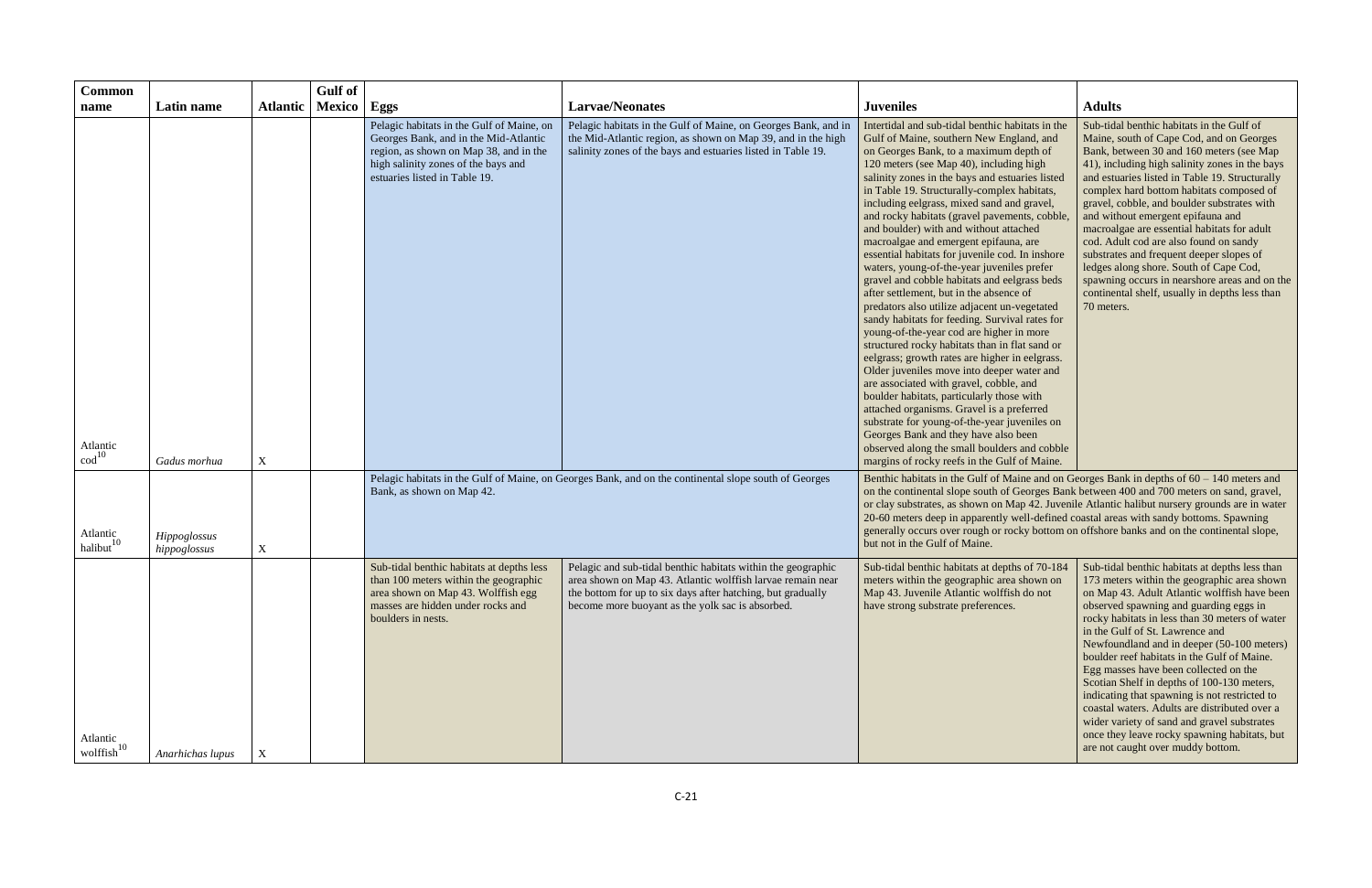| <b>Common</b>            |                             |                           | <b>Gulf</b> of |                                                                                                                                                                                                                                                                                                                                                                                                                             |                                                                                                                                                                                                                    |                                                                                                                                                                                                                                                                                                                                                                                                                                                                                                                                                                                                                                                                                                                                                                            |                                                                                                                                                                                                                                                                                                                                                                                                                                                                                                                                                                                                                                                                                                                                                        |
|--------------------------|-----------------------------|---------------------------|----------------|-----------------------------------------------------------------------------------------------------------------------------------------------------------------------------------------------------------------------------------------------------------------------------------------------------------------------------------------------------------------------------------------------------------------------------|--------------------------------------------------------------------------------------------------------------------------------------------------------------------------------------------------------------------|----------------------------------------------------------------------------------------------------------------------------------------------------------------------------------------------------------------------------------------------------------------------------------------------------------------------------------------------------------------------------------------------------------------------------------------------------------------------------------------------------------------------------------------------------------------------------------------------------------------------------------------------------------------------------------------------------------------------------------------------------------------------------|--------------------------------------------------------------------------------------------------------------------------------------------------------------------------------------------------------------------------------------------------------------------------------------------------------------------------------------------------------------------------------------------------------------------------------------------------------------------------------------------------------------------------------------------------------------------------------------------------------------------------------------------------------------------------------------------------------------------------------------------------------|
| name                     | Latin name                  | <b>Atlantic</b>           | <b>Mexico</b>  | Eggs                                                                                                                                                                                                                                                                                                                                                                                                                        | <b>Larvae/Neonates</b>                                                                                                                                                                                             | <b>Juveniles</b>                                                                                                                                                                                                                                                                                                                                                                                                                                                                                                                                                                                                                                                                                                                                                           | <b>Adults</b>                                                                                                                                                                                                                                                                                                                                                                                                                                                                                                                                                                                                                                                                                                                                          |
| Haddock <sup>10</sup>    | Melanogrammus<br>aeglefinus | $\mathbf X$               |                | Pelagic habitats in coastal and offshore<br>waters in the Gulf of Maine, southern<br>New England, and on Georges Bank, as<br>shown on Map 44, and in the high<br>salinity zones of the bays and estuaries<br>listed                                                                                                                                                                                                         | Pelagic habitats in coastal and offshore waters in the Gulf of<br>Maine, the Mid-Atlantic, and on Georges Bank, as shown as<br>shown on Map 45, and in the high salinity zones of the bays<br>and estuaries listed | Sub-tidal benthic habitats between 40 and<br>140 meters in the Gulf of Maine, on Georges<br>Bank and in the Mid-Atlantic region, and as<br>shallow as 20 meters along the coast of<br>Massachusetts, New Hampshire, and Maine,<br>as shown on Map 46. Essential fish habitat<br>for adult haddock occurs on hard sand<br>(particularly smooth patches between rocks),<br>mixed sand and shell, gravelly sand, and<br>gravel. Young-of-the-year juveniles settle on<br>sand and gravel on Georges Bank, but are<br>found predominantly on gravel pavement<br>areas within a few months after settlement.<br>As they grow, they disperse over a greater<br>variety of substrate types on the bank.<br>Young-of-the-year haddock do not inhabit<br>shallow, inshore habitats. | Sub-tidal benthic habitats between 50 and 160<br>meters in the Gulf of Maine, on Georges<br>Bank, and in southern New England, as<br>shown on Map 47. Essential fish habitat for<br>adult haddock occurs on hard sand<br>(particularly smooth patches between rocks),<br>mixed sand and shell, gravelly sand, and<br>gravel substrates. They also are found<br>adjacent to boulders and cobbles along the<br>margins of rocky reefs in the Gulf of Maine.                                                                                                                                                                                                                                                                                              |
| Ocean pout <sup>10</sup> | Macrozoarces<br>americanus  | $\mathbf X$               |                | Hard bottom habitats on Georges Bank,<br>in the Gulf of Maine, and in the Mid-<br>Atlantic Bight (see Map 48), as well as<br>the high salinity zones of the bays and<br>estuaries listed in Table 20. Eggs are laid<br>in gelatinous masses, generally in<br>sheltered nests, holes, or rocky crevices.<br>Essential fish habitat for ocean pout eggs<br>occurs in depths less than 100 meters on<br>rocky bottom habitats. | <b>NA</b>                                                                                                                                                                                                          | Intertidal and sub-tidal benthic habitats in the<br>Gulf of Maine and on the continental shelf<br>north of Cape May, New Jersey, on the<br>southern portion of Georges Bank, and in the<br>high salinity zones of a number of bays and<br>estuaries north of Cape Cod, extending to a<br>maximum depth of 120 meters (see Map 49<br>and Table 20). Essential fish habitat for<br>juvenile ocean pout occurs on a wide variety<br>of substrates, including shells, rocks, algae,<br>soft sediments, sand, and gravel.                                                                                                                                                                                                                                                       | Sub-tidal benthic habitats between 20 and 140<br>meters in the Gulf of Maine, on Georges<br>Bank, in coastal and continental shelf waters<br>north of Cape May, New Jersey, and in the<br>high salinity zones of a number of bays and<br>estuaries north of Cape Cod (see Map 50 and<br>Table 20). Essential fish habitat for adult<br>ocean pout includes mud and sand,<br>particularly in association with structure<br>forming habitat types; i.e. shells, gravel, or<br>boulders. In softer sediments, they burrow tail<br>first and leave a depression on the sediment<br>surface. Ocean pout congregate in rocky areas<br>prior to spawning and frequently occupy<br>nesting holes under rocks or in crevices in<br>depths less than 100 meters. |
| Offshore<br>$hake^{10}$  | Merluccius albidus          | $\boldsymbol{\mathrm{X}}$ |                | Pelagic habitats along the outer<br>continental shelf and slope between 100<br>and 1500 meters as shown on Map 79.                                                                                                                                                                                                                                                                                                          | Pelagic habitats along the outer continental shelf and slope<br>between 60 and 1500 meters as shown on Map 80.                                                                                                     | Pelagic and benthic habitats on the outer<br>continental shelf and slope in depths of 160 –<br>750 meters as shown on Map 81.                                                                                                                                                                                                                                                                                                                                                                                                                                                                                                                                                                                                                                              | Pelagic and benthic habitats on the outer<br>continental shelf and slope in depths of 200 -<br>750 meters as shown on Map 81. Spawning<br>generally occurs between 330 and 550 meters.                                                                                                                                                                                                                                                                                                                                                                                                                                                                                                                                                                 |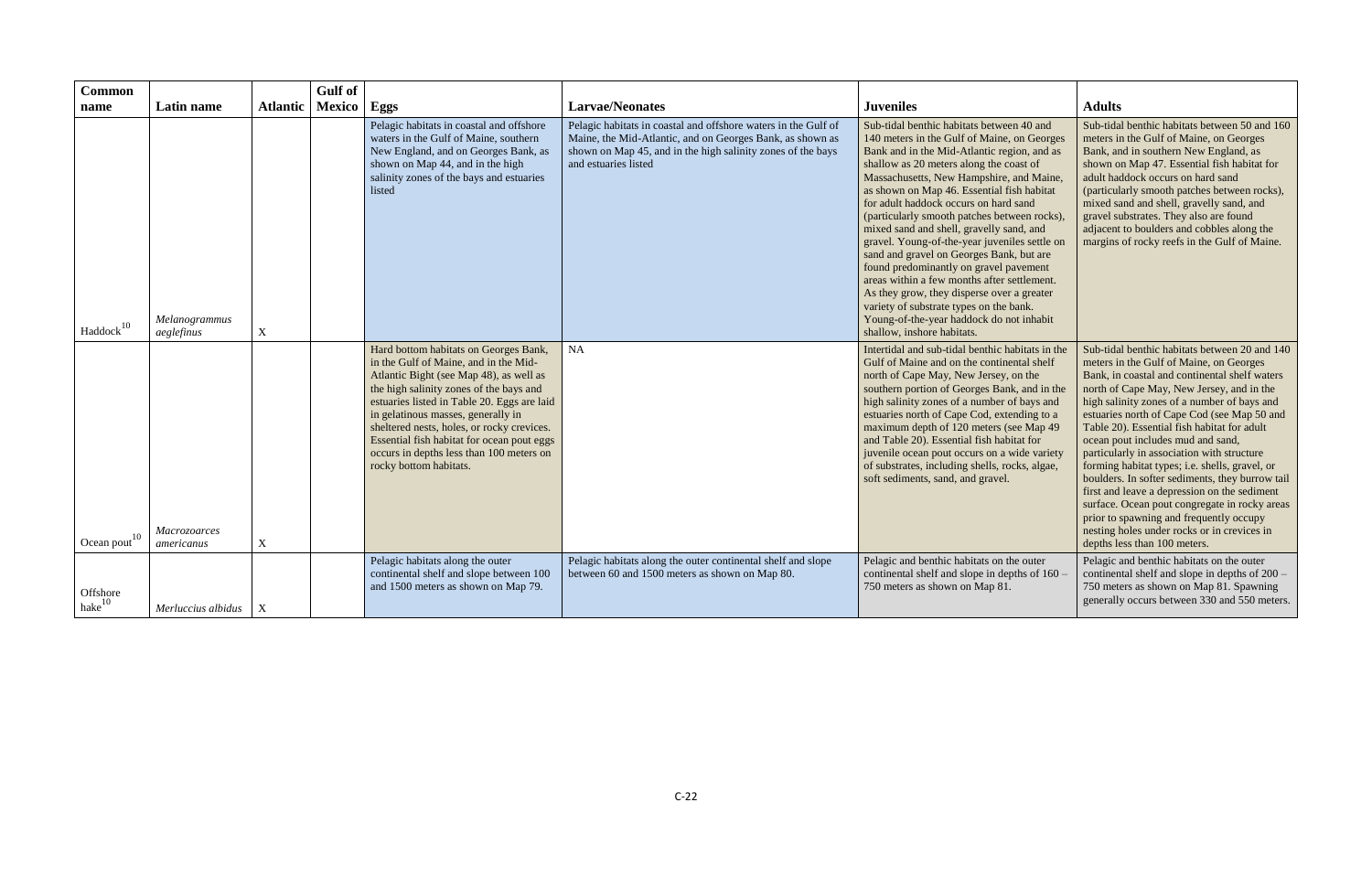| <b>Common</b>         |                    |                 | <b>Gulf</b> of |                                                                                                                                                                                                |                                                                                                                                                                                             |                                                                                                                                                                                                                                                                                                                                                                                                                                                                                                                                                                                                                                                                                                                                                                                                                                       |                                                                                                                                                                                                                                                                                                                                                                                                                                                                                                                                                                                                                                                                                                                    |
|-----------------------|--------------------|-----------------|----------------|------------------------------------------------------------------------------------------------------------------------------------------------------------------------------------------------|---------------------------------------------------------------------------------------------------------------------------------------------------------------------------------------------|---------------------------------------------------------------------------------------------------------------------------------------------------------------------------------------------------------------------------------------------------------------------------------------------------------------------------------------------------------------------------------------------------------------------------------------------------------------------------------------------------------------------------------------------------------------------------------------------------------------------------------------------------------------------------------------------------------------------------------------------------------------------------------------------------------------------------------------|--------------------------------------------------------------------------------------------------------------------------------------------------------------------------------------------------------------------------------------------------------------------------------------------------------------------------------------------------------------------------------------------------------------------------------------------------------------------------------------------------------------------------------------------------------------------------------------------------------------------------------------------------------------------------------------------------------------------|
| name                  | Latin name         | <b>Atlantic</b> | <b>Mexico</b>  | Eggs                                                                                                                                                                                           | <b>Larvae/Neonates</b>                                                                                                                                                                      | <b>Juveniles</b>                                                                                                                                                                                                                                                                                                                                                                                                                                                                                                                                                                                                                                                                                                                                                                                                                      | <b>Adults</b>                                                                                                                                                                                                                                                                                                                                                                                                                                                                                                                                                                                                                                                                                                      |
| Pollock $10$          | Pollachius virens  | X               |                | Pelagic inshore and offshore habitats in<br>the Gulf of Maine, on Georges Bank,<br>and in southern New England, as shown<br>on Map 51, including the bays and<br>estuaries listed in Table 21. | Pelagic inshore and offshore habitats in the Gulf of Maine, on<br>Georges Bank, and in the Mid-Atlantic region, as shown on<br>Map 52, including the bays and estuaries listed in Table 21. | Inshore and offshore pelagic and benthic<br>habitats from the intertidal zone to 180 meters<br>in the Gulf of Maine, in Long Island Sound,<br>and Narragansett Bay, between 40 and 180<br>meters on western Georges Bank and the<br>Great South Channel (see Map 53), and in<br>mixed and full salinity waters in a number of<br>bays and estuaries north of Cape Cod (Table<br>21). Essential fish habitat for juvenile pollock<br>consists of rocky bottom habitats with<br>attached macroalgae (rockweed and kelp) that<br>provide refuge from predators. Shallow water<br>eelgrass beds are also essential habitats for<br>young-of-the-year pollock in the Gulf of<br>Maine. Older juveniles move into deeper<br>water into habitats also occupied by adults.                                                                    | Offshore pelagic and benthic habitats in the<br>Gulf of Maine and, to a lesser extent, on the<br>southern portion of Georges Bank between 80<br>and 300 meters, and in shallower sub-tidal<br>habitats in Long Island Sound, Massachusetts<br>Bay, and Cape Cod Bay (see Map 54 and<br>Table 21). Essential habitats for adult pollock<br>are the tops and edges of offshore banks and<br>shoals (e.g., Cashes Ledge) with mixed rocky<br>substrates, often with attached macro algae.                                                                                                                                                                                                                             |
| Red hake $10$         | Urophycis chuss    | $\mathbf X$     |                | in the bays and estuaries listed in Table 27.                                                                                                                                                  | Pelagic habitats in the Gulf of Maine, on Georges Bank, and in the Mid-Atlantic, as shown on Map 77, and                                                                                    | Intertidal and sub-tidal benthic habitats<br>throughout the region on mud and sand<br>substrates, to a maximum depth of 80 meters,<br>as shown on Map 77, including the bays and<br>estuaries listed in Table 27. Bottom habitats<br>providing shelter are essential for juvenile red<br>hake, including: mud substrates with biogenic<br>depressions, substrates providing biogenic<br>complexity (e.g., eelgrass, macroalgae, shells,<br>anemone and polychaete tubes), and artificial<br>reefs. Newly settled juveniles occur in<br>depressions on the open seabed. Older<br>juveniles are commonly associated with<br>shelter or structure and often inside live<br>bivalves.                                                                                                                                                     | Benthic habitats in the Gulf of Maine and the<br>outer continental shelf and slope in depths of<br>$50 - 750$ meters (see Map 78) and as shallow<br>as 20 meters in a number of inshore estuaries<br>and embayments (see Table 27) as far south<br>as Chesapeake Bay. Shell beds, soft<br>sediments (mud and sand), and artificial reefs<br>provide essential habitats for adult red hake.<br>They are usually found in depressions in<br>softer sediments or in shell beds and not on<br>open sandy bottom. In the Gulf of Maine,<br>they are much less common on gravel or hard<br>bottom, but they are reported to be abundant<br>on hard bottoms in temperate reef areas of<br>Maryland and northern Virginia. |
| $\text{Redfish}^{10}$ | Sebastes fasciatus | $\mathbf X$     |                | <b>NA</b>                                                                                                                                                                                      | Pelagic habitats in the Gulf of Maine, on the southern portion<br>of Georges Bank, and on the continental slope north of<br>37°38'N latitude, as shown on Map 31.                           | Sub-tidal coastal and offshore benthic<br>habitats in the Gulf of Maine between 50 and<br>200 meters, and on the continental slope to a<br>maximum depth of 600 meters north of<br>37°38'N latitude (see Map 32). Bottom<br>habitats of complex rocky reef substrates with<br>associated structure-forming epifauna (e.g.,<br>sponges, corals), and soft sediments with<br>cerianthid anemones are essential fish habitat<br>for juvenile redfish. Young-of-the-year<br>juveniles are found on boulder reefs, while<br>older juveniles are found in dense cerianthid<br>habitats. Juvenile redfish expand their<br>distribution to adjacent gravel habitats when<br>local abundance on reefs is high. They do not<br>use unstructured mud habitat. Areas of hard<br>bottom in the deep basins are also good<br>habitat for juveniles. | Offshore benthic habitats in the Gulf of<br>Maine, primarily in depths between 140 and<br>300 meters, and on the continental slope to a<br>maximum depth of 600 meters north of<br>37°38'N latitude (see Map 33). Essential fish<br>habitat for adult redfish occurs on finer<br>grained bottom sediments and variable<br>deposits of clays, silts, gravel, and boulders<br>with associated structure-forming epifauna<br>(e.g. corals, sponges, cerianthid anemones,<br>sea pens).                                                                                                                                                                                                                                |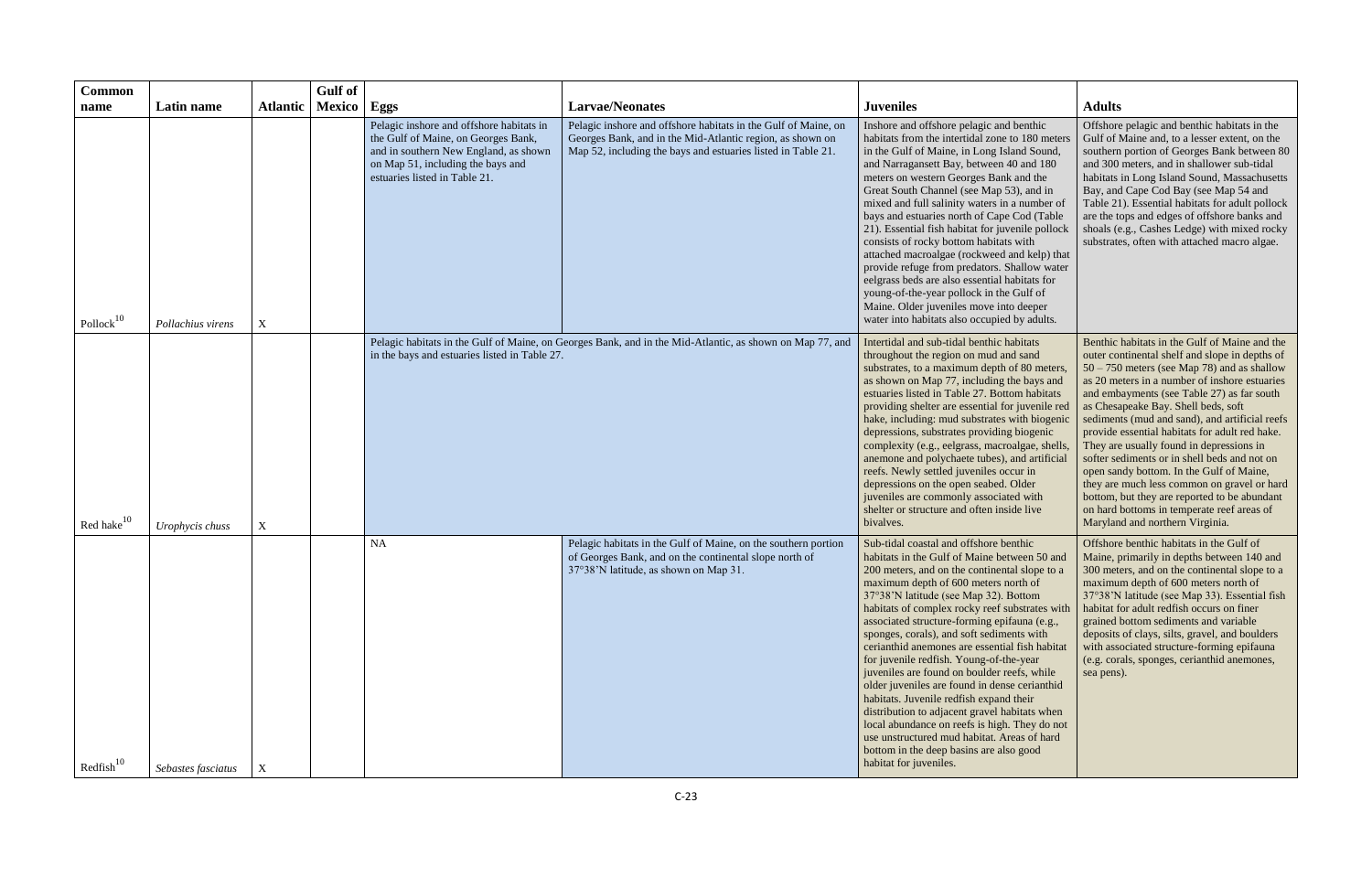| <b>Common</b>               |                          |                 | <b>Gulf</b> of |                                                                                                                                                                                                              |                                                                                                                                                                                                                                                                                                                                                                           |                                                                                                                                                                                                                                                                                                                                                                                                                                                                                                                                                                                                                                                                                                                                                                                                                                                                                                     |                                                                                                                                                                                                                                                                                                                                                                                                                                                                                                                                                                                                                                                                                                                                                                                                                                |
|-----------------------------|--------------------------|-----------------|----------------|--------------------------------------------------------------------------------------------------------------------------------------------------------------------------------------------------------------|---------------------------------------------------------------------------------------------------------------------------------------------------------------------------------------------------------------------------------------------------------------------------------------------------------------------------------------------------------------------------|-----------------------------------------------------------------------------------------------------------------------------------------------------------------------------------------------------------------------------------------------------------------------------------------------------------------------------------------------------------------------------------------------------------------------------------------------------------------------------------------------------------------------------------------------------------------------------------------------------------------------------------------------------------------------------------------------------------------------------------------------------------------------------------------------------------------------------------------------------------------------------------------------------|--------------------------------------------------------------------------------------------------------------------------------------------------------------------------------------------------------------------------------------------------------------------------------------------------------------------------------------------------------------------------------------------------------------------------------------------------------------------------------------------------------------------------------------------------------------------------------------------------------------------------------------------------------------------------------------------------------------------------------------------------------------------------------------------------------------------------------|
| name                        | Latin name               | <b>Atlantic</b> | Mexico         | Eggs                                                                                                                                                                                                         | <b>Larvae/Neonates</b>                                                                                                                                                                                                                                                                                                                                                    | <b>Juveniles</b>                                                                                                                                                                                                                                                                                                                                                                                                                                                                                                                                                                                                                                                                                                                                                                                                                                                                                    | <b>Adults</b>                                                                                                                                                                                                                                                                                                                                                                                                                                                                                                                                                                                                                                                                                                                                                                                                                  |
| Silver hake $\frac{10}{10}$ | Merluccius<br>bilinearis | $\mathbf X$     |                | Pelagic habitats from the Gulf of Maine to Cape May, New Jersey, including Cape Cod and Massachusetts<br>Bays (see Map 74 and Table 26).                                                                     |                                                                                                                                                                                                                                                                                                                                                                           | Pelagic and benthic habitats in the Gulf of<br>Maine, including the coastal bays and<br>estuaries listed in Table 26, and on the<br>continental shelf as far south as Cape May,<br>New Jersey, at depths greater than 10 meters<br>in coastal waters in the Mid-Atlantic and<br>between 40 and 400 meters in the Gulf of<br>Maine, on Georges Bank, and in the middle<br>continental shelf in the Mid-Atlantic, on<br>sandy substrates (see Map 75). Juvenile silver<br>hake are found in association with sand-<br>waves, flat sand with amphipod tubes, and<br>shells, and in biogenic depressions. Juveniles<br>in the New York Bight settle to the bottom at<br>mid-shelf depths on muddy sand substrates<br>and find refuge in amphipod tube mats.                                                                                                                                             | Pelagic and benthic habitats at depths greater<br>than 35 meters in the Gulf of Maine and the<br>coastal bays and estuaries listed in Table 26,<br>between 70 and 400 meters on Georges Bank<br>and the outer continental shelf in the northern<br>portion of the Mid-Atlantic Bight, and in<br>some shallower locations nearer the coast, on<br>sandy substrates (see Map 76). Adult silver<br>hake are often found in bottom depressions or<br>in association with sand waves and shell<br>fragments. They have also been observed at<br>high densities in mud habitats bordering deep<br>boulder reefs, resting on boulder surfaces, and<br>foraging over deep boulder reefs in the<br>southwestern Gulf of Maine. This species<br>makes greater use of the water column (for<br>feeding, at night) than red or white hake. |
| White hake <sup>10</sup>    | Urophycis tenuis         | $\mathbf X$     |                | Pelagic habitats in the Gulf of Maine,<br>including Massachusetts and Cape Cod<br>bays, and the outer continental shelf and<br>slope (see and Map 55).                                                       | Pelagic habitats in the Gulf of Maine, in southern New<br>England, and on Georges Bank, as shown in Map 56. Early<br>stage white hake larvae have been collected on the continental<br>slope, but cross the shelf-slope front and use nearshore habitats<br>for juvenile nurseries. Larger larvae and pelagic juveniles have<br>been found only on the continental shelf. | Intertidal and sub-tidal estuarine and marine<br>habitats in the Gulf of Maine, on Georges<br>Bank, and in southern New England,<br>including mixed and high salinity zones in a<br>number of bays and estuaries north of Cape<br>Cod (see Table 22), to a maximum depth of<br>300 meters (see Map 57). Pelagic phase<br>juveniles remain in the water column for<br>about two months. In nearshore waters,<br>essential fish habitat for benthic phase<br>juveniles occurs on fine-grained, sandy<br>substrates in eelgrass, macroalgae, and un-<br>vegetated habitats. In the Mid-Atlantic, most<br>juveniles settle to the bottom on the<br>continental shelf, but some enter estuaries,<br>especially those in southern New England.<br>Older young-of-the-year juveniles occupy the<br>same habitat types as the recently-settled<br>juveniles, but move into deeper water $($ >50<br>meters). | Sub-tidal benthic habitats in the Gulf of<br>Maine, including depths greater than 25<br>meters in certain mixed and high salinity<br>zones portions of a number of bays and<br>estuaries (see Table 22), between 100 and 400<br>meters in the outer gulf, and between 400 and<br>900 meters on the outer continental shelf and<br>slope (see Map 58). Essential fish habitat for<br>adult white hake occurs on fine-grained,<br>muddy substrates and in mixed soft and rocky<br>habitats. Spawning takes place in deep water<br>on the continental slope and in Canadian<br>waters.                                                                                                                                                                                                                                            |
| Window pane<br>flounder     | Scophthalmus<br>aquosus  | $\mathbf X$     |                | Pelagic habitats on the continental shelf from Georges Bank to Cape Hatteras and in mixed and high<br>salinity zones of coastal bays and estuaries throughout the region (see Map 59, Map 60, and Table 23). |                                                                                                                                                                                                                                                                                                                                                                           | Intertidal and sub-tidal benthic habitats in<br>estuarine, coastal marine, and continental<br>shelf waters from the Gulf of Maine to<br>northern Florida, as shown on Map 61,<br>including mixed and high salinity zones in the<br>bays and estuaries listed in Table 23. Essential<br>fish habitat for juvenile windowpane flounder<br>is found on mud and sand substrates and<br>extends from the intertidal zone to a<br>maximum depth of 60 meters. Young-of-the-<br>year juveniles prefer sand over mud.                                                                                                                                                                                                                                                                                                                                                                                       | Intertidal and sub-tidal benthic habitats in<br>estuarine, coastal marine, and continental<br>shelf waters from the Gulf of Maine to Cape<br>Hatteras, as shown on Map 62, including<br>mixed and high salinity zones in the bays and<br>estuaries listed in Table 23. Essential fish<br>habitat for adult windowpane flounder is<br>found on mud and sand substrates and<br>extends from the intertidal zone to a<br>maximum depth of 70 meters.                                                                                                                                                                                                                                                                                                                                                                              |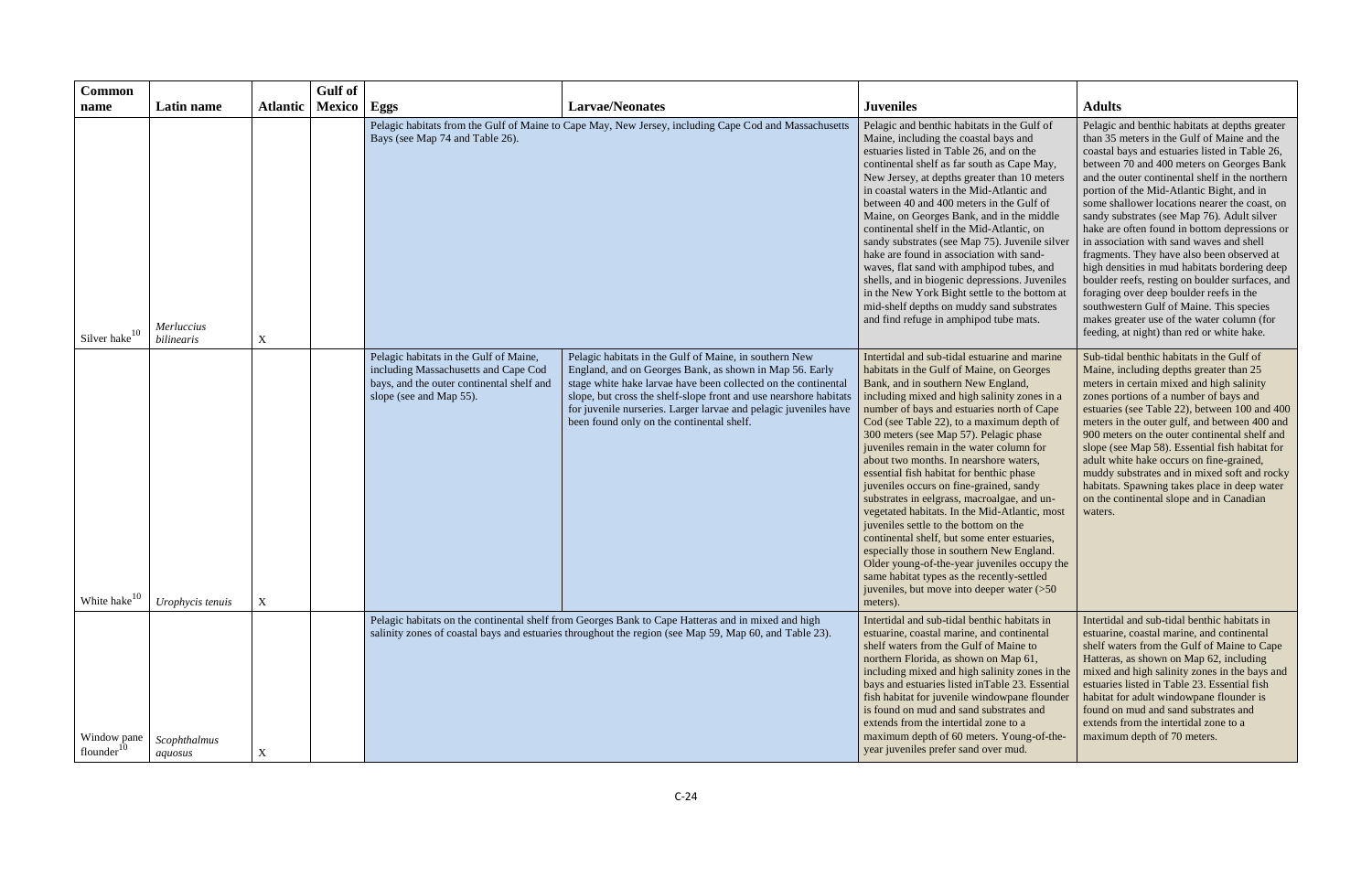| <b>Common</b>                        |                                  |                 | Gulf of       |                                                                                                                                                                                                                                                                                                                                                                                                                                                                                                                                                                                                                                                            |                                                                                                                                                                                                                                                                                                                                                                                                                                                                                                                                                                                                                                           |                                                                                                                                                                                                                                                                                                                                                                                                                                                                                                                                                                                                                                                                                                                                                                                                                                                                                                                                              |                                                                                                                                                                                                                                                                                                                                                                                                                                                                                                                                                                                                                                                      |
|--------------------------------------|----------------------------------|-----------------|---------------|------------------------------------------------------------------------------------------------------------------------------------------------------------------------------------------------------------------------------------------------------------------------------------------------------------------------------------------------------------------------------------------------------------------------------------------------------------------------------------------------------------------------------------------------------------------------------------------------------------------------------------------------------------|-------------------------------------------------------------------------------------------------------------------------------------------------------------------------------------------------------------------------------------------------------------------------------------------------------------------------------------------------------------------------------------------------------------------------------------------------------------------------------------------------------------------------------------------------------------------------------------------------------------------------------------------|----------------------------------------------------------------------------------------------------------------------------------------------------------------------------------------------------------------------------------------------------------------------------------------------------------------------------------------------------------------------------------------------------------------------------------------------------------------------------------------------------------------------------------------------------------------------------------------------------------------------------------------------------------------------------------------------------------------------------------------------------------------------------------------------------------------------------------------------------------------------------------------------------------------------------------------------|------------------------------------------------------------------------------------------------------------------------------------------------------------------------------------------------------------------------------------------------------------------------------------------------------------------------------------------------------------------------------------------------------------------------------------------------------------------------------------------------------------------------------------------------------------------------------------------------------------------------------------------------------|
| name                                 | Latin name                       | <b>Atlantic</b> | Mexico   Eggs |                                                                                                                                                                                                                                                                                                                                                                                                                                                                                                                                                                                                                                                            | <b>Larvae/Neonates</b>                                                                                                                                                                                                                                                                                                                                                                                                                                                                                                                                                                                                                    | <b>Juveniles</b>                                                                                                                                                                                                                                                                                                                                                                                                                                                                                                                                                                                                                                                                                                                                                                                                                                                                                                                             | <b>Adults</b>                                                                                                                                                                                                                                                                                                                                                                                                                                                                                                                                                                                                                                        |
| Winter<br>flounder <sup>10</sup>     | Pseudopleuronectes<br>americanus | $\mathbf X$     |               | Sub-tidal estuarine and coastal benthic<br>habitats from mean low water to 5<br>meters from Cape Cod to Absecon Inlet<br>$(39° 22' N)$ , and as deep as 70 meters on<br>Georges Bank and in the Gulf of Maine<br>(see Map 63), including mixed and high<br>salinity zones in the bays and estuaries<br>listed in Table 24. The eggs are adhesive<br>and deposited in clusters on the bottom.<br>Essential habitats for winter flounder<br>eggs include mud, muddy sand, sand,<br>gravel, macroalgae, and submerged<br>aquatic vegetation. Bottom habitats are<br>unsuitable if exposed to excessive<br>sedimentation which can reduce hatching<br>success. | Estuarine, coastal, and continental shelf water column habitats<br>from the shoreline to a maximum depth of 70 meters from the<br>Gulf of Maine to Absecon Inlet (39° 22' N), and including<br>Georges Bank, as shown on Map 65, including mixed and high<br>salinity zones in the bays and estuaries listed in Table 24.<br>Larvae hatch in nearshore waters and estuaries or are<br>transported shoreward from offshore spawning sites where<br>they metamorphose and settle to the bottom as juveniles. They<br>are initially planktonic, but become increasingly less buoyant<br>and occupy the lower water column as they get older. | Estuarine, coastal, and continental shelf<br>benthic habitats from the Gulf of Maine to<br>Absecon Inlet $(39° 22' N)$ , and including<br>Georges Bank, as shown on Map 64, and in<br>mixed and high salinity zones in the bays and<br>estuaries listed in Table 24. Essential fish<br>habitat for juvenile winter flounder extends<br>from the intertidal zone (mean high water) to<br>a maximum depth of 60 meters and occurs on<br>a variety of bottom types, such as mud, sand,<br>rocky substrates with attached macroalgae,<br>tidal wetlands, and eelgrass. Young-of-the-<br>year juveniles are found inshore on muddy<br>and sandy sediments in and adjacent to<br>eelgrass and macroalgae, in bottom debris,<br>and in marsh creeks. They tend to settle to the<br>bottom in soft-sediment depositional areas<br>where currents concentrate late-stage larvae<br>and disperse into coarser-grained substrates<br>as they get older. | Estuarine, coastal, and continental shelf<br>benthic habitats extending from the intertidal<br>zone (mean high water) to a maximum depth<br>of 70 meters from the Gulf of Maine to<br>Absecon Inlet $(39° 22' N)$ , and including<br>Georges Bank, as shown on Map 65, and in<br>mixed and high salinity zones in the bays and<br>estuaries listed in Table 24. Essential fish<br>habitat for adult winter flounder occurs on<br>muddy and sandy substrates, and on hard<br>bottom on offshore banks. In inshore<br>spawning areas, essential fish habitat includes<br>a variety of substrates where eggs are<br>deposited on the bottom (see eggs). |
| Witch<br>flounder <sup>10</sup>      | Glyptocephalus<br>cynoglossus    | $\mathbf X$     |               | 67.                                                                                                                                                                                                                                                                                                                                                                                                                                                                                                                                                                                                                                                        | Pelagic habitats on the continental shelf throughout the Northeast region, as shown on Map 66 and Map                                                                                                                                                                                                                                                                                                                                                                                                                                                                                                                                     | Sub-tidal benthic habitats between 50 and<br>400 meters in the Gulf of Maine and as deep<br>as 1500 meters on the outer continental shelf<br>and slope, with mud and muddy sand<br>substrates, as shown on Map 68.                                                                                                                                                                                                                                                                                                                                                                                                                                                                                                                                                                                                                                                                                                                           | Sub-tidal benthic habitats between 35 and 400<br>meters in the Gulf of Maine and as deep as<br>1500 meters on the outer continental shelf and<br>slope, with mud and muddy sand substrates,<br>as shown on Map 69.                                                                                                                                                                                                                                                                                                                                                                                                                                   |
| Yellowtail<br>flounder <sup>10</sup> | Limanda ferruginea $\mid X \mid$ |                 |               | Coastal and continental shelf pelagic<br>habitats in the Gulf of Maine, on<br>Georges Bank, and in the Mid-Atlantic<br>region as far south as the upper<br>Delmarva peninsula, as shown on Map<br>70, including the high salinity zones of<br>the bays and estuaries listed in Table 25.                                                                                                                                                                                                                                                                                                                                                                   | Coastal marine and continental shelf pelagic habitats in the<br>Gulf of Maine, and from Georges Bank to Cape Hatteras, as<br>shown on Map 71, including the high salinity zones of the<br>bays and estuaries listed in Table 25.                                                                                                                                                                                                                                                                                                                                                                                                          | Sub-tidal benthic habitats in coastal waters in<br>the Gulf of Maine and on the continental<br>shelf on Georges Bank and in the Mid-<br>Atlantic as shown on Map 72, including the<br>high salinity zones of the bays and estuaries<br>listed in Table 25. Essential fish habitat for<br>juvenile yellowtail flounder occurs on sand<br>and muddy sand between 20 and 80 meters.<br>In the Mid-Atlantic, young-of-the-year<br>juveniles settle to the bottom on the<br>continental shelf, primarily at depths of 40-70<br>meters, on sandy substrates.                                                                                                                                                                                                                                                                                                                                                                                       | Sub-tidal benthic habitats in coastal waters in<br>the Gulf of Maine and on the continental shelf<br>on Georges Bank and in the Mid-Atlantic as<br>shown on Map 73, including the high salinity<br>zones of the bays and estuaries listed in Table<br>25. Essential fish habitat for adult yellowtail<br>flounder occurs on sand and sand with mud,<br>shell hash, gravel, and rocks at depths<br>between 25 and 90 meters.                                                                                                                                                                                                                          |
| Barndoor<br>skate $10$               | Dipturus laevis                  |                 |               | --                                                                                                                                                                                                                                                                                                                                                                                                                                                                                                                                                                                                                                                         | <b>NA</b>                                                                                                                                                                                                                                                                                                                                                                                                                                                                                                                                                                                                                                 | Benthic habitats on the continental shelf, primarily on Georges Bank and in southern New<br>England, in depths of $40 - 400$ meters, and on the continental slope to a maximum depth of<br>750 meters, as shown on Map 89. Essential fish habitat for juvenile and adult barndoor skates<br>occurs on mud, sand, and gravel substrates. Both life stages are usually found on the<br>continental shelf in depths less than 160 meters, but the adults also occupy benthic habitats<br>between 300 and 400 meters on the outer shelf.                                                                                                                                                                                                                                                                                                                                                                                                         |                                                                                                                                                                                                                                                                                                                                                                                                                                                                                                                                                                                                                                                      |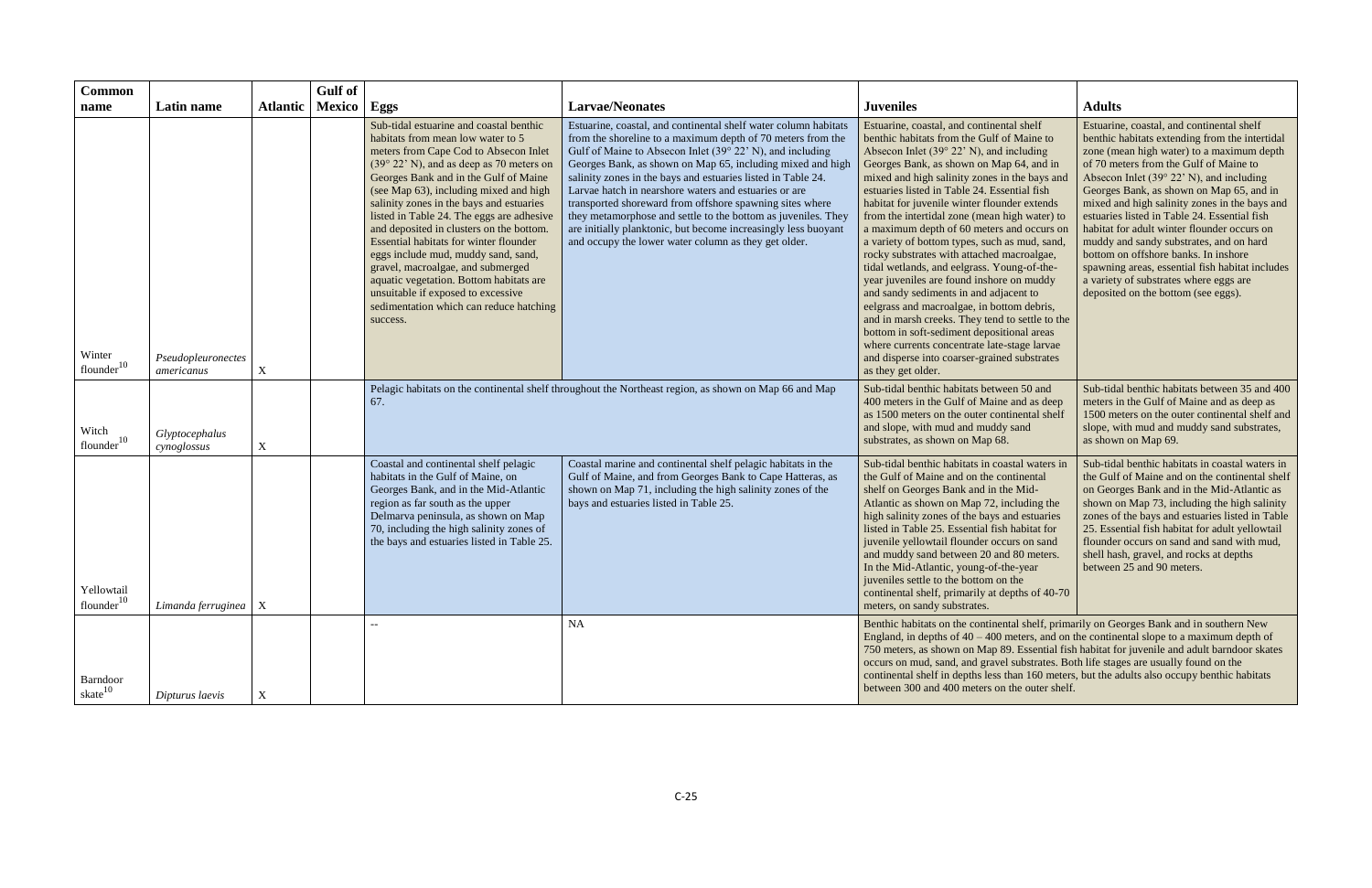| <b>Common</b>                    |                    |                 | <b>Gulf</b> of       |                          |                        |                                                                                                                                                                                                                                                                                                                                                                                                                                                                                                                |                                                                                                                                                                                                                                                                                                                                                                                                                                                                    |
|----------------------------------|--------------------|-----------------|----------------------|--------------------------|------------------------|----------------------------------------------------------------------------------------------------------------------------------------------------------------------------------------------------------------------------------------------------------------------------------------------------------------------------------------------------------------------------------------------------------------------------------------------------------------------------------------------------------------|--------------------------------------------------------------------------------------------------------------------------------------------------------------------------------------------------------------------------------------------------------------------------------------------------------------------------------------------------------------------------------------------------------------------------------------------------------------------|
| name                             | Latin name         | <b>Atlantic</b> | <b>Mexico</b>   Eggs |                          | <b>Larvae/Neonates</b> | <b>Juveniles</b>                                                                                                                                                                                                                                                                                                                                                                                                                                                                                               | <b>Adults</b>                                                                                                                                                                                                                                                                                                                                                                                                                                                      |
| Clearnose<br>skate <sup>10</sup> | Raja eglanteria    | $\mathbf X$     |                      |                          | <b>NA</b>              | Sub-tidal benthic habitats in coastal and inner<br>continental shelf waters from New Jersey to<br>the St. Johns River in Florida as shown on<br>Table 28, including the high salinity zones of<br>Chesapeake Bay, Delaware Bay, and the<br>other bays and estuaries listed in Table 28.<br>Essential fish habitat for juvenile clearnose<br>skates occurs from the shoreline to 30 meters,<br>primarily on mud and sand, but also on<br>gravelly and rocky bottom.                                             | Sub-tidal benthic habitats in coastal and inner<br>continental shelf waters from New Jersey to<br>Cape Hatteras as shown on Map 96, including<br>the high salinity zones of Chesapeake Bay,<br>Delaware Bay, and the other bays and<br>estuaries listed in Table 28. Essential fish<br>habitat for adult clearnose skates occurs from<br>the shoreline to 40 meters, primarily on mud<br>and sand, but also on gravelly and rocky<br>bottom.                       |
| Little skate <sup>10</sup>       | Leucoraja erinacea | X               |                      |                          | <b>NA</b>              | Intertidal and sub-tidal benthic habitats in<br>coastal waters of the Gulf of Maine and in the<br>Mid-Atlantic region as far south as Delaware<br>Bay, and on Georges Bank, extending to a<br>maximum depth of 80 meters, as shown on<br>Map 90, and including high salinity zones in<br>the bays and estuaries listed in Table 28.<br>Essential fish habitat for juvenile little skates<br>occurs on sand and gravel substrates, but they<br>are also found on mud.                                           | Intertidal and sub-tidal benthic habitats in<br>coastal waters of the Gulf of Maine and in the<br>Mid-Atlantic region as far south as Delaware<br>Bay, and on Georges Bank, extending to a<br>maximum depth of 100 meters, as shown on<br>Map 91, and including high salinity zones in<br>the bays and estuaries listed in Table 28.<br>Essential fish habitat for adult little skates<br>occurs on sand and gravel substrates, but they<br>are also found on mud. |
| Smooth<br>skate <sup>10</sup>    | Malacoraja senta   | $\mathbf X$     |                      |                          | <b>NA</b>              | Benthic habitats between 100 and 400 meters<br>in the Gulf of Maine, on the continental slope<br>to a depth of 900 meters, and in depths less<br>than 100 meters in the high salinity zones of a<br>number of bays and estuaries along the Maine<br>coast, as shown on Map 85 and listed in<br>Table 28. Essential fish habitat for juvenile<br>smooth skates occurs mostly on soft mud in<br>deeper areas, but also on sand, broken shells,<br>gravel, and pebbles on offshore banks in the<br>Gulf of Maine. | Benthic habitats between 100 and 400 meters<br>in the Gulf of Maine and on the continental<br>slope to a depth of 900 meters, as shown on<br>Map 86. Essential fish habitat for juvenile<br>smooth skates occurs mostly on soft mud in<br>deeper areas, but also on sand, broken shells,<br>gravel, and pebbles on offshore banks in the<br>Gulf of Maine.                                                                                                         |
| Thorny<br>skate <sup>10</sup>    | Amblyraja radiata  | $\mathbf{X}$    |                      | $\overline{\phantom{m}}$ | <b>NA</b>              | Benthic habitats between 35 and 400 meters<br>in the Gulf of Maine, on the continental slope<br>to a depth of 900 meters, and in shallower<br>water in the high salinity zones of a number<br>of bays and estuaries north of Cape Cod, as<br>shown on Map 87 and listed in Table 28.<br>Essential fish habitat for juvenile thorny<br>skates is found on a wide variety of bottom<br>types, including sand, gravel, broken shells,<br>pebbles, and soft mud.                                                   | Benthic habitats between 80 and 300 meters<br>in the Gulf of Maine and on the continental<br>slope to a depth of 900 meters, as shown on<br>Map 88 and listed in Table 28. Essential fish<br>habitat for adult thorny skates is found on a<br>wide variety of bottom types, including sand,<br>gravel, broken shells, pebbles, and soft mud.                                                                                                                       |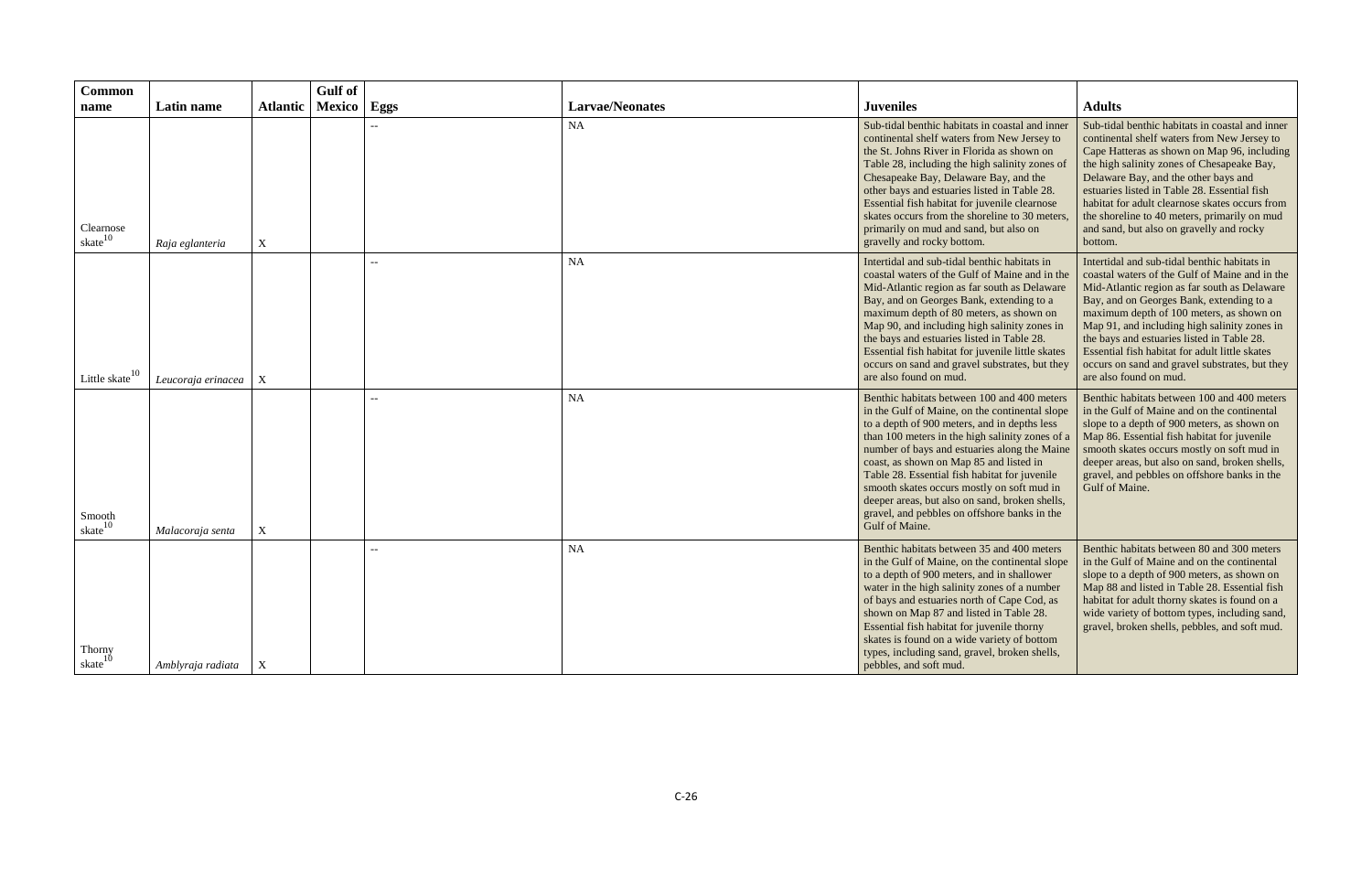| Common               |                    |          | Gulf of       |    |                        |                                                                                                                                                                                                                                                                                                                                                                                                                                                                                                      |                                                                                                                                                                                                                                                                                                                                                                                                                                                                                                                     |
|----------------------|--------------------|----------|---------------|----|------------------------|------------------------------------------------------------------------------------------------------------------------------------------------------------------------------------------------------------------------------------------------------------------------------------------------------------------------------------------------------------------------------------------------------------------------------------------------------------------------------------------------------|---------------------------------------------------------------------------------------------------------------------------------------------------------------------------------------------------------------------------------------------------------------------------------------------------------------------------------------------------------------------------------------------------------------------------------------------------------------------------------------------------------------------|
| name                 | <b>Latin name</b>  | Atlantic | Mexico   Eggs |    | <b>Larvae/Neonates</b> | <b>Juveniles</b>                                                                                                                                                                                                                                                                                                                                                                                                                                                                                     | <b>Adults</b>                                                                                                                                                                                                                                                                                                                                                                                                                                                                                                       |
| Winter<br>skate $10$ | Leucoraja ocellata |          |               | -- | <b>NA</b>              | Sub-tidal benthic habitats in coastal waters<br>from eastern Maine to Delaware Bay and on<br>the continental shelf in southern New<br>England and the Mid-Atlantic region, and on<br>Georges Bank, from the shoreline to a<br>maximum depth of 90 meters, as shown on<br>Map 92, including the high salinity zones of<br>the bays and estuaries listed in Table 28.<br>Essential fish habitat for juvenile winter<br>skates occurs on sand and gravel substrates,<br>but they are also found on mud. | Sub-tidal benthic habitats in coastal waters in<br>the southwestern Gulf of Maine, in coastal<br>and continental shelf waters in southern New<br>England and the Mid-Atlantic region, and on<br>Georges Bank, from the shoreline to a<br>maximum depth of 80 meters, as shown on<br>Map 93, including the high salinity zones of<br>the bays and estuaries listed in Table 28.<br><b>Essential fish habitat for adult winter skates</b><br>occurs on sand and gravel substrates, but they<br>are also found on mud. |

 $^{1}$ NMFS 2017;  $^{2}$ GMFMC 2005;  $^{3}$ SAFMC 2016;  $^{4}$ SAFMC 1998;  $^{5}$ MAFMC 2014;  $^{6}$ MAFMC 2011;  $^{7}$ MAFMC 1998a;  $^{8}$ MAFMC 1998c;  $^{9}$ MAFMC 1998b;  $^{10}$ NEFMC 2017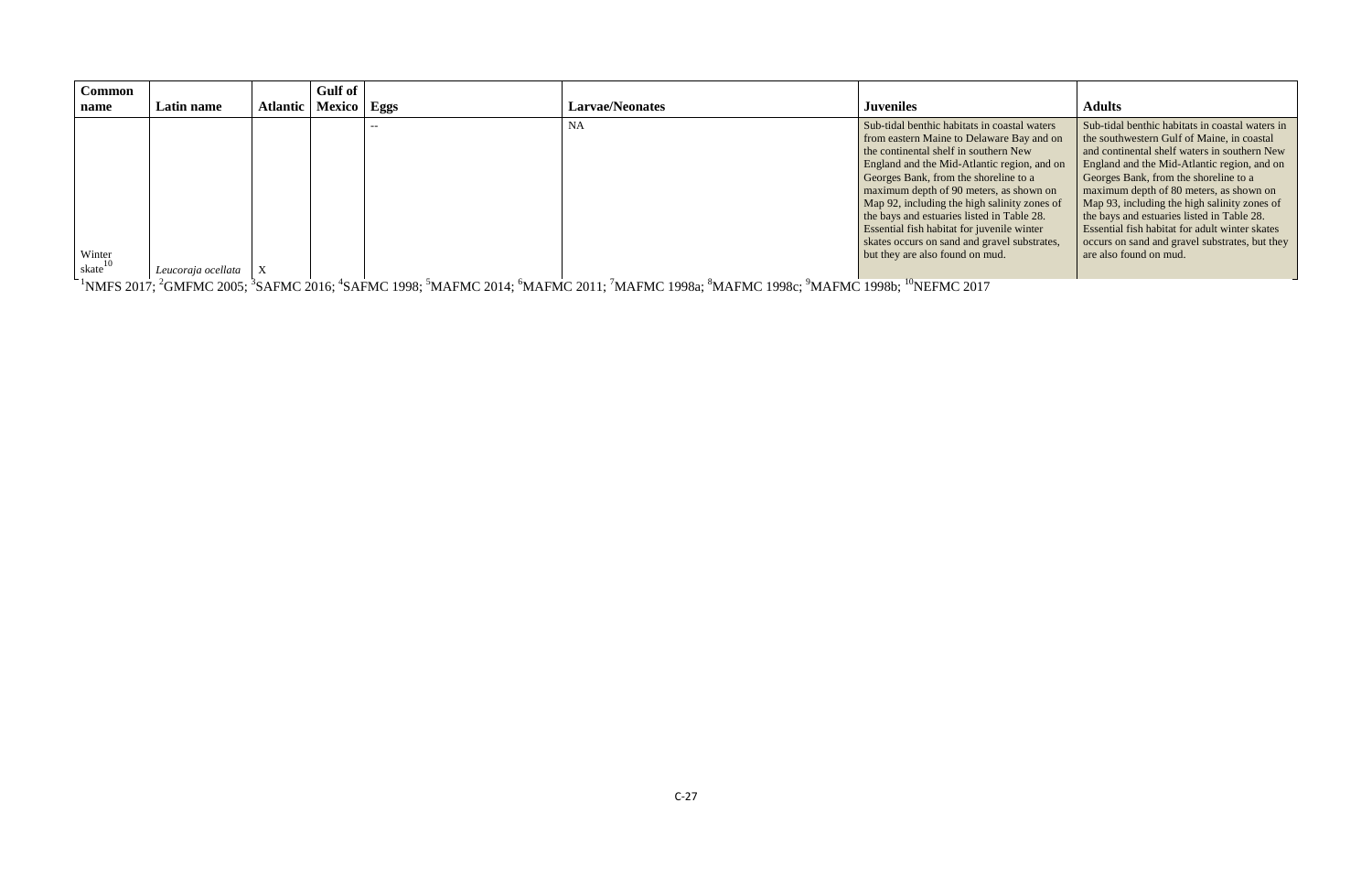

**Figure C-1. Habitat Areas of Particular Concern (HAPC) Overlap with the Study Area**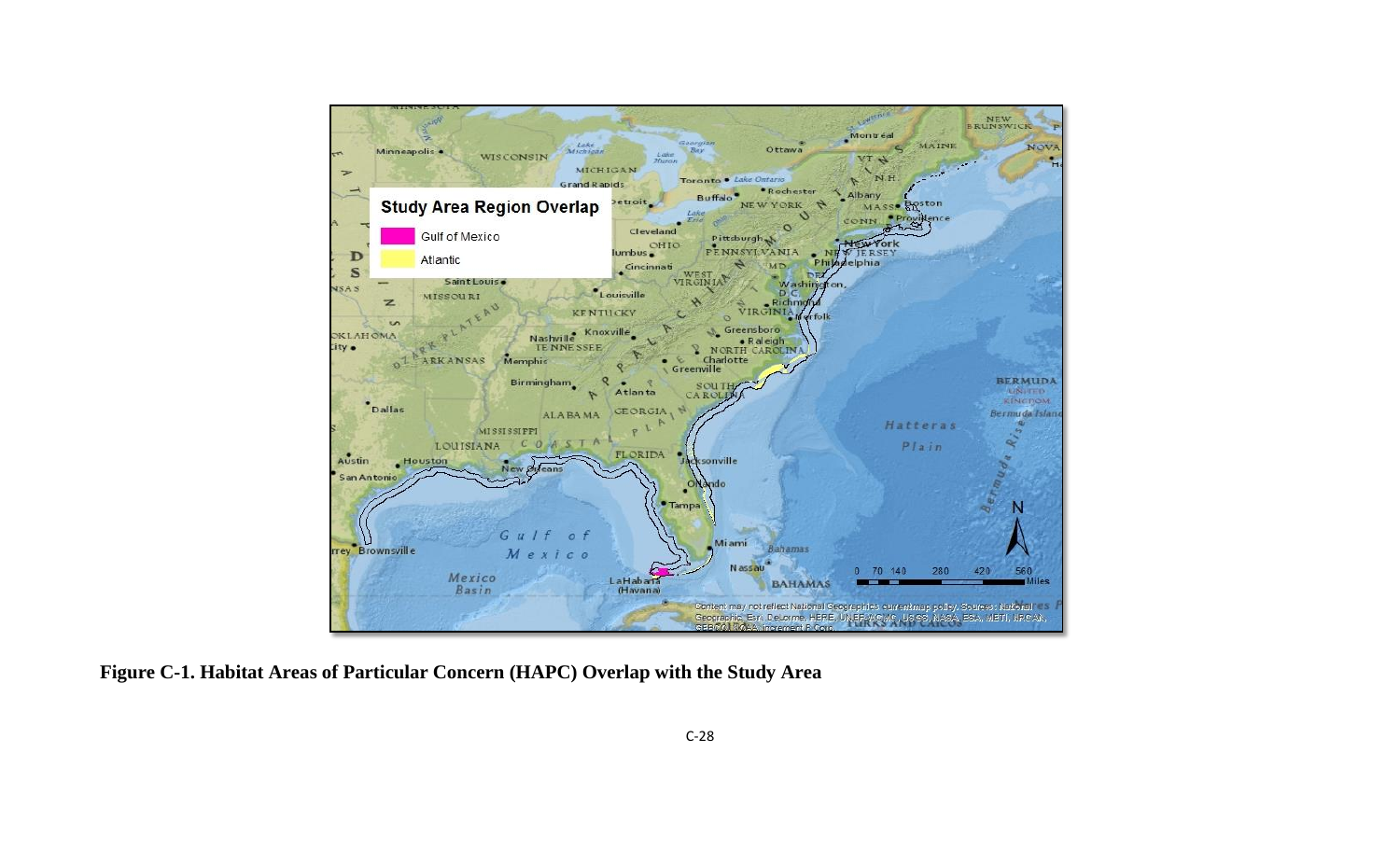| <b>Managed species or group</b> | <b>Management</b><br>agency | <b>Designated HAPC</b>                                                                                                                                                                                                                                                                                                                                                                                                                                                                                                                                                                                                                                                             | <b>Atlantic</b> | <b>Gulf</b> of<br><b>Mexico</b> |
|---------------------------------|-----------------------------|------------------------------------------------------------------------------------------------------------------------------------------------------------------------------------------------------------------------------------------------------------------------------------------------------------------------------------------------------------------------------------------------------------------------------------------------------------------------------------------------------------------------------------------------------------------------------------------------------------------------------------------------------------------------------------|-----------------|---------------------------------|
| <b>Bluefin Tuna</b>             | <b>NMFS</b>                 | Pelagic waters of the Gulf of Mexico seaward of the 100m bathymetric line, extending to the seaward extent of<br>the United States' EEZ and eastward to the 82° W longitude line.                                                                                                                                                                                                                                                                                                                                                                                                                                                                                                  | X               | X                               |
| Coral Reefs & Hardbottom        | <b>SAFMC</b>                | 10 Fathom Ledge                                                                                                                                                                                                                                                                                                                                                                                                                                                                                                                                                                                                                                                                    | $\mathbf X$     |                                 |
|                                 |                             | <b>Biscayne National Park</b>                                                                                                                                                                                                                                                                                                                                                                                                                                                                                                                                                                                                                                                      | X               |                                 |
|                                 |                             | Dry Tortugas National Park                                                                                                                                                                                                                                                                                                                                                                                                                                                                                                                                                                                                                                                         | $\mathbf X$     | X                               |
|                                 |                             | Florida Keys National Marine Sanctuary                                                                                                                                                                                                                                                                                                                                                                                                                                                                                                                                                                                                                                             | X               | $\mathbf X$                     |
|                                 |                             | Gray's Reef National Marine Sanctuary                                                                                                                                                                                                                                                                                                                                                                                                                                                                                                                                                                                                                                              | X               |                                 |
|                                 |                             | Phragmatopoma (worm reefs)                                                                                                                                                                                                                                                                                                                                                                                                                                                                                                                                                                                                                                                         | $\mathbf X$     |                                 |
|                                 |                             | <b>SEAMAP Nearshore Hard Bottom</b>                                                                                                                                                                                                                                                                                                                                                                                                                                                                                                                                                                                                                                                | X               | $\mathbf X$                     |
|                                 |                             | <b>SEAMAP Offshore Hard Bottom</b>                                                                                                                                                                                                                                                                                                                                                                                                                                                                                                                                                                                                                                                 | $\mathbf X$     | $\boldsymbol{\mathrm{X}}$       |
|                                 |                             | The Point                                                                                                                                                                                                                                                                                                                                                                                                                                                                                                                                                                                                                                                                          | $\mathbf X$     |                                 |
| Dolphin / Wahoo                 | <b>SAFMC</b>                | 10 Fathom Ledge                                                                                                                                                                                                                                                                                                                                                                                                                                                                                                                                                                                                                                                                    | X               |                                 |
|                                 |                             | <b>Charleston Bump Complex</b>                                                                                                                                                                                                                                                                                                                                                                                                                                                                                                                                                                                                                                                     | X               |                                 |
|                                 |                             | The Point                                                                                                                                                                                                                                                                                                                                                                                                                                                                                                                                                                                                                                                                          | X               |                                 |
| Lemon Shark (Juvenile/Adult)    | <b>NMFS</b>                 | East central coast of Florida from areas encompassing Cape Canaveral to areas just south of Jupiter Inlet<br>(approximately 26°50' N lat.), Florida. The HAPC specifically includes sheltered longshore troughs and the<br>shallow open surf zone adjacent to Cape Canaveral used by juveniles, reef and wreck structure off Jupiter Inlet<br>in 20-35 m of water used by adults, and the migratory corridor in between due to genetic and behavioral linkages<br>between the groups of sharks. The HAPC extends 12 km from shore.                                                                                                                                                 | X               |                                 |
| Penaied Shrimp                  | <b>SAFMC</b>                | <b>Coastal Inlets</b>                                                                                                                                                                                                                                                                                                                                                                                                                                                                                                                                                                                                                                                              | $\mathbf X$     |                                 |
| Sand Tiger Shark (Delaware Bay) | <b>NMFS</b>                 | (1) Lower portions of Delaware Bay to areas adjacent to the mouth of Delaware Bay for all life stages. The<br>inshore extent of the HAPC reflects a line drawn from Port Mahon east to Egg Point Island (39°11'N lat.), and<br>from Egg Point Island southeast to Bidwell Creek. The HAPC excludes an area rarely used by sand tiger sharks,<br>which is north of a line between Egg Point Island and Bidwell Creek that includes Maurice Cove. The HAPC<br>spans the mouth of Delaware Bay between Cape Henlopen and Cape May, and also includes adjacent coastal<br>areas offshore of Delaware Bay and areas south (between the Indian River inlet and Cape Henlopen, Delaware). | $\mathbf X$     |                                 |
| Sandbar Shark                   | <b>NMFS</b>                 | HAPC constitutes important nursery and pupping grounds which have been identified in shallow areas and at the<br>mouth of Great Bay, New Jersey, in lower and middle Delaware Bay, Delaware, lower Chesapeake Bay,<br>Maryland, and offshore of the Outer Banks of North Carolina in water temperatures ranging from 15 to 30 °C;                                                                                                                                                                                                                                                                                                                                                  | $\mathbf X$     |                                 |

# **Table C-2. Designated Habitat Areas of Particular Concern (HAPCs) within the Sand Survey Activities Study Area**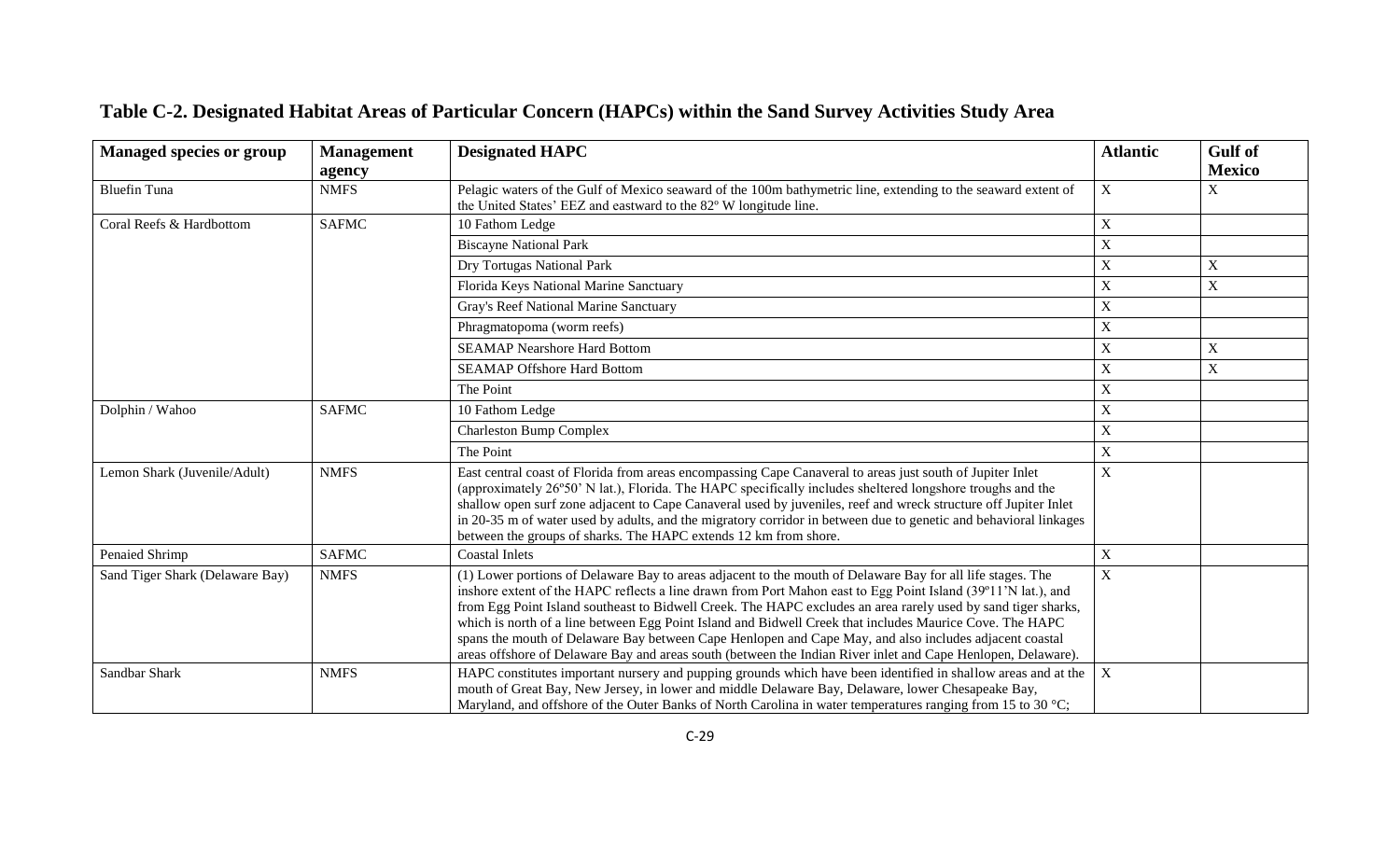| <b>Managed species or group</b> | <b>Management</b> | <b>Designated HAPC</b>                                                                                     | <b>Atlantic</b>           | <b>Gulf</b> of            |
|---------------------------------|-------------------|------------------------------------------------------------------------------------------------------------|---------------------------|---------------------------|
|                                 | agency            |                                                                                                            |                           | <b>Mexico</b>             |
|                                 |                   | salinities at least from 15 to 35 ppt; water depth ranging from 0.8 to 23 m; and in sand and mud habitats. |                           |                           |
| Snapper-Grouper                 | <b>SAFMC</b>      | 10 Fathom Ledge                                                                                            | $\boldsymbol{\mathrm{X}}$ |                           |
|                                 |                   | <b>Coastal Inlets</b>                                                                                      | $\boldsymbol{\mathrm{X}}$ |                           |
|                                 |                   | <b>Continous Seagrass</b>                                                                                  | $\boldsymbol{\mathrm{X}}$ |                           |
|                                 |                   | Discontinous Seagrass                                                                                      | $\boldsymbol{\mathrm{X}}$ |                           |
|                                 |                   | <b>SEAMAP Hard Bottom</b>                                                                                  | $\boldsymbol{\mathrm{X}}$ | τz<br>л                   |
|                                 |                   | <b>Special Management Zones</b>                                                                            | $\boldsymbol{\mathrm{X}}$ |                           |
|                                 |                   | The Point                                                                                                  | $\boldsymbol{\mathrm{X}}$ |                           |
| Spiny Lobster                   | <b>SAFMC</b>      | Patch Reef                                                                                                 | $\boldsymbol{\mathrm{X}}$ | л                         |
|                                 |                   | Platform Margin Reef                                                                                       | $\boldsymbol{\mathrm{X}}$ | $\mathbf{v}$<br>л         |
|                                 |                   | <b>SEAMAP Hard Bottom</b>                                                                                  | $\boldsymbol{\mathrm{X}}$ | τz<br>л                   |
| <b>Tortugas North</b>           | <b>GMFMC</b>      | <b>Tortugas North</b>                                                                                      |                           | τz<br>$\Lambda$           |
| <b>Tortugas South</b>           | <b>GMFMC</b>      | <b>Tortugas South</b>                                                                                      |                           | $\mathbf{v}$<br>$\Lambda$ |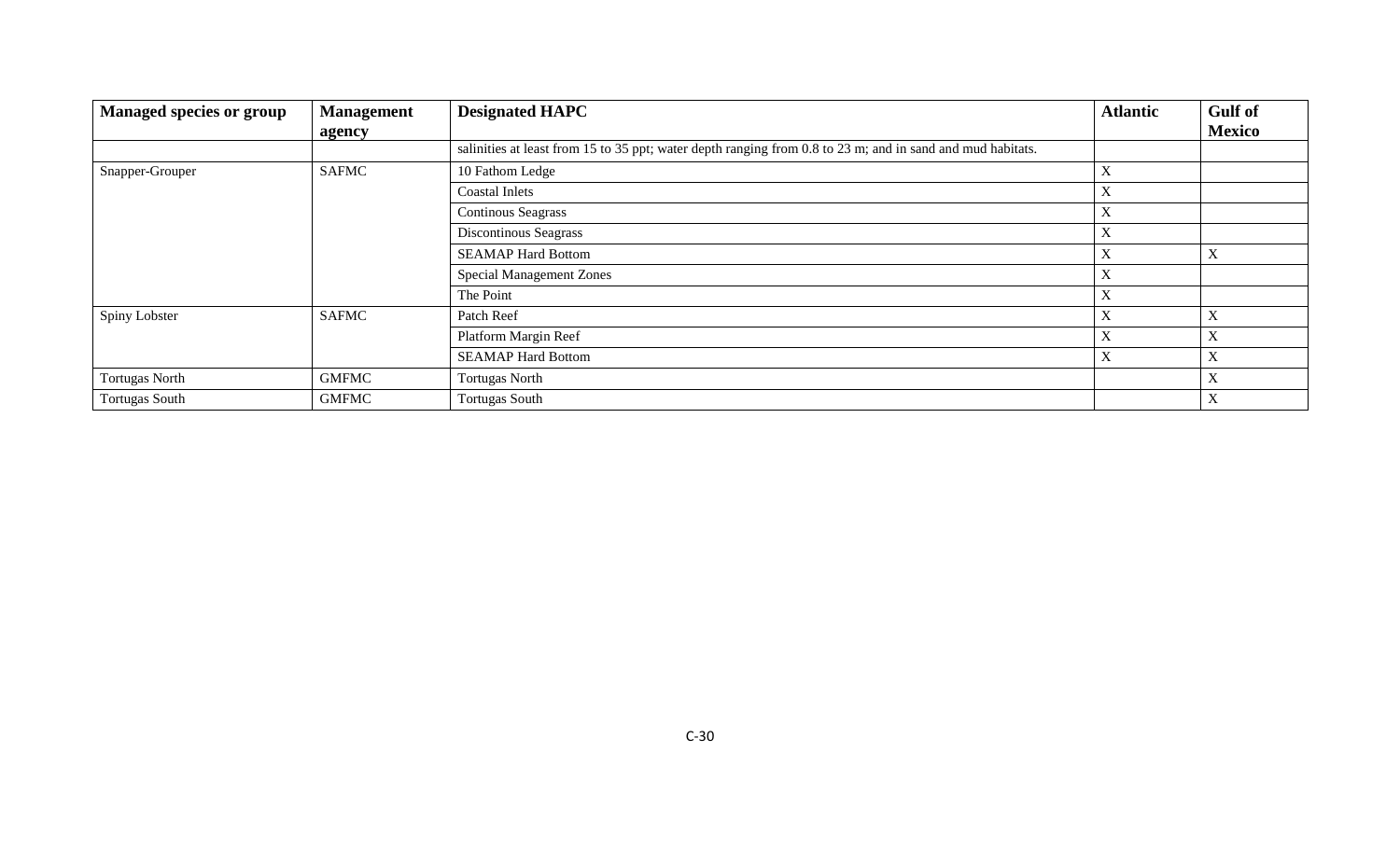### **Analysis of Potential Impacts**

Fish resources and EFH identified in the Study Area could potentially be impacted by (1) active sound sources (i.e., boomer and chirp sub-bottom profilers, side-scan sonars, and single beam, interferometric, or multibeam depth sounders) and vessel and equipment noise, including vibracoring; (2) vessel presence and traffic; (3) vessel waste and accidental discharge (including marine trash); and (4) seafloor disturbance.

The effects determination was analyzed for fish and EFH by fish habitat type: pelagic, demersal (further divided into soft bottom and live/hard bottom), and highly migratory species. Section 3.2 of the EA further defines the impact levels. A full analysis of impacts can be found in BOEM 2014, so major points are summarized here and in Table C-3.

#### **Active Sound Sources**

The potential effects of noise on fishes can be categorized in increasing order of severity as:

- behavioral responses
- masking of biologically important sounds
- hearing loss
- physiological/anatomical effects
- mortality

In general, commercial fish species would be most susceptible to low-frequency sound sources, such as sub-bottom profilers. However, it is possible that survey noise may temporarily affect the behavior of some fish species within the Study Area, particularly those capable of hearing in the high frequency range (25-135 kHz) such as herrings, menhaden, and anchovies (Mann et al., 1997; Popper et al., 2003). Changes in behavior or temporary displacement of prey species could affect feeding routines of fishes. Because the use of electromechanical sources would be mostly from moving vessels, individual surveys could cause impacts to pelagic, demersal, and highly migratory fish resources and associated EFH that are expected to be temporary and spatially limited. Although vessel and equipment noise could increase in the Study Area as a result of the proposed action scenario, negative effects on fish behavior are expected to be shortterm and localized to areas where increased activity is concentrated, resulting in minor impacts. There is potential for impacts on fish resources as a result of sound emitted from vibracoring, but since the sampling would be localized and short in duration, impacts on pelagic, demersal, and highly migratory fish resources and associated EFH are expected to be minor.

#### **Vessel Presence and Traffic**

Vessel presence and traffic could increase in the Study Area as a result of the proposed action. The presence of additional vessels is not expected to cause observable changes in the behavior and/or presence of pelagic, demersal, or highly migratory fish resources and associated EFH.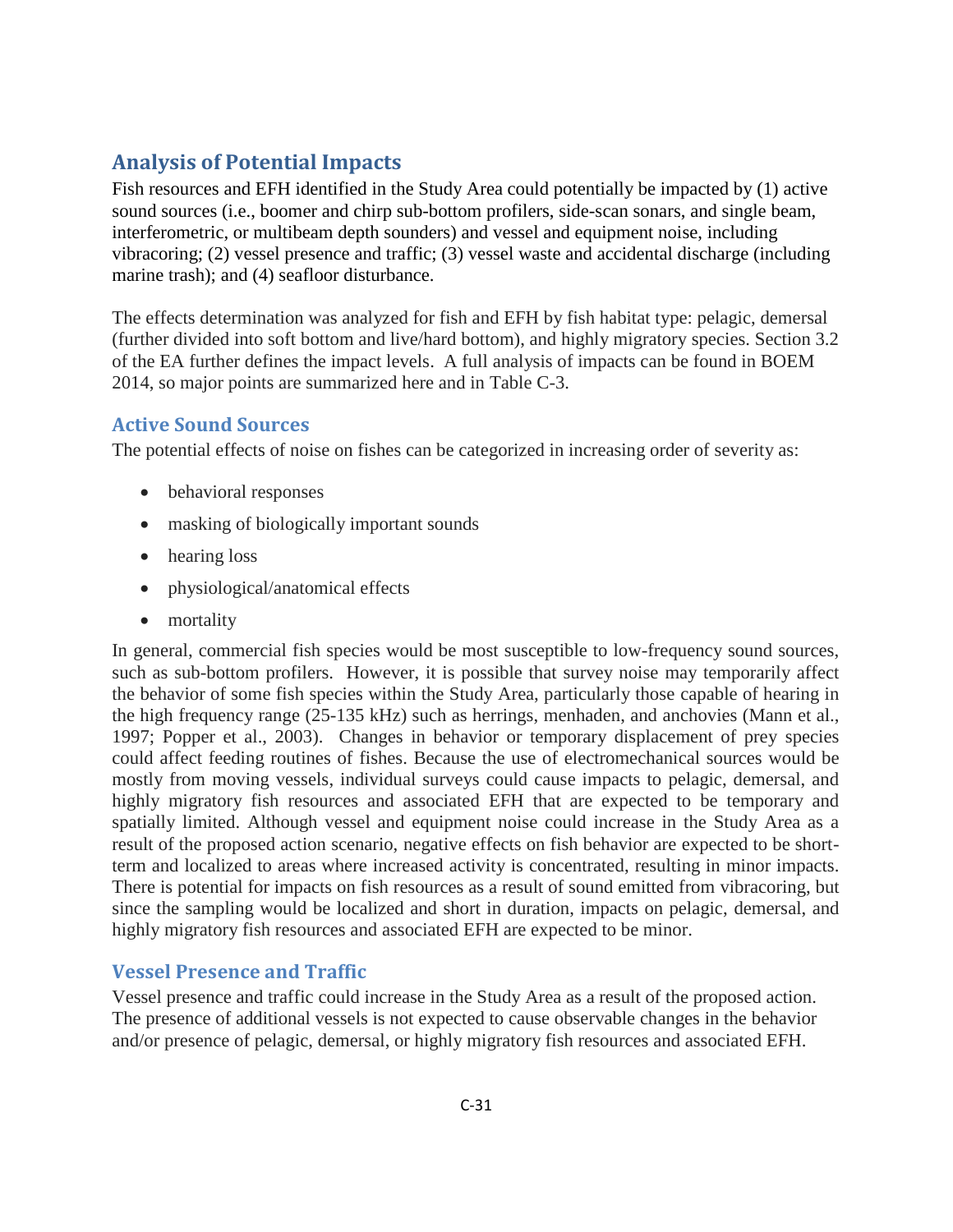#### **Vessel Waste and Accidental Discharge**

Because operators must comply with Federal regulations and would be expected to follow the guidance provided by BOEM, the amount of trash and debris dumped offshore would be minimal because only accidental loss of trash and debris is anticipated, some of which could sink to the seafloor. Therefore, impacts from trash and debris on pelagic, demersal, and highly migratory fish resources and EFH, as generated by sand survey activities, would be negligible.

Numerous federally managed species have pelagic eggs and larvae that would be at risk if they encountered an accidental diesel spill following a collision or other accident. The EFH most at risk from a small diesel spill would be pelagic *Sargassum*. Drifting in mats, *Sargassum* supports numerous fishes and invertebrates including the young of several federally managed species such as greater amberjack (*Seriola dumerili*), almaco jack (*Seriola rivoliana*), gray triggerfish (*Balistes capriscus*), blue runner (*Caranx crysos*), dolphin (*Coryphaena hippurus*), and wahoo (*Acanthocybium solandri*). Because the exposure of spilled diesel fuel on early life stages of pelagic, demersal, and highly migratory species as well as *Sargassum* is expected to last for a day or less and have limited spatial extent, the impacts of a small accidental diesel fuel spill from sand survey activities would be negligible to minor.

#### **Seafloor Disturbance**

Demersal soft bottom areas where samples are collected could lose benthic organisms (because of burial and crushing), and bottom-feeding fishes could be temporarily displaced from feeding areas. Since the proposed action scenario indicates that individual grab and core samples would affect a relatively small portion of the seafloor within the Study Area, there would be minimal seafloor disturbance by sand survey activities, so the impacts on demersal soft bottom fish resources and associated EFH are expected to be negligible to minor. Mitigations for fish and EFH include avoidance of unnecessary anchoring and seafloor disturbance, as well as avoidance of sensitive benthic communities and habitats found near the seafloor.

|                                    | <b>Impact-producing Factors</b>                              |                                                                                             |                         |                                |  |  |  |  |  |
|------------------------------------|--------------------------------------------------------------|---------------------------------------------------------------------------------------------|-------------------------|--------------------------------|--|--|--|--|--|
| <b>Fish habitat</b><br>type        | <b>Noise (active)</b><br>sources, vessels,<br>and equipment) | <b>Vessel waste</b><br>and accidental<br><b>Vessel presence</b><br>and traffic<br>discharge |                         | <b>Seafloor</b><br>disturbance |  |  |  |  |  |
| Pelagic                            | Minor                                                        | Negligible                                                                                  | Negligible $-$<br>minor | Negligible                     |  |  |  |  |  |
| <b>Demersal</b>                    | Minor                                                        | Negligible                                                                                  | Negligible $-$<br>minor |                                |  |  |  |  |  |
| <b>Soft bottom</b>                 |                                                              |                                                                                             | --                      | Negligible $-$<br>minor        |  |  |  |  |  |
| Live/hard<br>bottom                |                                                              |                                                                                             |                         | Negligible                     |  |  |  |  |  |
| <b>Migratory</b><br><b>species</b> | Minor                                                        | Negligible                                                                                  | Negligible $-$<br>minor | Negligible                     |  |  |  |  |  |

| Table C-3. Alternative A: The Proposed Action |  |  |  |  |  |  |  |  |
|-----------------------------------------------|--|--|--|--|--|--|--|--|
|-----------------------------------------------|--|--|--|--|--|--|--|--|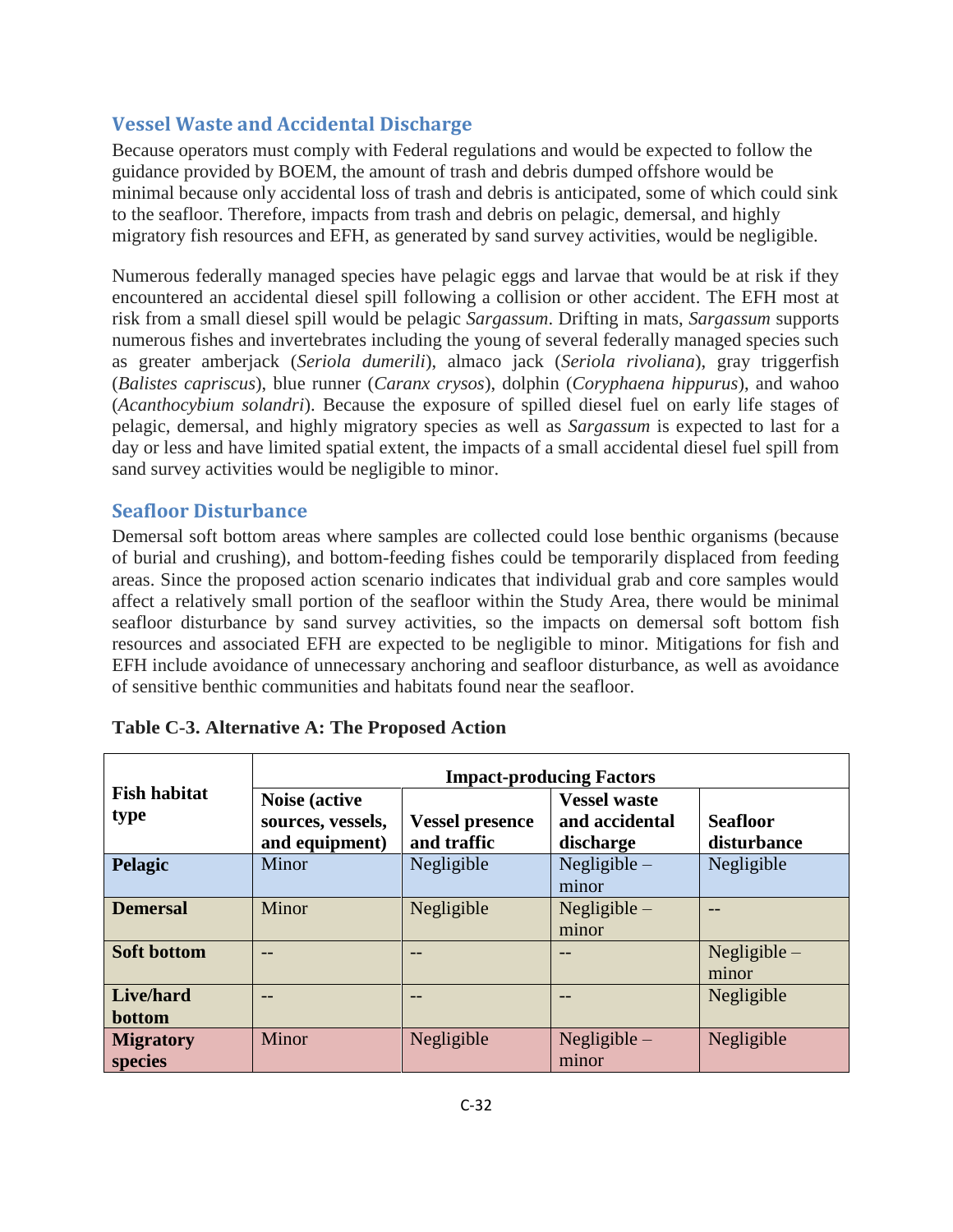#### **Alternative B: Additional Operational Restrictions and Time-Area Closures**

Additional mobilizations could increase the potential impacts of vessel noise and accidental discharge to pelagic, demersal, and highly migratory fish resources and EFH; however, impacts from sound sources and vessel and equipment noise would still be considered negligible to minor (Table C-4).

|                 |  |  | Table C-4. Alternative B: Additional Operational Restrictions and Time-Area |  |  |
|-----------------|--|--|-----------------------------------------------------------------------------|--|--|
| <b>Closures</b> |  |  |                                                                             |  |  |

|                             | <b>Impact-producing Factors</b>                              |                                       |                                                    |                                |  |  |  |  |  |
|-----------------------------|--------------------------------------------------------------|---------------------------------------|----------------------------------------------------|--------------------------------|--|--|--|--|--|
| <b>Fish habitat</b><br>type | <b>Noise (active)</b><br>sources, vessels,<br>and equipment) | <b>Vessel presence</b><br>and traffic | <b>Vessel waste</b><br>and accidental<br>discharge | <b>Seafloor</b><br>disturbance |  |  |  |  |  |
| Pelagic                     | $Minor -$<br>moderate                                        | Negligible                            | Negligible $-$<br>minor                            | Negligible                     |  |  |  |  |  |
| <b>Demersal</b>             | $Minor -$<br>moderate                                        | Negligible                            | Negligible $-$<br>minor                            | --                             |  |  |  |  |  |
| <b>Soft bottom</b>          | --                                                           |                                       | --                                                 | Negligible                     |  |  |  |  |  |
| Live/hard<br>bottom         | --                                                           |                                       | $- -$                                              | Negligible                     |  |  |  |  |  |
| <b>Migratory</b><br>species | $Minor -$<br>moderate                                        | Negligible                            | Negligible $-$<br>minor                            | Negligible                     |  |  |  |  |  |

#### **Alternative C: No Action**

Sand survey activities are expected to be less under the No Action Alternative. Therefore, there could be fewer potential impacts on pelagic, demersal, and highly migratory fish resources and associated EFH.

#### **Conclusions**

BOEM has determined that the most likely impacts could be from noise (active sources, vessel and equipment noise including vibracoring), vessel waste and accidental discharge, and seafloor disturbance to soft bottom demersal habitats. It is unlikely that there could be impacts to fish resources and EFH due to vessel presence or seafloor disturbance, other than to soft bottom habitats. Mitigation measures have been included in the proposed action to reduce the potential for impacts to resources. **Appendix B** in the EA describes the required mitigation measures in more detail. Specifically for live/hard bottom demersal habitats, BOEM has included a measure that will ensure avoidance of seafloor and near-seafloor sensitive resources.

Additionally, operators will be required to comply with smalltooth sawfish construction conditions which will provide protections for an endangered species of fish in the study area. Fish resources could experience incidental protections from mitigations included for protected species such as time-area closures, protected species observers, and vessel strike avoidance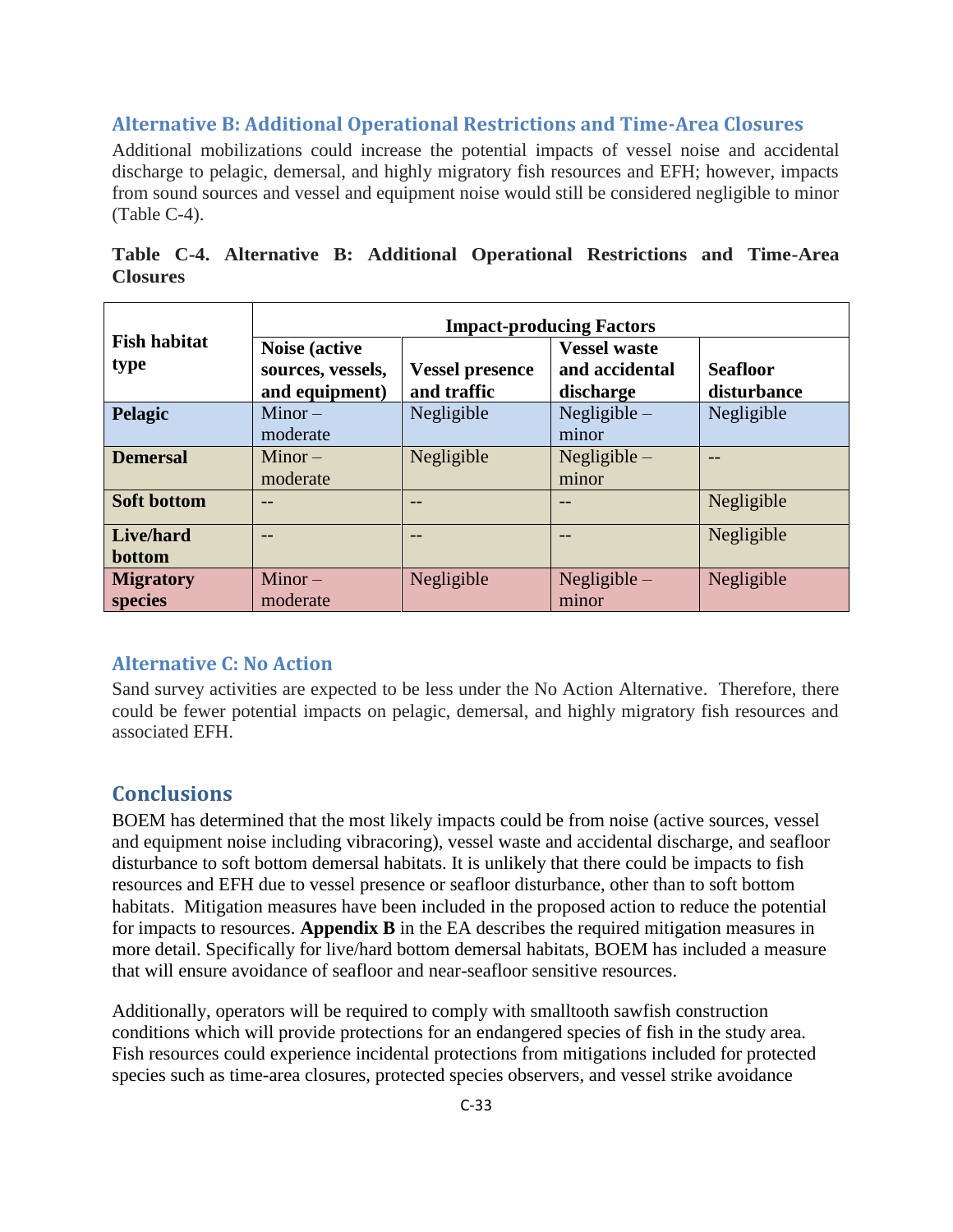measures. Operators will be required to have training in marine trash and debris elimination and a marine pollution control plan. In addition, measures will be taken to avoid conflict with commercial and recreational fisheries activities.

Because these activities are beyond most fishes' hearing ranges and are expected to be temporary, localized, and transient, and mitigation measures will provide further protection, BOEM concludes that impacts to fish and EFH are expected to be negligible to minor (Tables C-3 and C-4).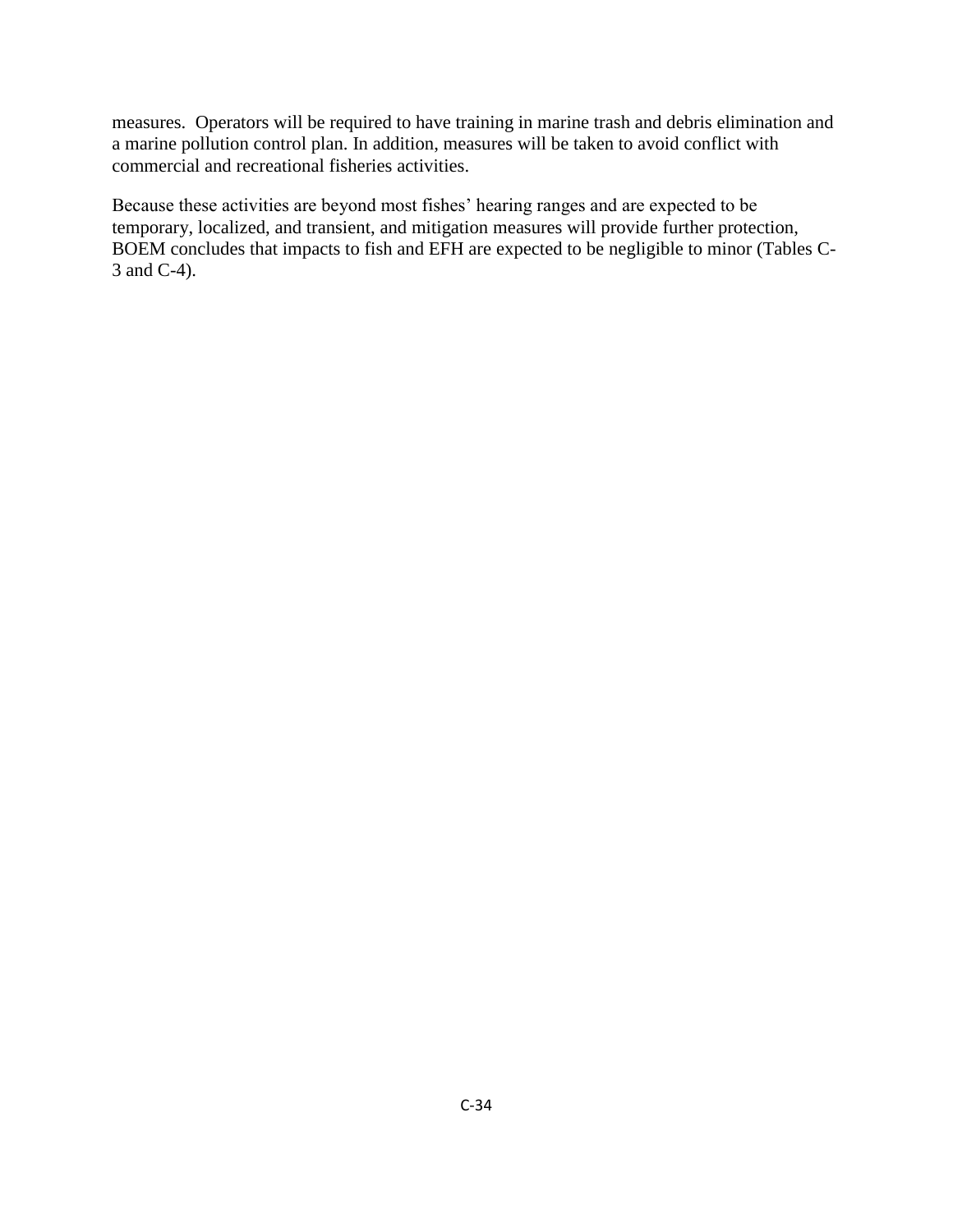#### **References**

- Bureau of Ocean Energy Management (BOEM). 2014. Proposed geophysical and geological activities in the Atlantic OCS to identify sand resources and borrow areas: North Atlantic, Mid-Atlantic, and South Atlantic-Straits of Florida Planning Areas; final environmental assessment. U.S. Dept. of the Interior, Minerals Management Service, Gulf of Mexico OCS Region, Herndon, VA. OCS EIS/EA BOEM 2013-219.
- Gulf of Mexico Fisheries Management Council (GMFMC). 2005. Generic amendment number 3 for addressing essential fish habitat requirements, habitat areas of particular concern, and adverse effects of fishing in the following fishery management plans of the Gulf of Mexico: shrimp fishery of the Gulf of Mexico, United States waters red drum fishery of the Gulf of Mexico, reef fish fishery of the Gulf of Mexico coastal migratory pelagic resources (mackerels) in the Gulf of Mexico and South Atlantic, stone crab fishery of the Gulf of Mexico, spiny lobster in the Gulf of Mexico and South Atlantic, coral and coral reefs of the Gulf of Mexico. Tampa (FL).
- Mann, D.A., Z. Lu, and A.N. Popper. 1997. A clupeid fish can detect ultrasound. Nature 389:341.
- Mid-Atlantic Fisheries Management Council (MAFMC). 2014. Amendment 3 to the spiny dogfish fishery management plan, includes Environmental Assessment (EA). Dover (DE).
- MAFMC. 2011. Amendment 11 to the Atlantic mackerel, squid, and butterfish (MSB) fishery management plan (FMP), includes final environmental impact statement (FEIS). Dover (DE).
- MAFMC. 1998a. Amendment 1 to the bluefish fishery management plan (includes environmental impact statement and regulatory impact review). Dover (DE).
- MAFMC. 1998b. Amendment 12 to the Atlantic surfclam and ocean quahog fishery management plan (includes draft environmental assessment and draft regulatory impact review). Dover (DE).
- MAFMC. 1998c. Amendment 12 to the summer flounder, scup, and black sea bass fishery management plan (includes environmental assessment and regulatory impact review). Dover (DE).
- National Marine Fisheries Service (NMFS). 2017. Final amendment 10 to the 2006 consolidated Atlantic highly migratory species fishery management plan: Essential Fish Habitat. Silver Spring (MD): National Marine Fisheries Service. 442 p.
- New England Fisheries Management Council (NEFMC). 2017. Omnibus essential fish habitat amendment 2. Newburyport (MA).